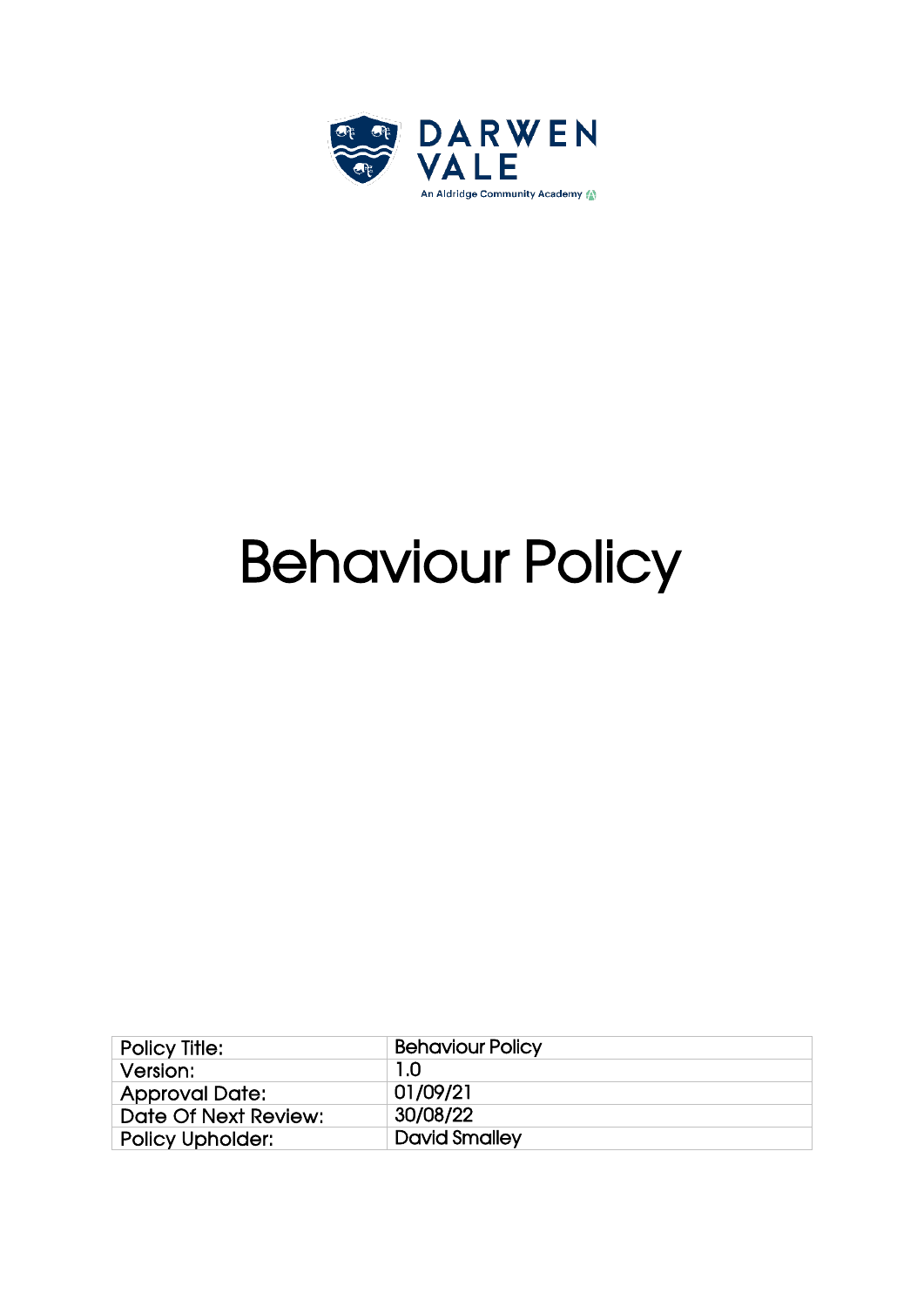# Behaviour Policy

#### **Darwen Vale vision**

# *Students at Darwen Vale High School will achieve academically beyond personal expectations and prior attainment.*

*They will experience an outstanding and enjoyable education.* 

Our mission, has at its core the pursuit of the very highest standards in education, both inside the classroom and beyond it. We believe all children can exceed their expectations, no matter what their prior attainment and experiences. At our school no child will be labelled; we will treat them all as intelligent and individual. Through our ethos, our extended curriculum and our entrepreneurial approach we will develop students into confident, rounded individuals, equipped for anything that life throws at them. Our motto – We Aim High, We work hard, We Care, We are Vale, will help us to realise our

ambition.

As Darwen Vale High School staff we aim to:

- Create a culture of high aspirations, high motivation and high achievement for all
- Build a strong community based on fairness and personal responsibility
- Welcome, value and respect all who come in the school
- Be reflective and committed to our ongoing development as teachers and leaders, in our continuous strive for excellence
- Promote positive dialogue and partnership with our community

As an Aldridge Academy we strive to develop the entrepreneurial attributes of:

- Creativity
- Teamwork
- Passion
- Risk taking
- Problem solving
- Determination

We believe that developing these skills and attributes will help prepare our young people for success at school and beyond. The school council have developed a classroom ethos based on the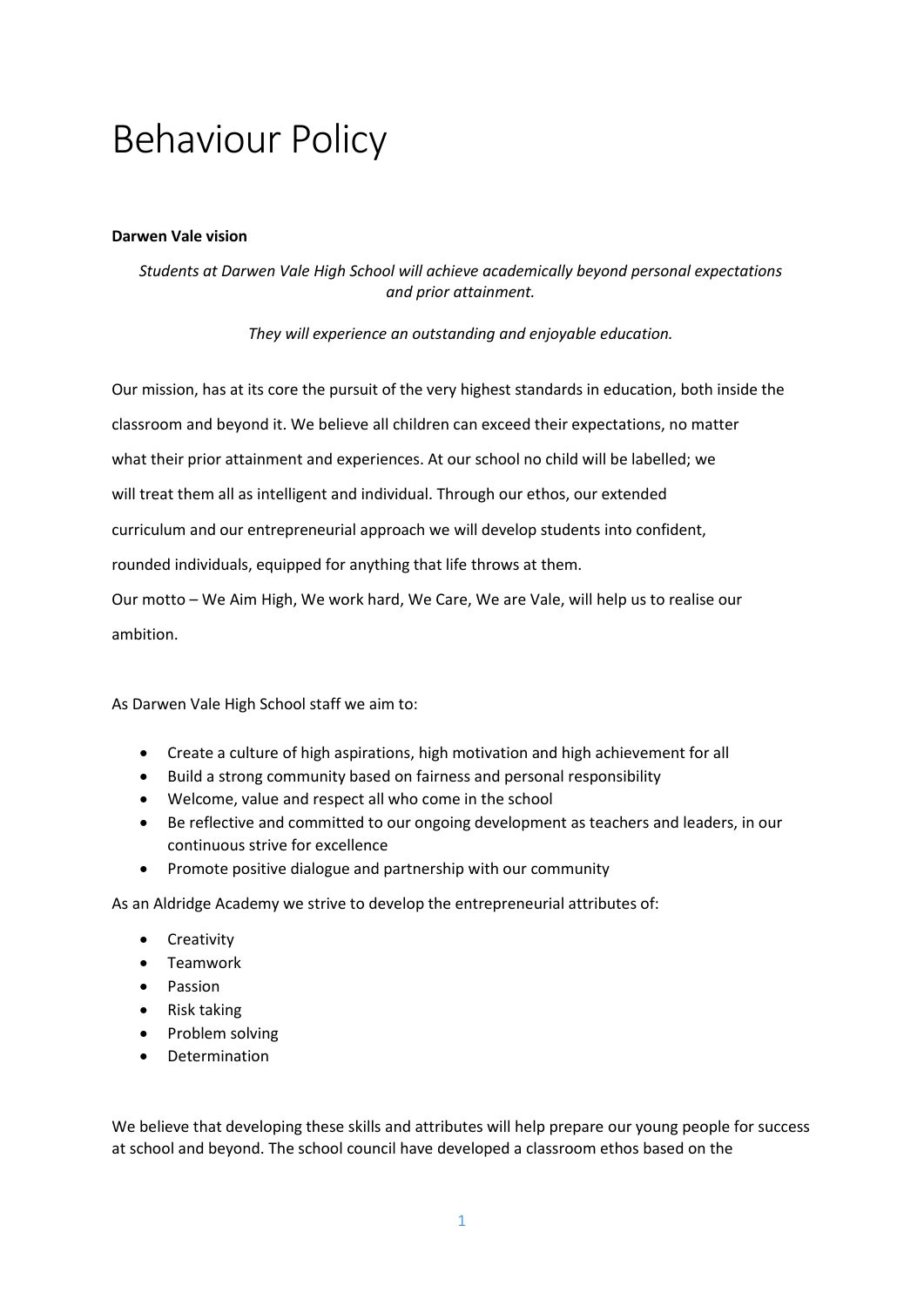entrepreneurial skills and qualities. This classroom ethos is a guide for staff and students to develop great learning behaviours.

# **Aims of our Behaviour & Ethos policy**

- To ensure the academy reflects the values expressed in our mission statement
- To make clear the positive and constructive rules of conduct as agreed by governors, staff, parents and students
- To set the framework for rewarding positive and responsible behaviour
- To make explicit the procedures to be followed and sanctions applied should behaviour fall below these standards
- To ensure the school is a safe, fair, supportive and happy environment for all
- To encourage a positive approach to behaviour by good example and praise and reward for good behaviour
- To ensure that where behaviour falls short of accepted standards, procedures are followed and sanctions are applied fairly and consistently

As a school community it is essential that we recognise that this policy must apply to the behaviour of all its members and to all adults (teachers, other staff, parents/ carers and visitors) as well as to our students. Only by example can we teach and demand good standards of behaviour from those whose education isentrusted to us.

We also recognise that the success of the policy depends on the full support of parents. To this end The Home / School Agreement has been drawn up which reflects the expectations of Darwen vale High School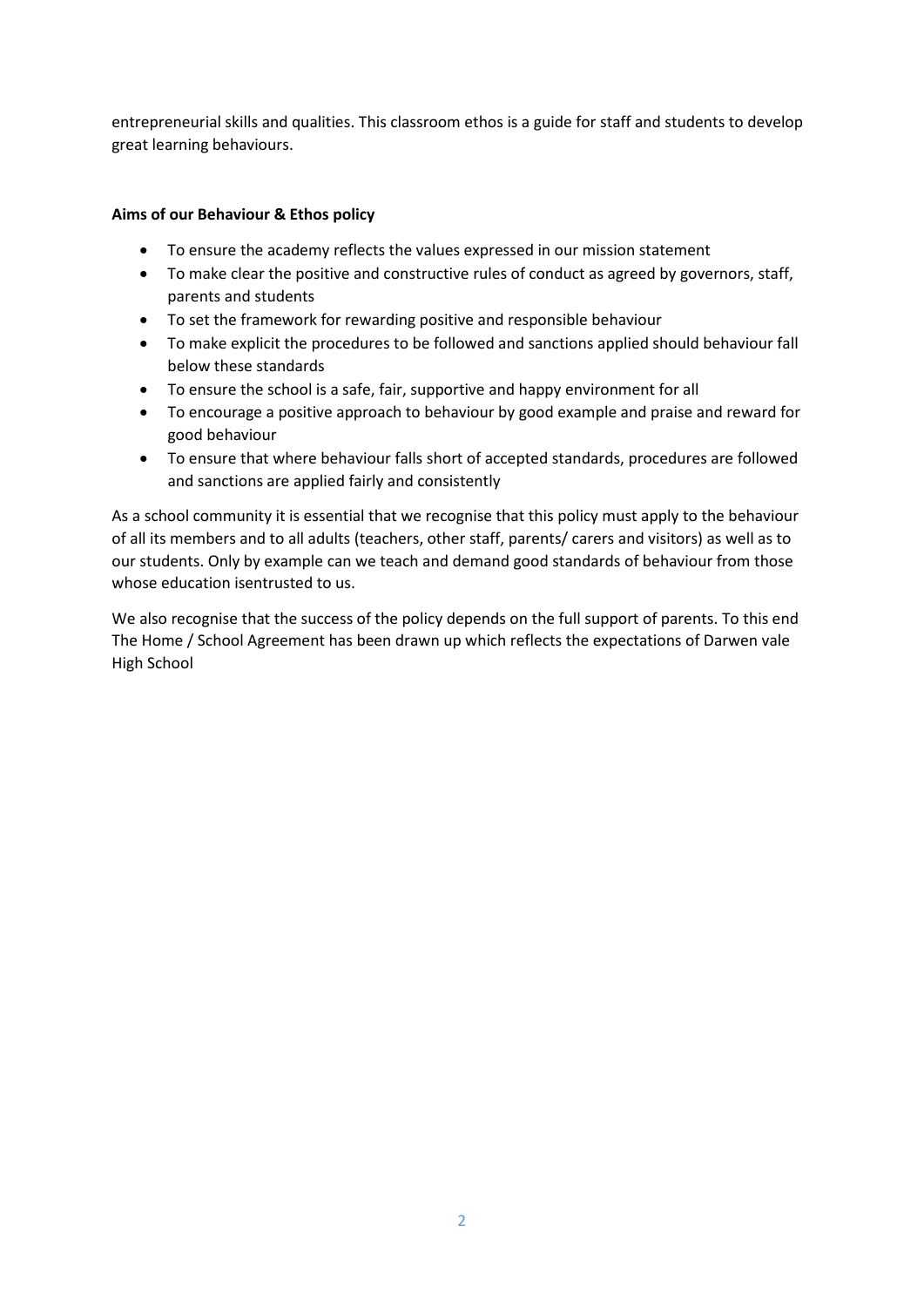# **Darwen Vale High School – Home / School Agreement**

*At Darwen Vale High School we know that parents, teachers, and - of course - the students themselves must work in partnership to deliver success. We all share responsibility for the academic and personal growth of our young people. Together, we commit ourselves to the following:*

The Academy will:

- Provide a learning environment that is stimulating, safe and caring
- Teach consistently excellent lessons to all students in all subjects
- Treat every individual with respect
- Ensure that each student has the opportunities, support and guidance to achieve their full potential
- Set ambitious targets and regularly report on each student's progress, giving clear guidance for improvement
- Expect high standards, set clear rules, promote mutual respect and develop a sense of responsibility
- Keep parents informed about school matters, be welcoming to enquiries and respond to concerns as quickly as reasonably possible
- Promote and reward excellence, resilience, and the entrepreneurial attributes
- Create a rich and stimulating reading environment and culture
- Insist all students answer questions in full sentences using scholarly language where appropriate
- Offer exciting enrichment activities that will develop wider skills to prepare students for university and the world of work
- Detain and sanction your child where they have not met expectations and keep you informed of any sanctions that are issued, through class charts and by text message / phone call (where appropriate)

As parent/carer, I/we will:

- Make sure our child attends school in correct uniform, arrives on time and is properly equipped for school
- Reinforce the academy's expectations for excellent attendance (minimum 96%)
- Encourage our child to work hard, be disciplined, take responsibility and fully participate in school life
- Monitor class charts on a weekly basis
- Attend all parents' evenings and discussions about our child's progress
- Support the academy's policies and guidelines
- Allow our child to attend off-site visits
- Encourage our child to read every day
- Support the school by challenging inappropriate slang and informal language so that all students become fluent, articulate speakers ready for university and the world of work
- Encourage our child to participate fully in the extracurricular opportunities offered by the school
- Agree to the detention policy of the academy
- Agree to School Gateway policy of the academy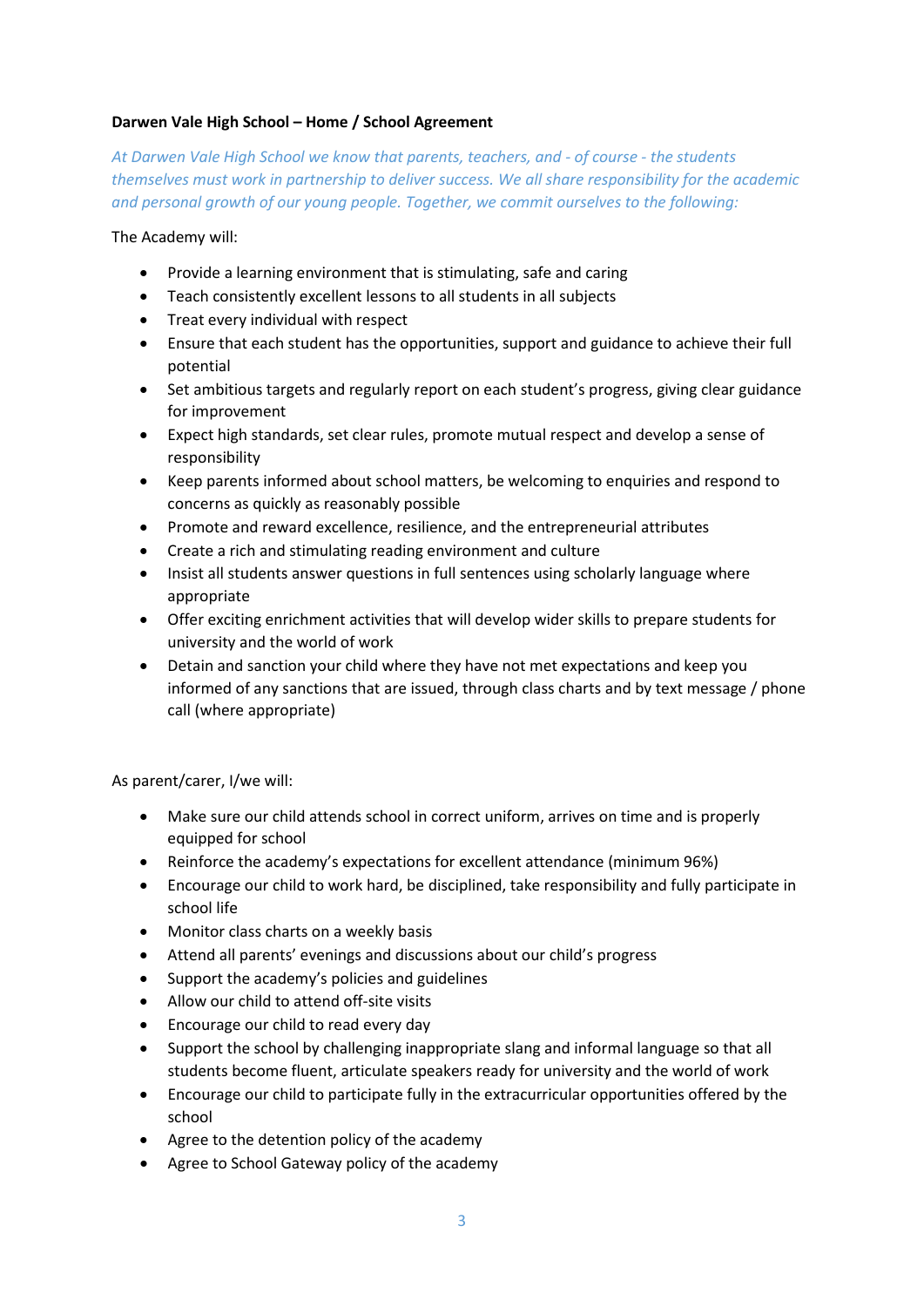- Never take our child out of school during term time
- Agree to our child's photograph or film/video footage being taken for the academy's use and for use by the Aldridge Foundation

As a student, I will:

- Be an ambassador for DVHS at all times
- Complete all classwork and homework to the best of my ability, so that I can achieve my full potential
- Read widely and often, and always have my reading book on me
- Try to learn new words and build my vocabulary day by day, week by week
- Speak in full sentences using formal English, and not use slang in lessons
- Take pride in my written work
- Always attempt to reach and exceed my targets
- Strive to follow the Darwen Vale entrepreneurial ethos every day, participating fully in academy life
- Treat others as I would wish to be treated and always be considerate towards my fellow students, putting the needs of others before my own
- Attend the academy every day in correct uniform, be on time and be properly equipped
- Be polite, respectful and courteous towards all other members of the DVHS community, both in person and over social media
- To adhere to the DVHS mobile phone policy
- Understand that poor behaviour outside the academy which affects other members of the DVHS community or brings the school into disrepute will be dealt with in the same way as poor behaviour inside school
- Take part in enrichment
- Care for the school environment
- Attend detentions whenever they are issued
- Display behaviour my parents, teachers and friends can be proud of

Signed by Form tutor:

| Signed by parent/carer: |
|-------------------------|
|                         |
| Signed by student:      |
| Name Printed            |
|                         |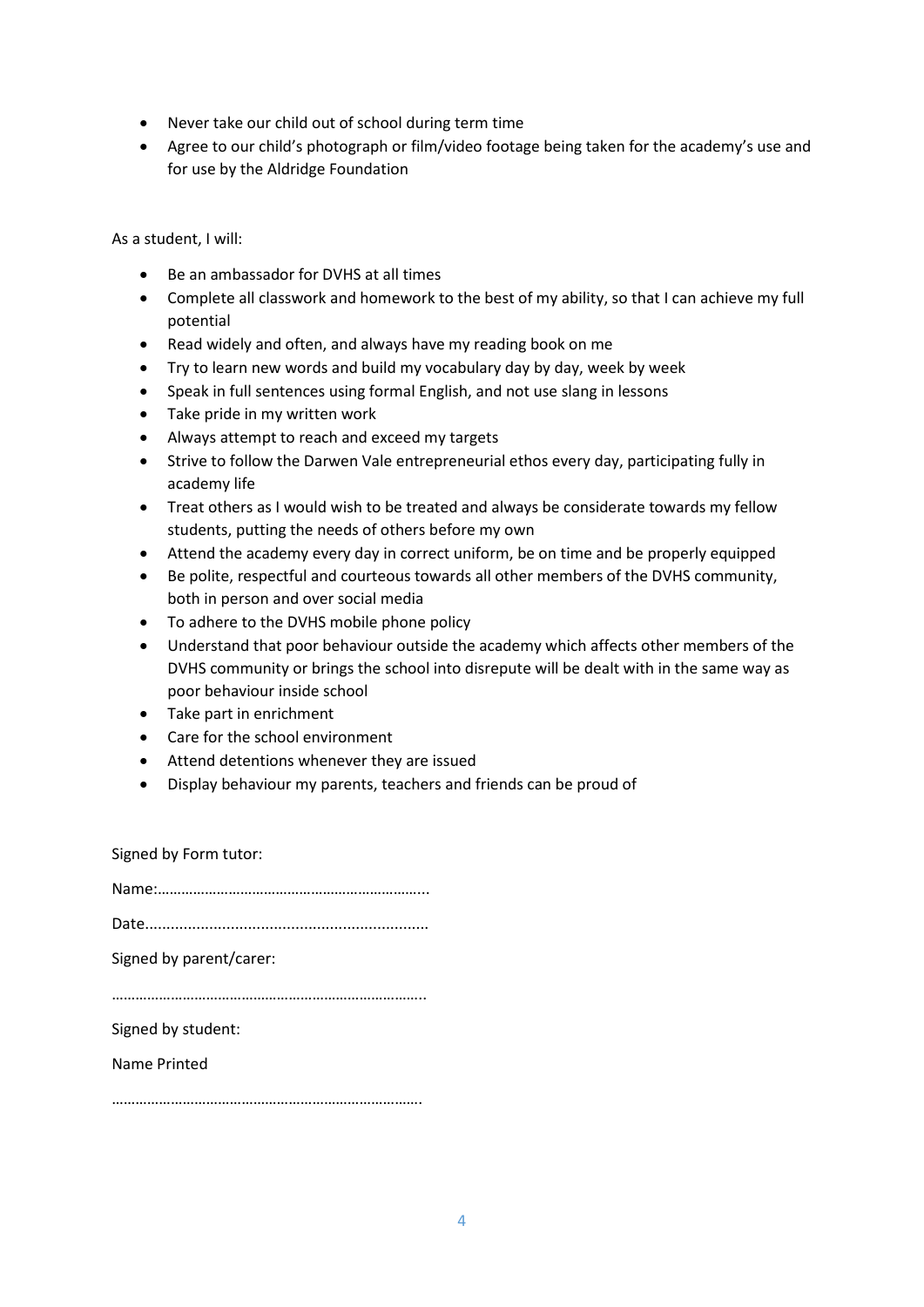# The DVHS Student Code of Conduct

All DVHS students will…..

- Wear their uniform with pride
- Be prepared for learning and have all my equipment, every lesson and every day
- Communicate politely and respectfully to each other, staff, members of our local community and visitors to the school
- Make sensible choices and avoid risky behaviour that is unsafe; including use of social media apps
- Live the academy values of Creativity, Teamwork, Passion, Risk taking, Problem solving, Determination

Our Student Code of Conduct outlines our expectations for our students:

- In the community of DVHS
- In lessons
- In the local and wider community

In the community of DVHS, I will…..

- Listen to members of staff and follow instructions politely and calmly, the first time I am asked
- Be courteous and polite to all staff, visitors and fellow students I encounter and treat all people as I would wish to be treated myself
- Go straight to lessons, holding doors open for others on the way
- Walk quietly on corridors and stairs, keeping to the left, without running or causing a disturbance
- Respect other people's privacy and family life so they are not offended by what I say or do
- Never insult, undermine or use abusive language towards a member of staff, visitor or other student, be it in person or via social media
- Never rush, fight, play-fight or engage in any other form of physically inappropriate behaviour at anytime
- Never touch other people's property without their clear permission and always treat other people's belongings with respect

In lessons to help me achieve, I will adhere to the DVHS learning ethos and the DVHS nonnegotiables:

- Settle down to the DIN activity straight away at the start of each lesson.
- Not eating, chew, and only drink water.
- Not use a mobile phone or headphones.
- Ensure my uniform is correct on entering and leaving the room. Whilst in class, it is at the teacher's discretion – not the pupils.
- Be quiet when entering the room and as soon as the teacher uses a quiet signal; 'Hand Up' 1- 5 or asks for 100%.
- Develop positive relationships with staff and my peers based on mutual respect.
- Adhere to the seating plan designed by the teacher at all times.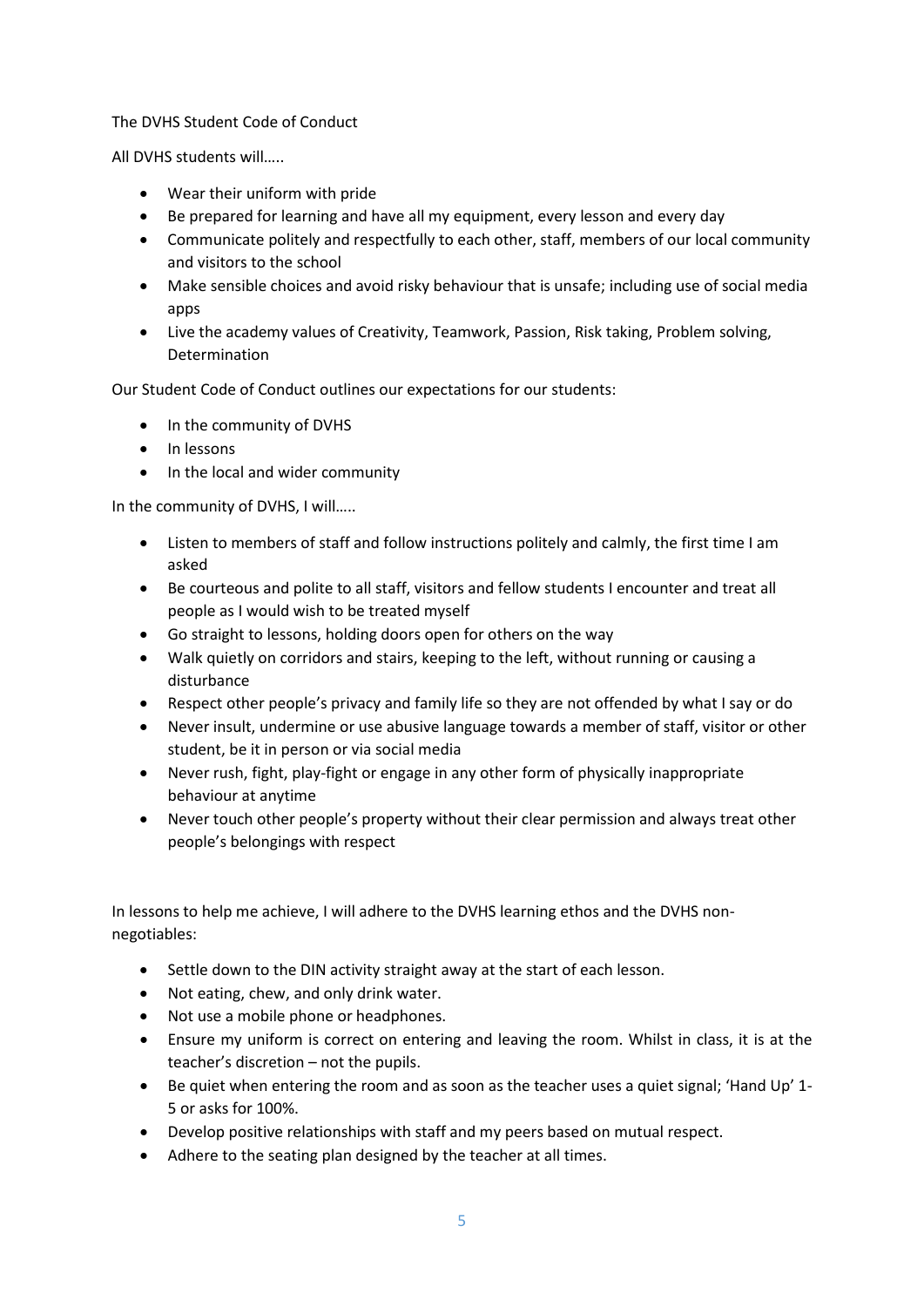#### DVHS Entrepreneurial ethos

To take pride in the academy's surroundings I will….

- Help keep teaching rooms pleasant, clean and tidy for myself and others to work in
- Shut down PCs and any electrical items and not leave them on standby
- Never, ever drop litter and always pick up litter when I see it
- Never, ever indulge in graffiti
- Only eat in the dining hall, never in corridors or in the playground
- Remember that energy drinks, chewing gum and family sized packs of crisps/snacks are banned from DVHS

Because I am an ambassador for DVHS both inside and outside the academy, I will….

- Dress smartly in the correct school uniform at all times (including to and from school)
- Always go straight home at the end of the day, and never 'hang about' at the end of the day
- Care for my uniform by hanging it up as soon as I get home and keeping it clean and well pressed from day to day
- Have respect for the academy's neighbours and be helpful and considerate in the local community
- Make my way to and from DVHS quickly and never congregate in large groups on local streets
- Be sensitive to members of the public we share our community with on local streets, in shops, on buses, etc – and never shout or behave in a way that is anti-social to others
- Offer my seat on the bus to an older person/mother with young children

*As a DVHS student I understand that there will be rewards if I follow the code of conduct and consequences if I do not. I understand that all my actions should reinforce my commitment to our core values of aiming high, working hard and caring for others.*

*All DVHS students believe, as Sir Rod Aldridge says, "it is not where you come from in life, but where you get to that counts."*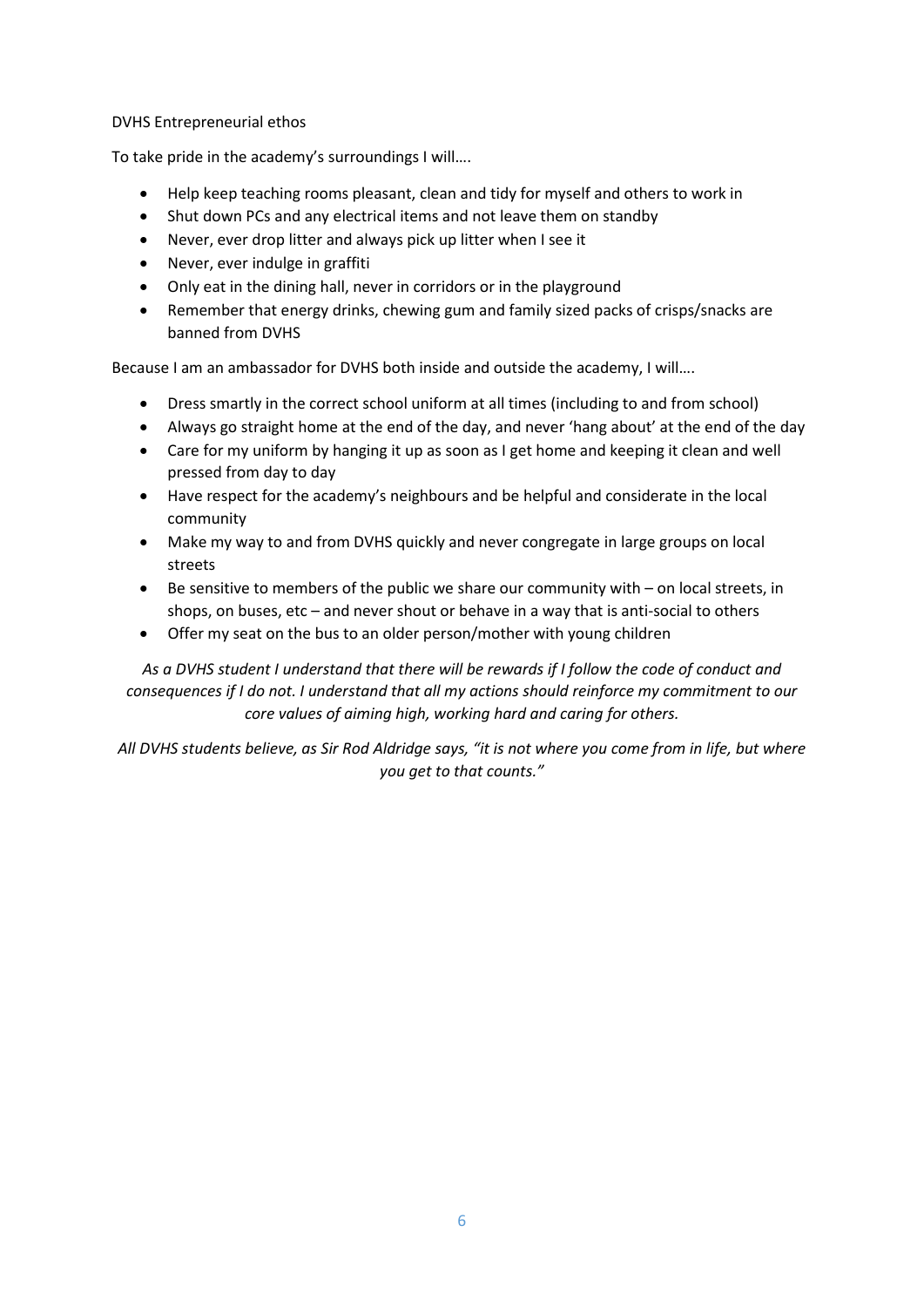# **Routines and Expectations**

The following routines and expectations apply to all students and will be rigorously and

consistently upheld:

1. Before arriving at school all students will:

a) Eat breakfast.

b) Make sure that all homework is complete.

c) Pack their bag with the following items:

- Current reading book
- 2 x black or blue writing pens
- 2 x green writing pens
- highlighter pens
- 2 x sharpened pencils
- 1 x rubber
- 1 x ruler
- 1 x calculator
- Books/folders for that day
- PE kit if required

Please note white eraser fluid is banned from the academy

2. On arrival at DVHS all students will:

a) Be on time.

b) Be in full uniform and smartly presented (1 stud in ears, no other piercings, appropriately applied and not excessive make-up or nail varnish – No false nails and at the teacher's discretion). See separate uniform guidance.

c) Have an appropriate haircut (no lines or patterns in hair or eyebrows) no extreme

designs (including unnatural colours) or short length haircuts (skin to zero).

d) Remove any chewing gum from their person and dispose of it in the bin.

e) Come through the student entrance and have their uniform checked when instructed.

f) Expect to be sent home if not wearing the correct uniform or are not equipped for lessons. We will lend uniform in certain cases but students will be required to leave their phone as a deposit. For continued infractions students will spend the day in the Internal Exclusion room.

g) Answer questions in full sentences.

h) Not have any family sized snacks, or energy drinks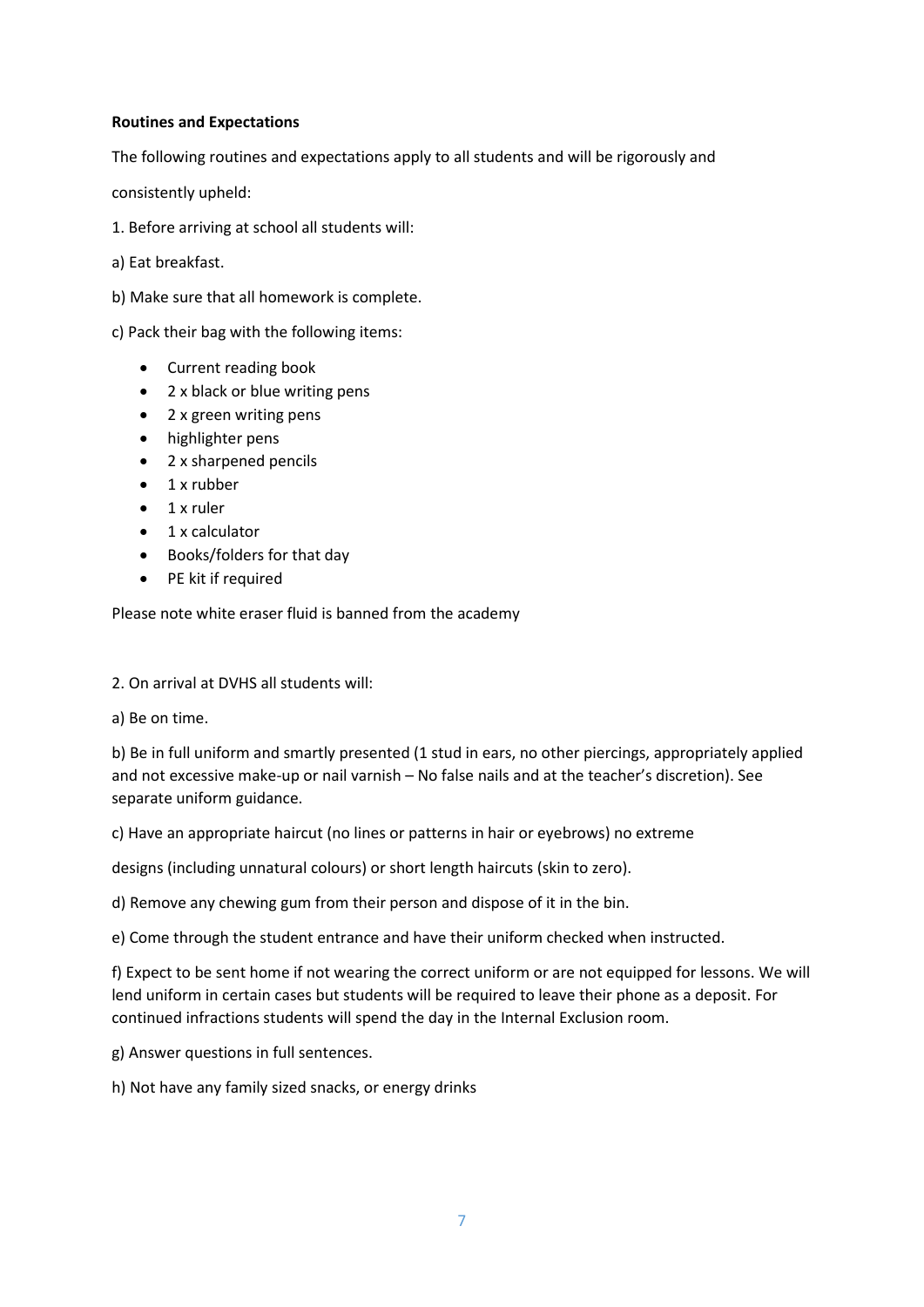- 3. Walking around school and moving to/from lessons:
- a) Follow instructions from any member of staff or adult first time.
- b) Move to lessons once your teacher has dismissed you.
- c) Allow any member of staff or adult to pass through a doorway before them.
- d) Hold doors open for others.
- e) Never run.
- f) Walk on the left-hand side of the corridors and stairways.
- g) Stay quiet and sensible on corridors and never shout.
- h) Maintain a quiet and orderly atmosphere in the library.

4. All students will follow the same routines for entering the classroom:

- a) Students will enter their classroom quietly and get their books and equipment out.
- b) The teacher will greet the students at the door.
- c) All students will move quietly and immediately to their allocated seat and

put their equipment on their desk.

- d) All students will start the DIN activity, whilst the teacher takes the register.
- 5. During a lesson all students will:
- a) Stand up in silence whenever a visitor enters the room.

b) Put their hand up and wait for permission before asking or answering a question but also be mindful of our no hands up approach to questioning, this means the teacher will target students by name for the vast majority of class Q and A.

- c) Always speak in full sentences.
- d) Celebrate the successes of others.
- e) Understand that it is better to try and fail than not to try at all.
- f) Adhere to the DVHS entrepreneurial ethos.
- g) Give 100%

6. Moving to and from assemblies/examinations:

a) Students will line up in their year groups and form groups, unless the form tutor/teacher decides to make changes.

b) Students will move in quietly from classrooms to their destination.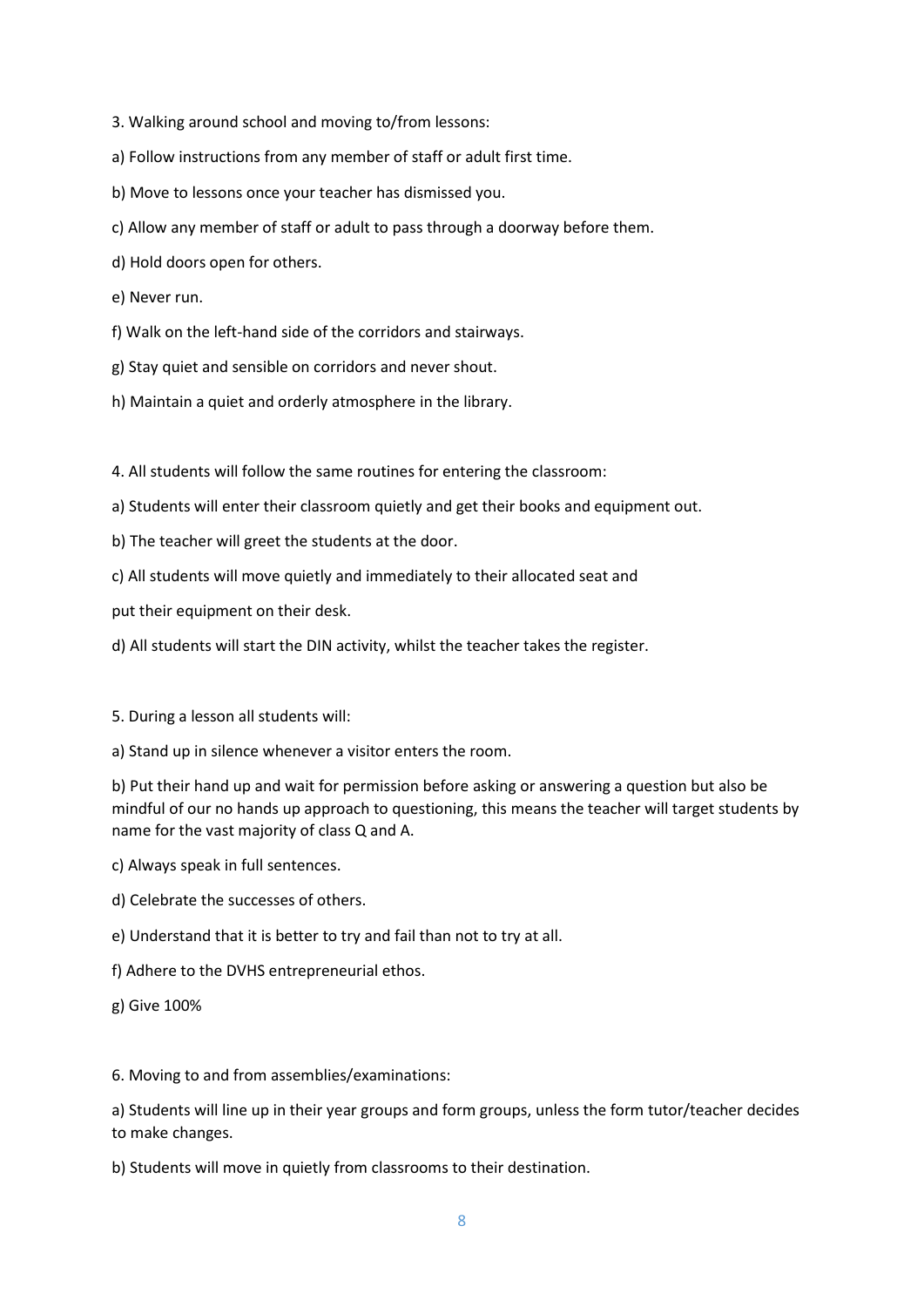c) Students will sit in silence unless directed to speak.

d) Students will be asked to stand at the beginning of the assembly.

e) Students will remain standing in silence until directed otherwise.

f) At the end of the assembly, when the member of staff or other adult holding the assembly leaves the room, all students will remain in silence whilst they are dismissed by their Head of Year or senior member of staff, one row at a time.

g) Form Tutors and/or teachers will sit amongst their form group.

h) All teaching and support staff will attend whole school assemblies and awards ceremonies.

i) The students will then walk quietly to their next lesson.

j) Staff will go on to the corridor to ensure students walk quietly to their next lesson.

7. During break and lunchtime all students will:

a) Use their break and lunch time effectively:

- Drink some water
- Go to the toilet
- Meet with any member of staff to address any concerns
- Complete any work or revision that is required
- Attend any detentions which have been set

b) Support our ethos by being cooperative and considerate at all times.

c) Say thank you to catering staff.

d) Only play ball games in the allocated areas.

e) Follow all school rules to maintain a calm and pleasant environment for all.

f) Do not gather in large groups.

g) Never engage in any violent or aggressive behaviour.

h) Do not wear any outdoor clothing in the building at any time including breaks and lunchtimes.

i) Line up as requested before re-entering the building

8. At the end of the school day all students will:

a) Make sure they have everything they need to complete their homework.

b) Walk quietly through the academy exits.

c) If getting public transport, wait quietly by the bus stop.

d) Get onto the bus one student at a time.

e) Give up their seat to a member of the public.

f) Talk quietly and never shout.

g) Go straight home and do not congregate in large groups.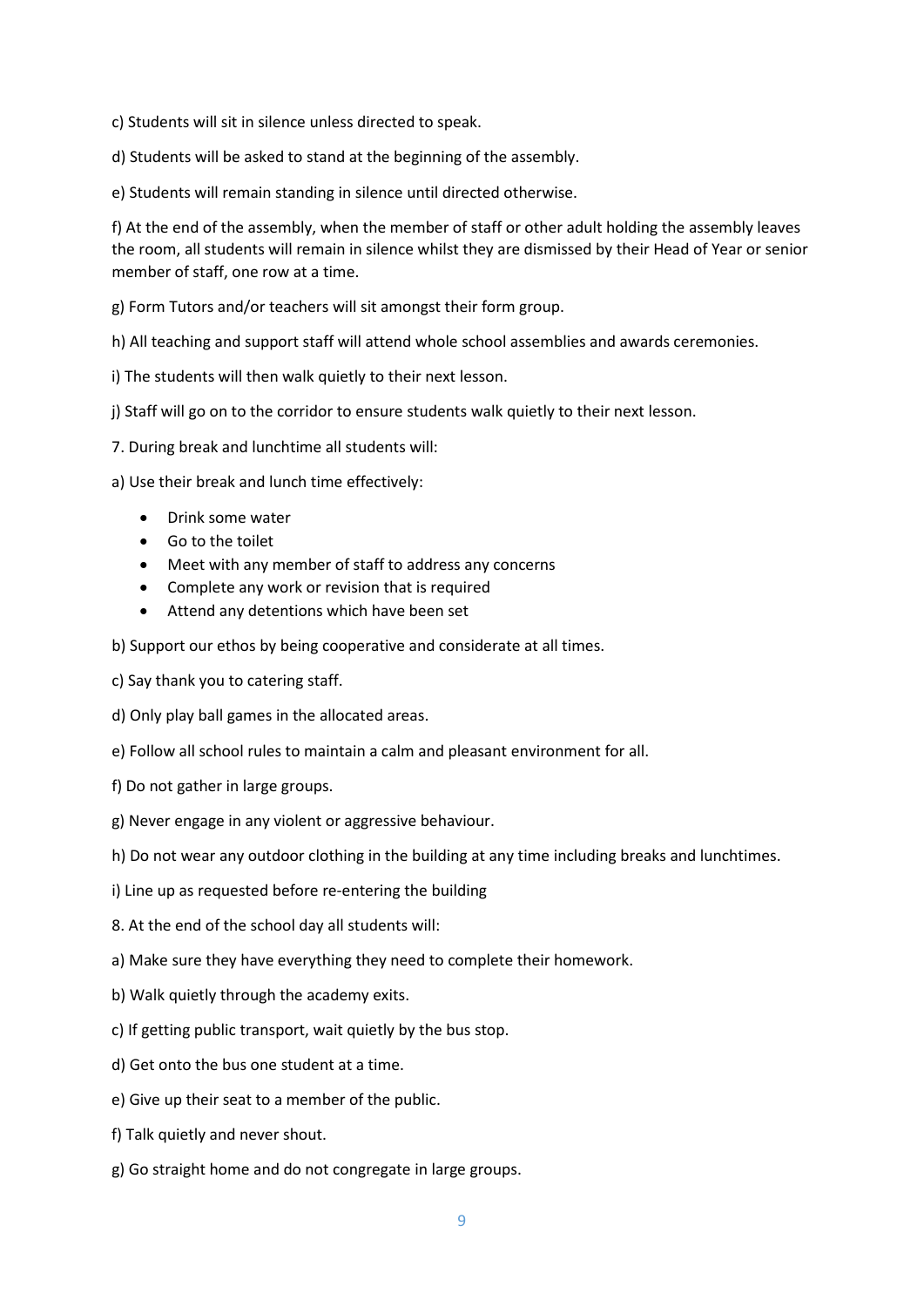h) Not be in local parks or playing fields in school uniform.

i) Remember at all times they are representing DVHS and should be a model of citizenship.

#### **Rewards**

We are a school which celebrates and rewards student achievement at every opportunity. Rewards play a central role in communicating our values to students, and they underpin our positive ethos.

Meaningful praise is a key component of good teaching and strong relationships. As professionals we know good behaviour is best promoted by drawing attention to and rewarding well-behaved and hardworking students, and not singling out poor behaviour and escalating issues unnecessarily. Praise needs to be used appropriately, sincerely and linked to tangible examples of a student's strengths. The rewards policy operates within these guiding principles.

The system also links individual recognition and achievement to the Form system and develops a healthy competitiveness at Form level, fostering students' sense of belonging and identity.

# **Rewards System**

The reward system centres on the awarding through class charts Aldridge attributes points and postcards of commendation.

- Aldridge attributes points will be based and awarded on the 6 entrepreneurial attributes of DVHS:
	- $\checkmark$  Creativity
	- $\checkmark$  Teamwork
	- $\checkmark$  Passion
	- $\checkmark$  Risk taking
	- $\checkmark$  Problem solving
	- $\checkmark$  Determination
- Form Tutors will contact home when a student earns 5 Aldridge Attributes (AA's)

Each department needs a display for students explaining how to earn merits in their specific subject and displaying examples of excellent work. Different subjects can create their own criteria for the 6 attributes (an example from science is below)

- Superbly written scientific article for the department magazine (Passion)

- Supporting another student's revision during consolidation week (Teamwork)

- A novel approach to undertaking a practical investigation (Creativity)

- Absorbing feedback on correct presentation of graphs and re-doing work to reflect this (Determination)

- Identifying risks in a scientific experiment and planning a careful experiment that mitigates against them (risk taking)

- Solving a scientific conundrum (problem solving)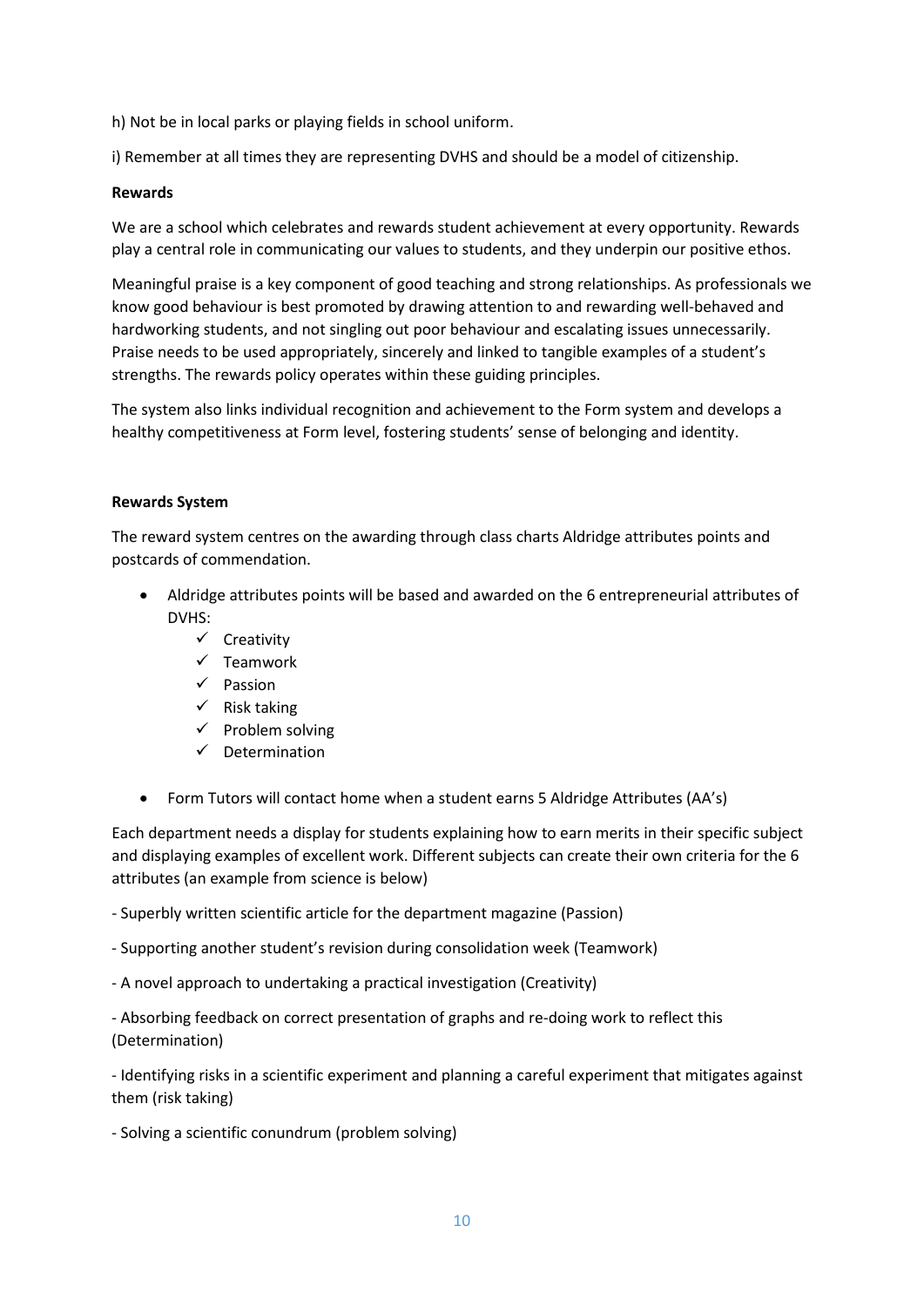• Students who achieve 25 AA points in a half term and secure 95% cumulative attendance for that half term will be eligible for a half term reward. The year group will decide through voting what this rewards will be.

#### **Rewards and commendation assemblies**

At the end of each half term there will be a commendation assembly for each year group to acknowledge the successes of our students and present tickets for the half term rewards. We will also celebrate other notable achievements from the half term.

At the end of each term there will be a full rewards assembly. This is similar to the end of half term assembly except that it also includes musical and drama performances, additional individual awards, readings and reflections from students and staff, and is attended by external visitors (e.g. members of the DVHS Governing Body).

At these end of term assemblies' students will be awarded their Darwen Vale achievement pins

A bronze pin is awarded for the accumulation of 100 AA points and attendance at 95%

A silver pin is awarded for the accumulation of 200 AA points and attendance at 95%

A gold pin is awarded for the accumulation of 300 AA points and attendance at 95%

Any students with 100% attendance in a half term will be entered into the prize draw for a £20 gift voucher

Any student with 100% attendance at the end of a term will receive a £10 gift voucher

All students with at least a Bronze pin and 95% attendance will be eligible to go on one of the end of year rewards trips

#### **Displays**

Displays and the visual environment is an integral part of any school. You should have a sense of what a wonderful academy DVHS is as soon as you walk into the reception, and this should be reinforced as you tour the corridors and classrooms. High quality displays should promote our core values and demonstrate to student's what success looks like is essential. Displays in the academy celebrate our values and reflects student achievement in the broadest sense, from academic excellence and resilience to our participation in the vast array of events and enrichment activities on offer. Our displays not only celebrate what we do but who we are.

- Form and Year notice-boards are provided in Form rooms and in prominent areas of the academy to enable year groups to celebrate achievements in all spheres of school life.
- Student work is regularly displayed in subject areas, classrooms and the school libraries.
- Sporting and all other achievements are acknowledged in key areas.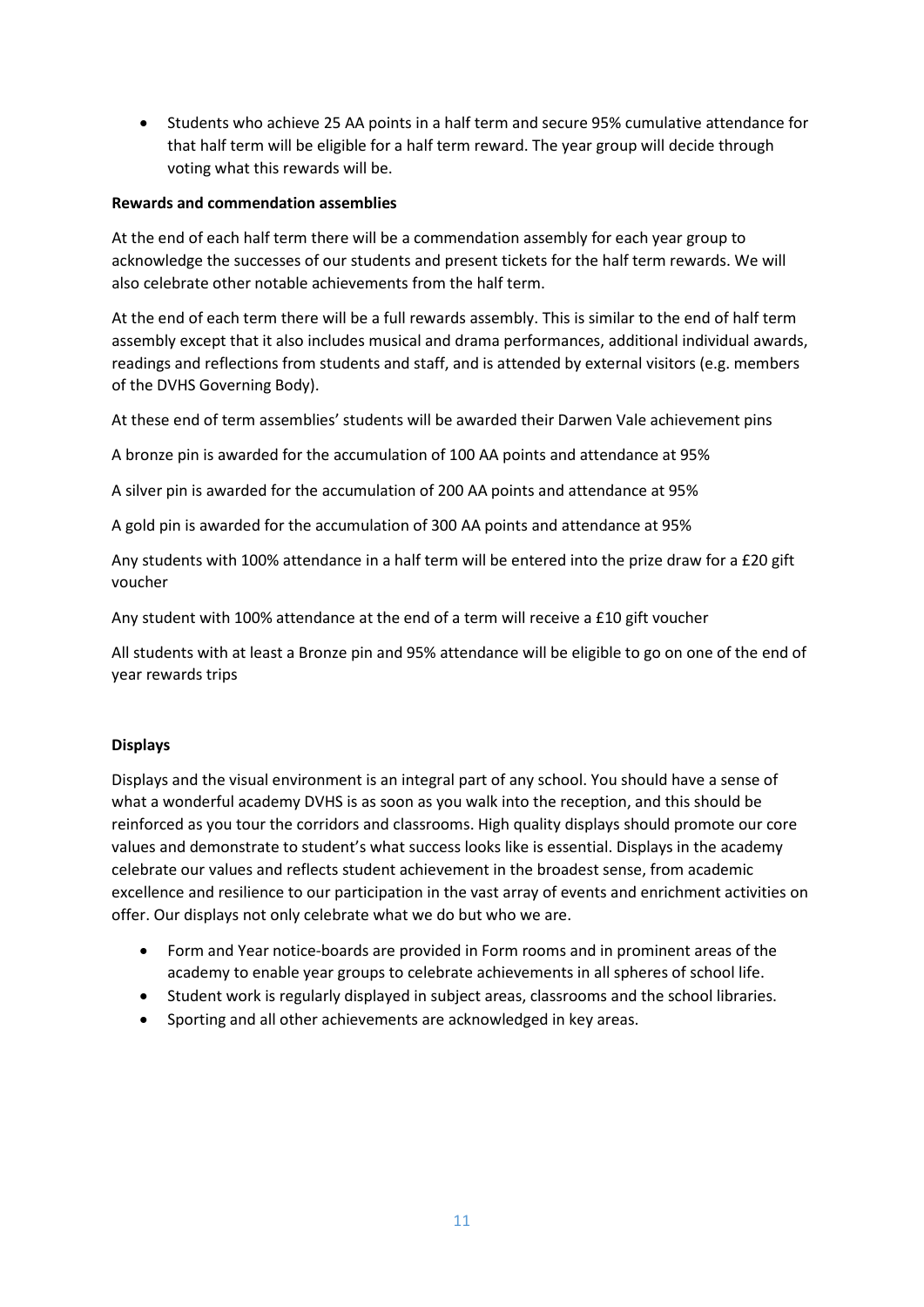# **Positions of Responsibility**

Giving students positions of responsibility is an important way of rewarding hard work and good effort. Our student leadership positions will evolve as we grow and the needs of the Academy change. The appointed Head Boys, Head Girls and Deputy Head Boys and Deputy Head Girls will lead a team of senior prefects and prefects, all of who are part of Year 11. The Student Council will consist of elected representatives of each Form who will in turn elect a Chairperson and a Vice Chairperson.

In addition to the student positions of responsibility stated above, the following roles will support the smooth running of the Academy and specific events, including;

- Student librarians
- Subject prefects
- Sports captains
- Junior leadership positions
- House Prefects

# **Collecting and managing AAs**

Form Tutors and teachers can analyse AAs and postcards through Class charts. Commendation display charts should also be kept up to date in the Form room. It is the responsibility of the Form Tutor to ensure that the Form Council representative and students within the form keep the form noticeboard updated.

Our reward system is growing and adjustments to the timing and nature of awards will emerge and develop. We will always be responsive to the achievements and efforts of our students and recognise the positive reinforcement of praise.

Reward steps are highlighted on the next page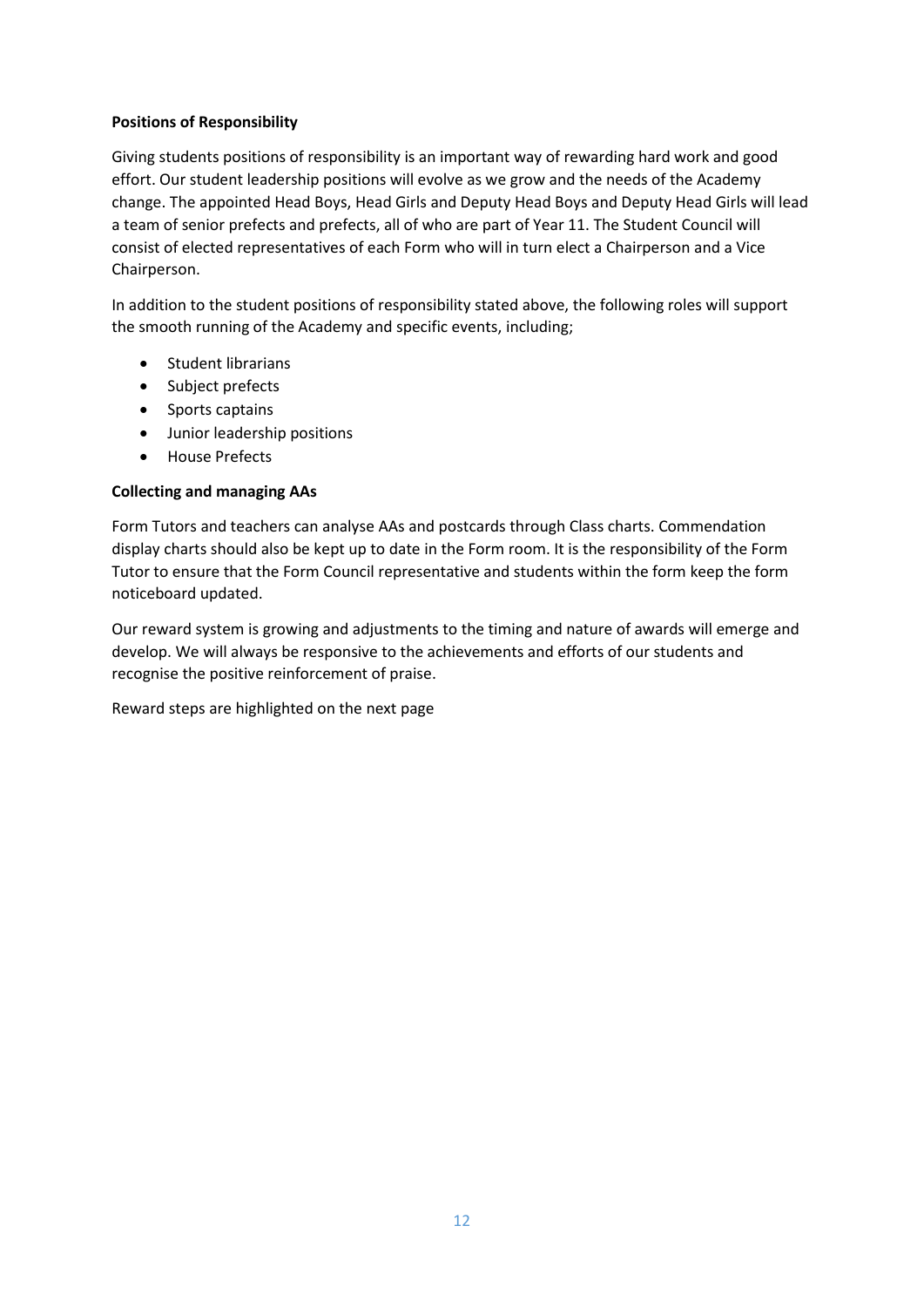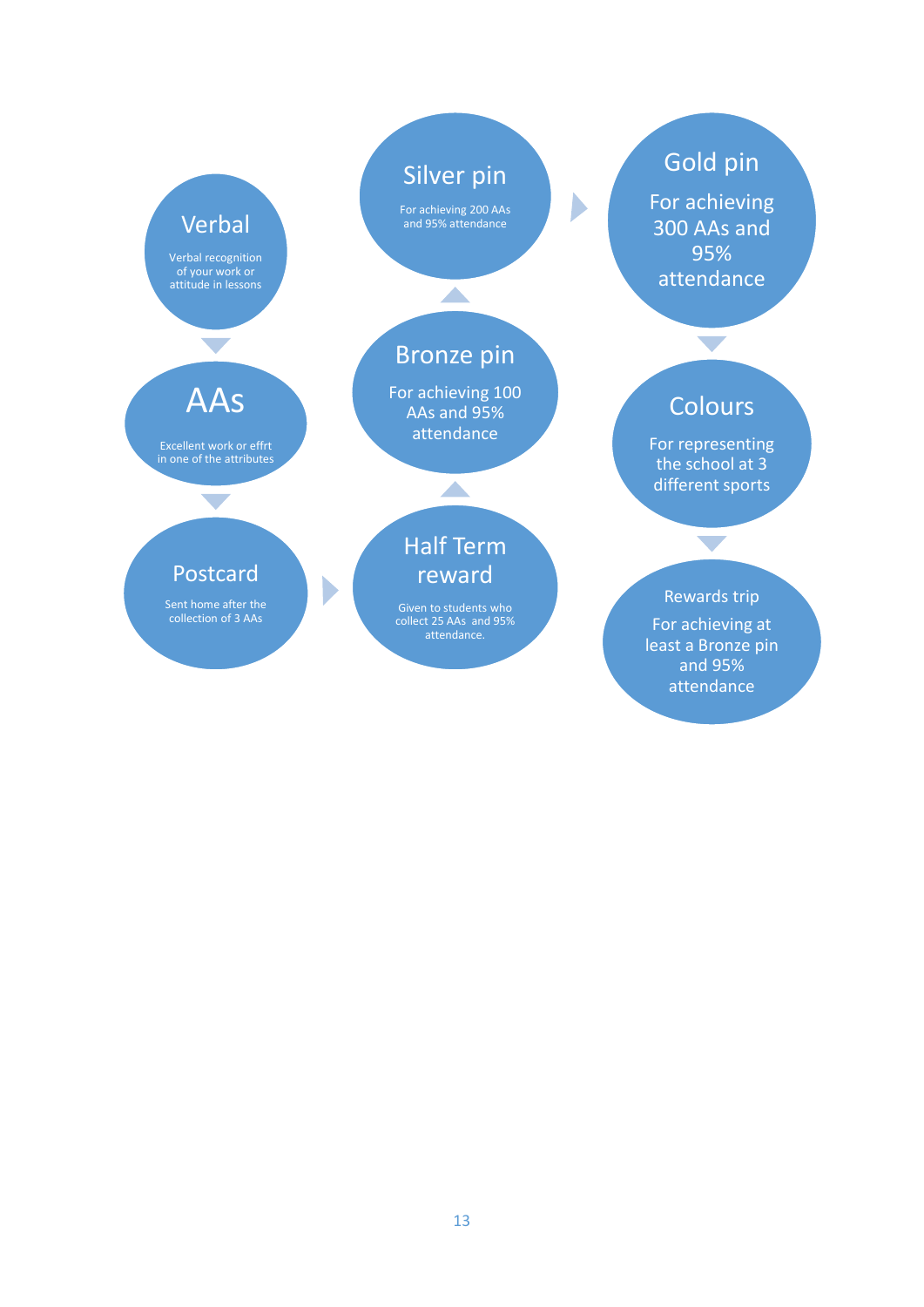# **Teaching Techniques**

We know that with excellent teaching every child can demonstrate excellent behaviour. One of our mantras at DVHS is 'let's talk about teaching and learning and not about behaviour'. DVHS Teachers ensure excellent behaviour by planning varied and exciting lessons and managing non-compliance from students in skilful and subtle ways. Some of the techniques we use are outlined here.

#### **At DVHS we insist on:**

- Quiet entry to every lesson
- Answering in full sentences
- One person speaking at a time
- 100% compliance

#### **Our classroom management techniques**

As teachers we need to make our expectations for each of these techniques clear to students and practise them carefully. We will train on them extensively, observe each other use them and refine and develop them as we go. When delivered effectively, these techniques ensure minimum time is wasted in each lesson. Teachers will ask for and expect 100% compliance from students.

#### **Entry to lessons**

Prearranged seating plans based on the most recent class data and ensure students file quickly and silently to their seat. These should be reviewed regularly and consider use of TAs, students will be expected to sit boy/girl.

#### **Use countdowns/hands up**

During the countdown students can be reminded of what you expect to see happen by the time the countdown is finished. Countdowns give students notice that you are stopping an activity so they can finish their sentence/discussion. You may wish to establish a routine of using countdowns with your class. Embellish countdowns with instructions. Bill Rogers talks about using descriptions and directions – "some of you are still in your groups, you need to return to your seats". Phrases to use during a countdown to remind students you are waiting for them to finish/fold their arms/put pen down etc; On 5 "you should be finishing your sentences now", on 4 "Well done Paul", on 3 "All back in your places now", on 2 "All pens down now" etc

#### **Clap to re-set**

Clap a rhythm for students to repeat back to you in order to get silence or to finish an activity. You can also clap a rhythm and expect two claps back. Look for 100% clapping in the response from students – repeat the clap if needed.

#### **Set activities to music**

You can use the website www.classtools.net to play timed music. This adds energy, pace and excitement to the activity and speeds up student response.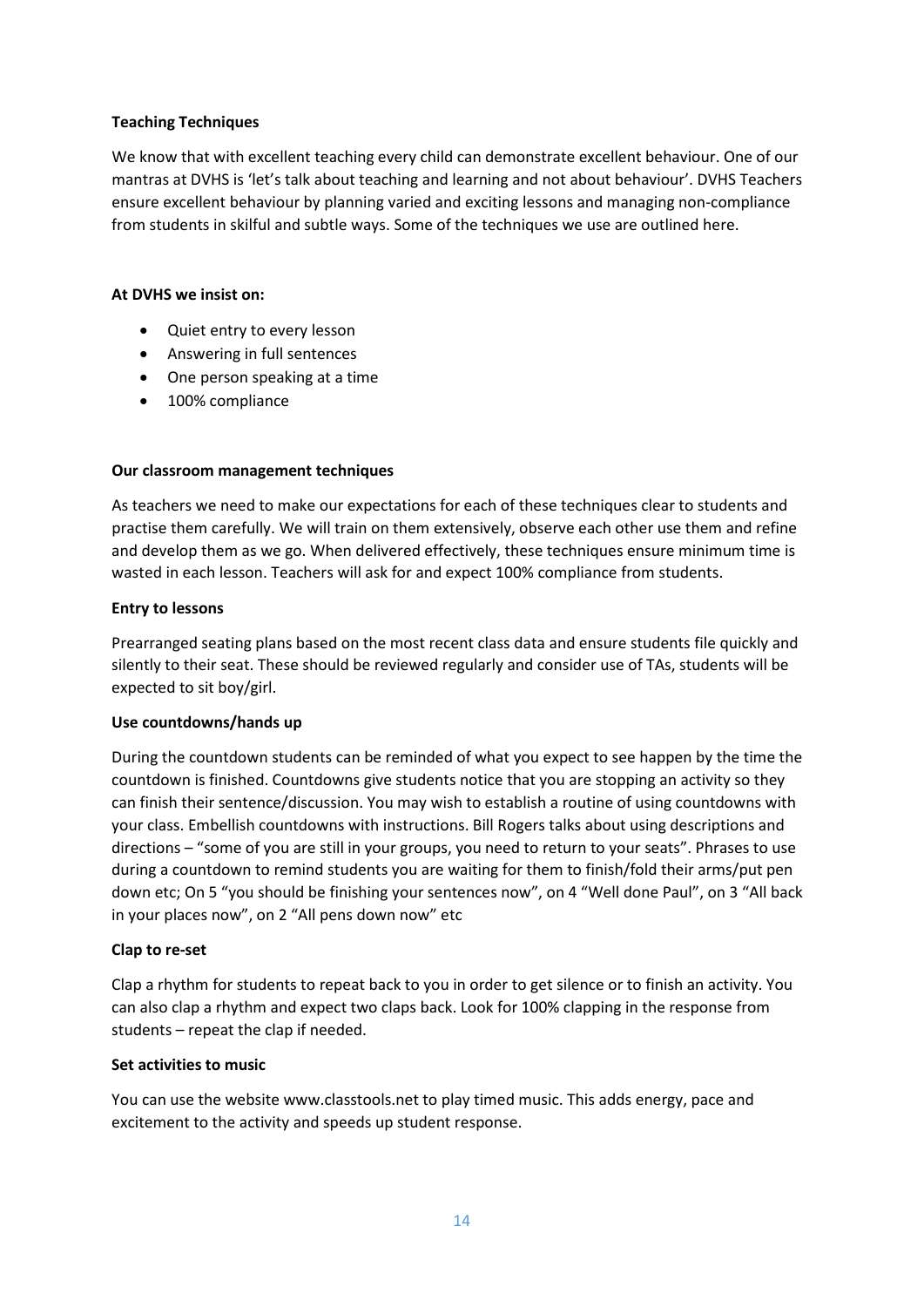# **Share time limits in advance**

Use timers on the board to set the time limit for an exercise. Students know how much time is left. Use irregular times to build pace and a sense of urgency e.g. 3 and a half minutes.

# **Use cold calling lollipops, playing cards or the option to randomise in Class charts**

This ensures students feel accountable in their lessons and they will attempt an answer because they have been chosen fairly and at random. In questioning episodes of a lesson leave out the lollipop stick once you've asked the student and replace them all when finished, ready for the next section later on. If a student can't answer use No Opt Out. When using lollipop sticks, ask the question first, so all students are encouraged to think what their answer might be and then call out the name. If you know a particular student will need more thinking time, call their name out first. You can also nominate a student to pick the lollipop sticks as in this clip.

Consider the differences between these two questioning episodes:

"Simon, why is the opening sentence of this article so effective?"

"Everyone read the opening sentence of this article (wait). I'm going to lollipop sticks for this question:

Why is that such an effective opening? (wait - slowly select lollipop stick). Simon, what do you think?

(take response). Who else wants to say something about this? (wait, select next lollipop stick).

# **No Opt Out**

If a student can't answer, ask the question back to the class, or ask the student to phone a friend to get the answer. In all cases the student should have to say the answer themselves once someone else has given it. It is also good practice to find another opportunity within the lesson to ask the student for the answer again.

You can set up the question to assist with No Opt Out, and ensure that all students consider the answer to your question and not just the one who will eventually answer it:

- "What is 25% of 80? Everyone write down the answer on your show me board"
- "James thinks it's  $20$  put your hand up if you agree with James"

# **Put resources on desks in advance or teach students to collect/give out resources in a systematic way**

This encourages responsibility. Quite often students are given lots of responsibility for managing the classroom in primary school and this is taken away at High school. This saves time in your lesson and limits transition time to the next activity, particularly if students are given a time limit to do it in.

#### **100%**

Don't be afraid to stand, scan and wait for 100% compliance. At DVHS, we aim for 100% of students doing what has been asked of them. Monitor your students to ensure each one of them is participating in the way you expect.

Tackle lack of compliance by using the least invasive form of correction: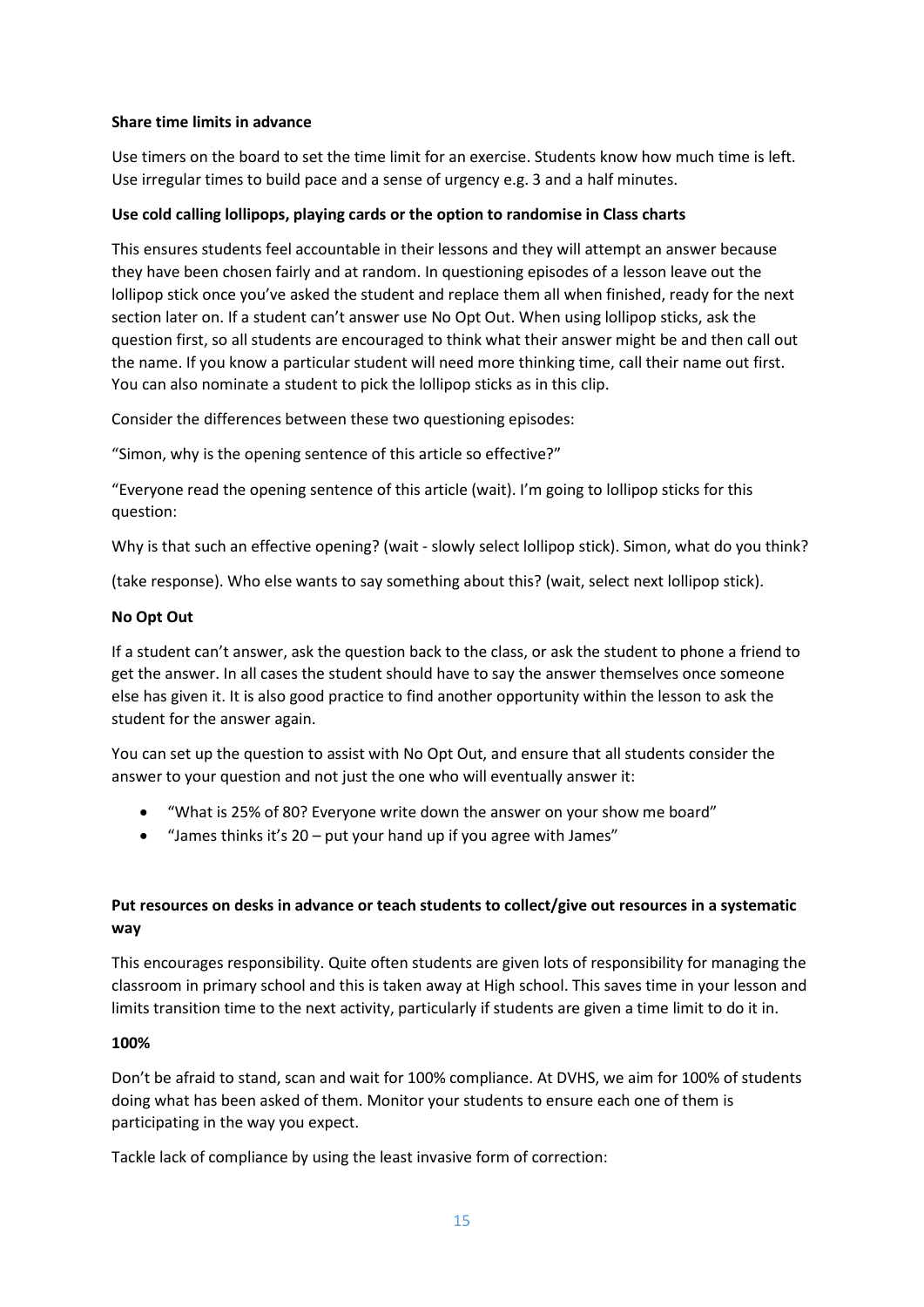- Use non-verbal signals to show students what they should be doing (e.g. folding arms)
- Repeat the instruction (or point to it)
- Use non-verbal signals to indicate waiting for 100% e.g. scan, looking away
- Go over to the student and whisper so no-one else can hear
- Praise those students who have it right
- Use Countdown to compliance

# **Get replays of instructions before tasks begin**

Give clear instructions that are explained succinctly (never waffle) and have a student replay them to the class. Instructions can be verbal and repeated and also written on prepared resources (e.g. Power Point) beforehand.

# **Use non-verbal signals**

95% of all behaviour management can be achieved through mime! A look expressing disapproval, a strategic point, mimic the action you want them to do etc.

# **Be explicit about expectations**

Is it individual work in silence? What does silence mean? Be explicit. Let them know the first 5 minutes is silence but it will be followed by 2 minutes discussion or checking with their partners. Make it time limited. Are students clear on who they are working with? Flick the lights, change the music, and clap, etc to signal transition from one episode to another.

With group work, teach the students how you would like them to work when you set paired or group tasks. Practise how they will interact, what active listening looks like.

# **Techniques for dealing with challenging behaviour**

Do……..

- Repeat the instruction.
- Drop your voice and slow down your speech if they refuse to follow instructions. Annunciate your words very clearly.
- Give clear warnings about forthcoming consequences.
- Follow the sanctions outlined in in this policy for dealing with behaviour using stepped responses.
- Stay calm, remember you must be seen to be in control (the class will start to enjoy themselves if you lose it).
- Deal with individual students privately not publicly in front of the class.
- Encourage them to accept responsibility for their poor choices and poor behaviour by asking and repeating, if necessary, closed questions. For example, "Was that acceptable behaviour – yes or no?"
- Use phrases that allow you to withdraw and avoid arguments "I need to see you working like you did last lesson". "I will come back and check how you are getting on". Then give students time and space
- Provide an example of where the student has done well previously and encourage them to consider their actions in light of that.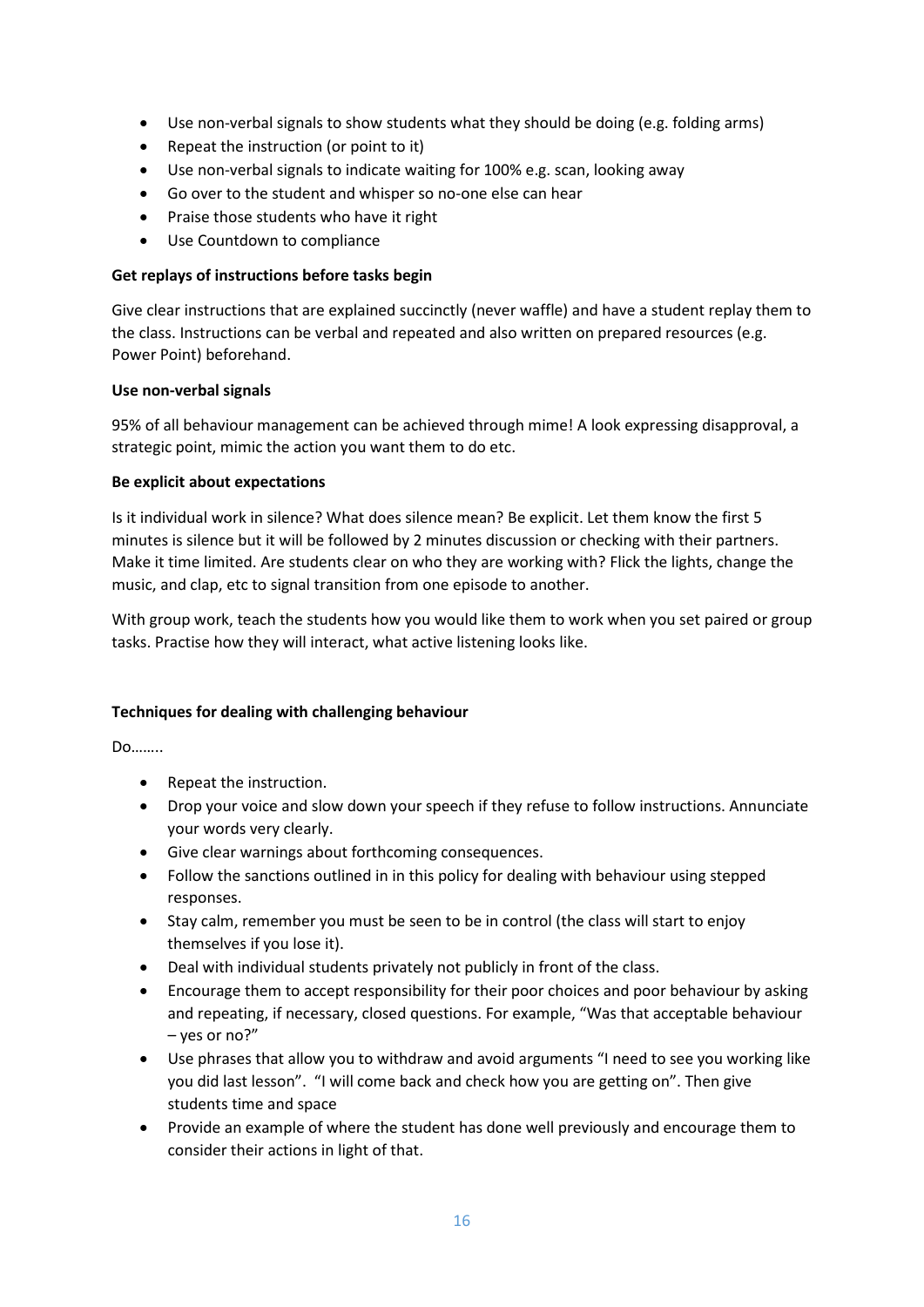- Outline two choices that they can make and state the possible consequences "You now have two choices: You can choose to follow the instruction or choose not to follow my instruction. If you choose to refuse to follow the instruction, you are choosing x."
- Use "Thank you" as a preface to instructions and assume compliance. "Thank you for stopping tapping"

Don't…….

- Be sarcastic.
- Set tasks which are either too hard or too easy.
- Label students as stupid or incapable of making progress.
- Show your irritation or scream or shout.
- Remove from your lesson without having used a number of stepped responses.
- Over react.
- Threaten punishments which you have no intention of issuing or you do not think you will be able to enforce.
- Make it personal "stop being such a thug". Talk about the behaviour not the student. Instead, say 'keep your hands to yourself".
- Take it personally. It is our responsibility to manage these behaviours.
- Ignore disruption.

#### **Sanctions & the "Consequences" System**

#### **Overview**

The steps to creating a strong climate for behaviour for learning include designing building and maintaining what we want our culture to be like. We want our culture to be based on respect and safety for all. If we allow this culture to be breached then we will undermine the civil liberties of our students and staff: they are all entitled to feel safe and respected at school. The protection, comfort and security of all members of our community is paramount. We will, through careful transition, extensive SEN support and consistently excellent teaching do our very best to support students who find it hard to behave. We will also have fair and transparent systems for dealing with disruptive behaviour that interferes with the efficient education of our wider student body.

#### **Consequence Steps**

The principle system we have for tackling poor behaviour are the DVHS "Consequence Steps" outlined on the next page. This system is used consistently by every teacher in every classroom. It sets out for students and parents in a transparent way the consequences for poor behaviour.

The steps allow teachers to 'own' the behaviour of their classroom by deciding on the seriousness of the incident and the appropriate response. It is imperative that teachers don't move too quickly through the steps as they risk abdicating power over the situation to more senior colleagues. The steps are also designed to depersonalise behaviour management by communicating clearly to all students that actions have consequences and that sanctions are the inevitable result of poor behaviour. A final advantage of the steps is that they help teachers give students the opportunity to correct poor behaviour before being issuing a detention.

Detailed training on how to implement the steps system within their classroom is provided to all teachers as part of their induction into the academy. As a growing school we keep all behaviour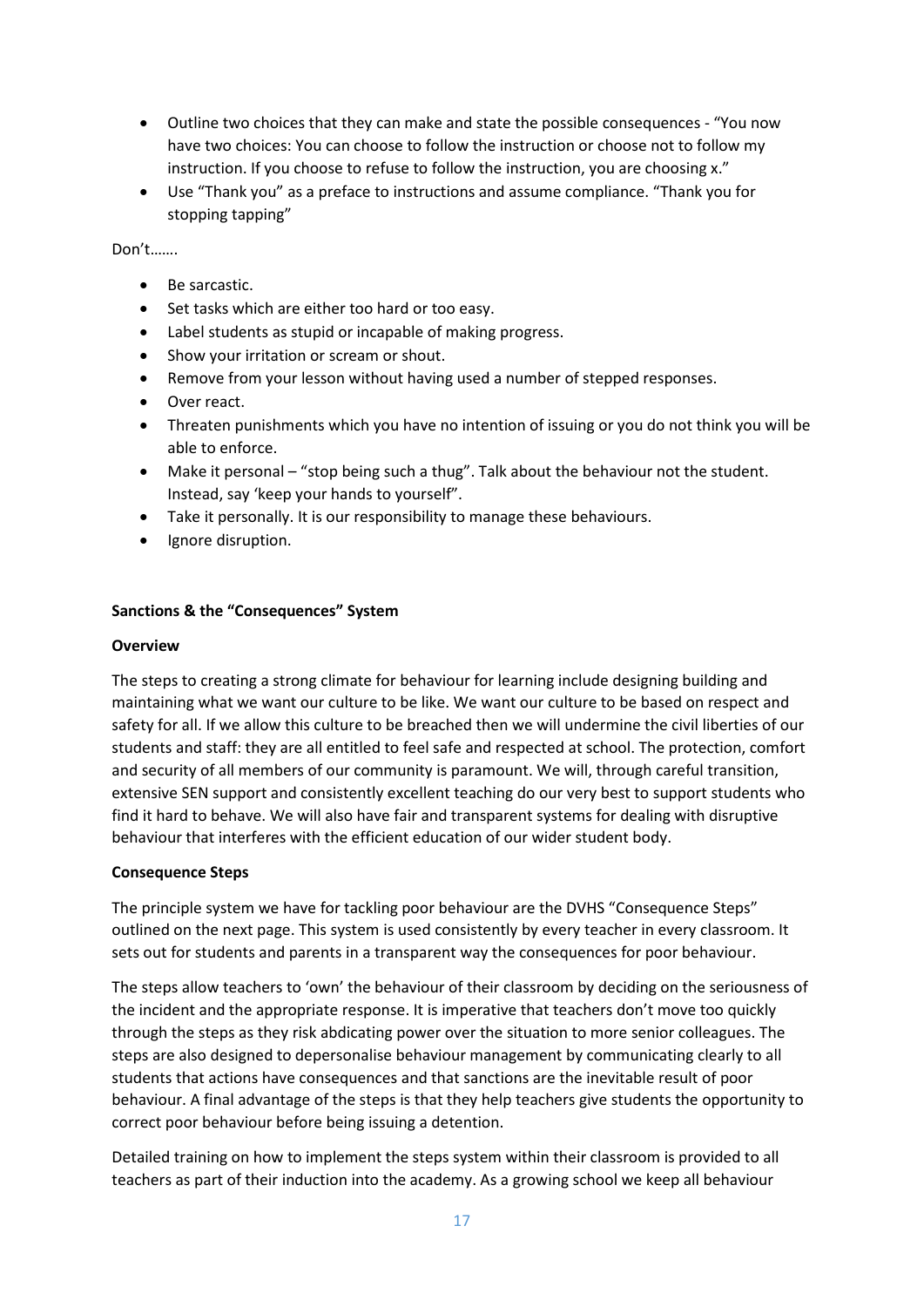systems under review and from time to time will make refinements, which will be communicated to all staff.

A final point is that our greatest resource in dealing with challenging / difficult student behaviour is each other. No DVHS teacher should ever feel hesitant about asking a colleague, their HoD, a HOY or a member of SLT for advice on how to use the Steps System, or any other aspect of academy life for that matter. We will never have an issue with people asking for clarification or support when it comes to behaviour management, and there is no stigma attached to struggling with behaviour in this school. Proactively seeking support like this is encouraged, and indeed it is the opposite response (not asking for support / clarification) which would be seen as wrong.

C1-4 system

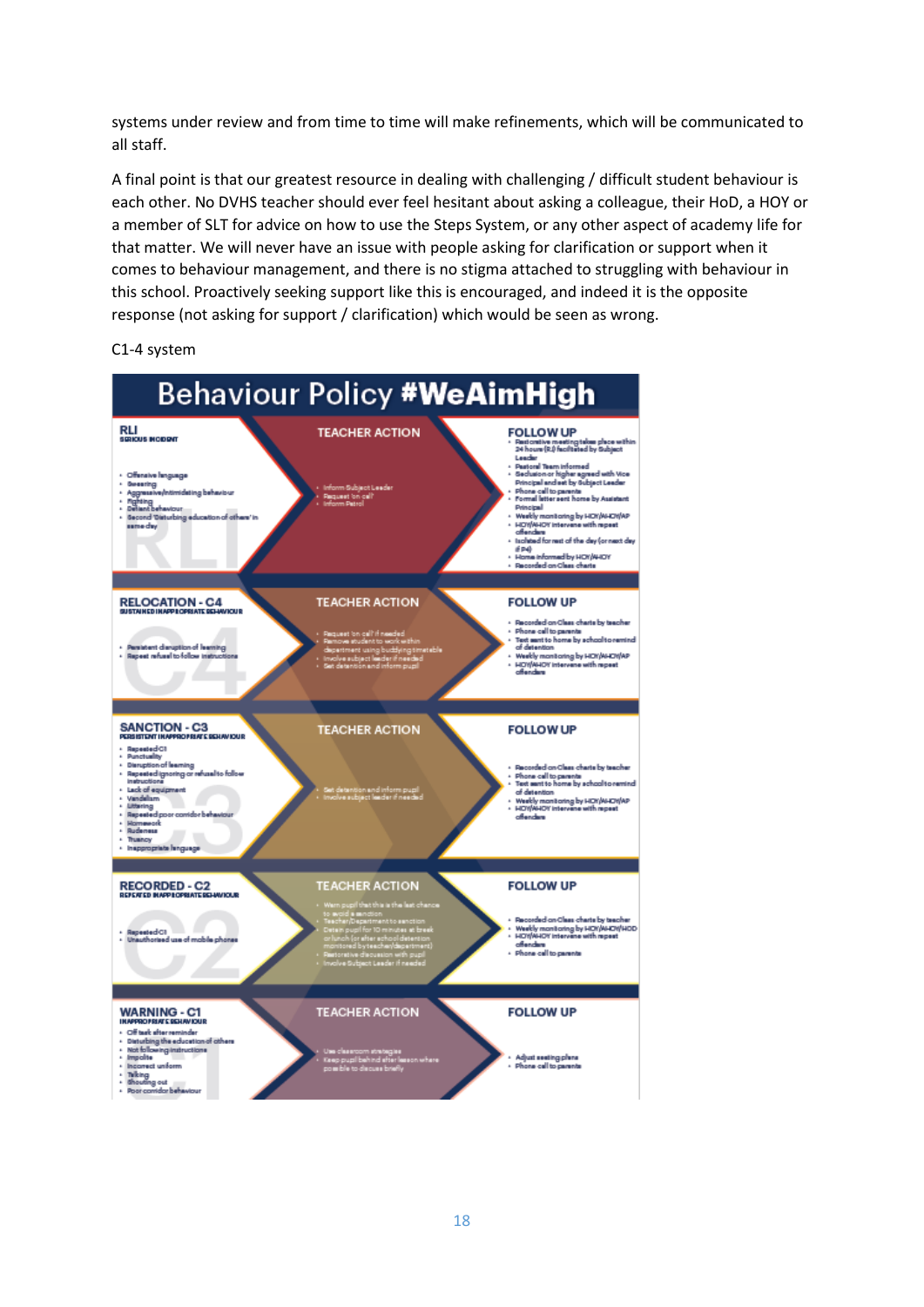#### **Discipline in the wider community**

DVHS serves a close-knit community of students and parents in Darwen. In any secondary school it is true that the behaviour of students towards each other and members of the wider community outside of school is as relevant to the welfare and safety of students inside the building. In a community school such as DVHS the behaviour and interaction of students outside of school is particularly relevant to the day to day management of the academy.

As such, any student who breaks the code of conduct outside of school will face the same consequences as if they were in school, irrespective of whether they are wearing school uniform. An example is that behaviour at the bus stop or on the journey to and from the academy is bound by the same rules as if in the academy grounds. This may also include actions which take place over the weekend or during the school holidays.

If unable to reprimand the student, the member of staff who witnesses any contravention of the code of conduct should go to the academy reception to attempt to identify the student(s) concerned and report the incident to HOY/SLT. The HOY and/or SLT then will decide on the seriousness of the incident reported and the nature of consequences necessary in line with academy procedures.

For instances outside school, exclusion can be considered if the academy considers the incident to be damaging to the academy reputation or of an extreme or dangerous nature that risks the safety and welfare of students and staff. In event of a fixed-term exclusion of longer than five days or permanent exclusion the family can, if they consider the decision unfair, make representations to the governing body.

This is consistent with the DfE 2014 statutory and non-statutory guidance for schools which states that incidents outside school (including those where a student is not in uniform) can be considered grounds for exclusion when safety / welfare is put at risk or the academy is brought into serious disrepute.

# **Dealing with Malicious Allegations**

All members of staff are expected to treat students with appropriate respect in line with guidance given in induction and safeguarding CPD. Any allegations made against a member of staff will be investigated and appropriate action taken.

Any investigation will follow guidance from the BwD safeguarding teams where appropriate. Where an investigation concludes that the allegation was, on the 'balance of probabilities', malicious in nature, a decision will be taken by the Principal about what further action may be appropriate.

Exclusion may be considered where it is felt appropriate and the member of staff's reputation has been tarnished or they have suffered in the process.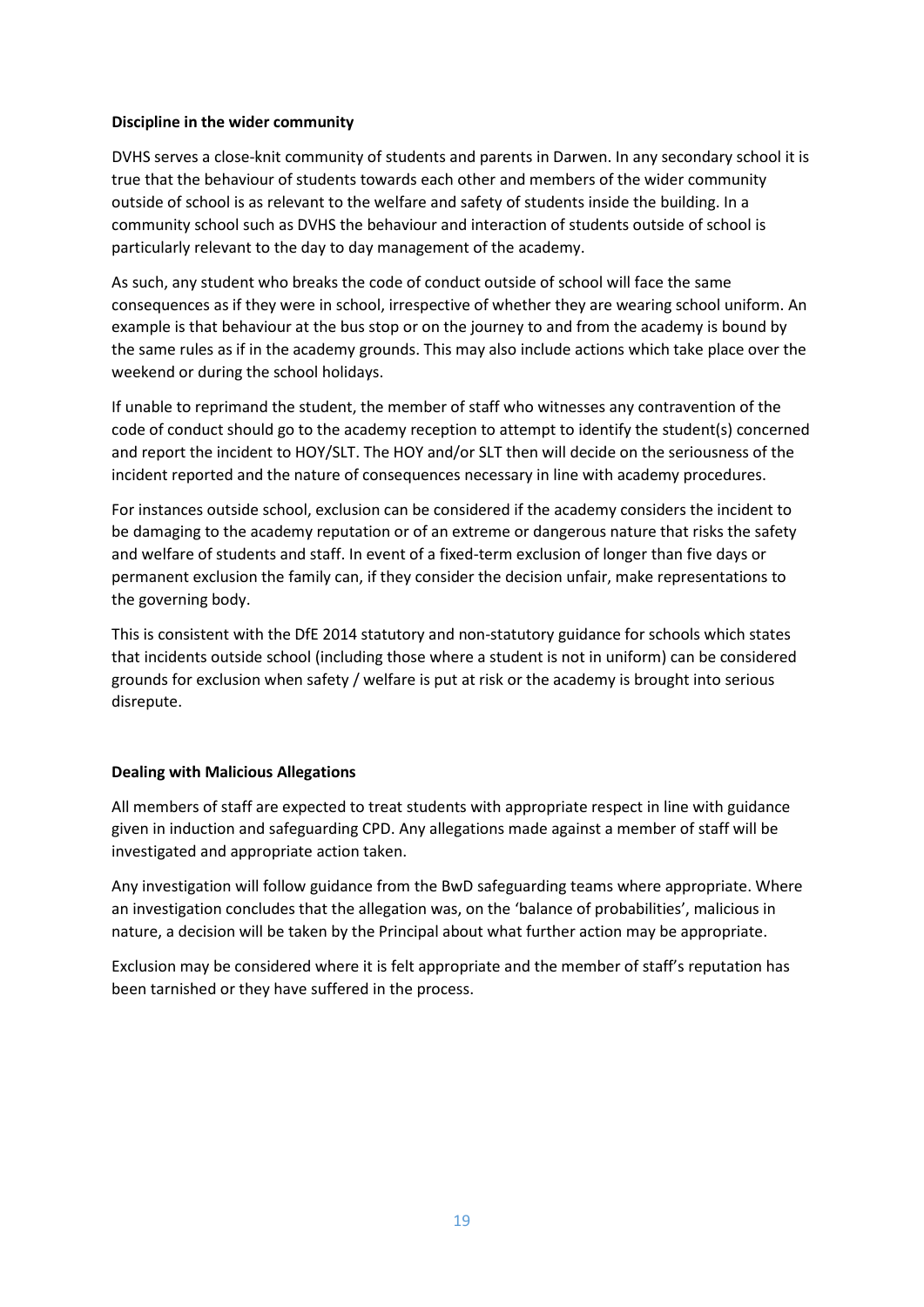#### **Persistent Poor Behaviour**

We expect that our strong school culture, consistently excellent teaching and clear behaviour systems will ensure that the overwhelming majority of students behave well and achieve great things at DVHS. Where poor behaviour is exhibited we expect it to be dealt with effectively and improvement to occur. Our transition and SEN arrangements will allow us to pre-empt behaviour issues by putting in place careful support in advance.

However, we must prepare for the eventuality that a DVHS student repeatedly misbehaves despite extensive support and intervention or demonstrates behaviour that jeopardises the safety of others.

Where instances of persistent and repeated poor behaviour occur a cumulative response will be used by the academy. In order to discourage persistent re-offence, we operate a system of escalated responses to poor behaviour over time. The more negative behaviour reports logged on a student's file the more serious the sanction / intervention. As a last resort, or in extremely serious cases, permanent exclusion would be considered.

To make this process transparent a negative behaviour event carries a number of 'behaviour points' (detailed below).

Running in parallel to the escalated responses and the accumulation of 'behaviour points' there are a range of therapies, interventions and personalised support services to help a student who is persistently breaking the rules to improve their behaviour. These include:

- Student Support lunch-time club in SEND
- Student Support HW Club in LRC
- One-to-one behaviour mentoring through the HOY team
- Use of peer-mentors
- A Pastoral Improvement Plan (PSP) co-created by the academy, the student and their parents
- Reports: Behaviour (FT, HOY or SLT), HW report and punctuality report
- In class support through learning support assistants, keyworkers or co-teachers
- In school Counselling on a weekly basis (by agreement of parents)
- Reduced timetable
- Support through Alternative Provision.
- External mentoring through other external agencies including ELCAS
- Support for students with specific needs (SEMH, SLCN, SPLD or other academic needs)

These strategies will be continuously reviewed and improved as we learn what works best for our students.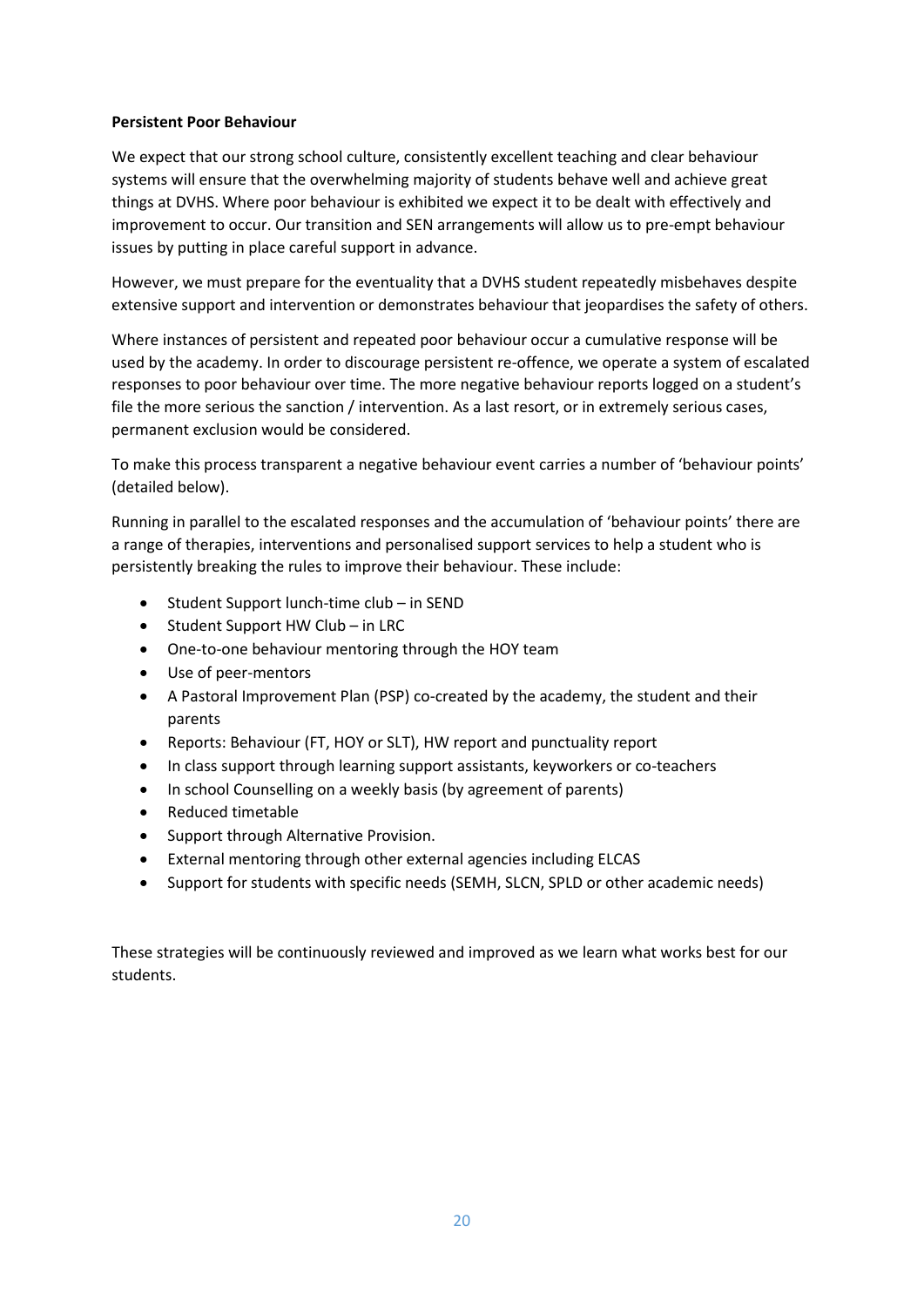# **Behaviour points explained**

The system of stepped sanctions is of course not applied blindly; both the individual needs of students and 'mitigating factors' surrounding each incident will be considered by the Principal and Governing Body. At all times strategies to avoid exclusion will be used and every effort will be made to 'include' the student and support them to improve their behaviour.

It is however important that all students and parents understand there are limits and boundaries which they cannot go beyond and they do not have endless chances to improve. Instead if they find themselves in trouble they must make significant efforts to modify their behaviour and take advantage of the support they are being given.

| Sanction |  |
|----------|--|
|          |  |

| Sanction                           | Behaviour points value       |
|------------------------------------|------------------------------|
| C3: Teacher Detention              |                              |
| C <sub>3</sub> : Late Detention    |                              |
| C <sub>3</sub> : Central Detention |                              |
| C3: Extended Detention             | 0 (to avoid double counting) |
| C3: Friday Leadership Detention    | 3                            |
| C4: Relocation                     | 3                            |
| <b>RLI: Internal Exclusion</b>     | 10                           |
| Fixed Term Exclusion (1 to 3 days) | 15                           |
| Fixed Term Exclusion (3 days plus) | 20                           |

The behaviour of all students is kept under constant review by FTs, HOY and AP behaviour. If a student begins to accrue a significant number of behaviour points they will be provided with additional behavioural support, meetings will take place with their parents and the school, and a Form Tutor report and other strategies will be used. The table below defines only the most serious levels of escalation that can take place in the event of this support not having the desired effect, and we expect the actions in this table to apply to only a very few students in a given year group.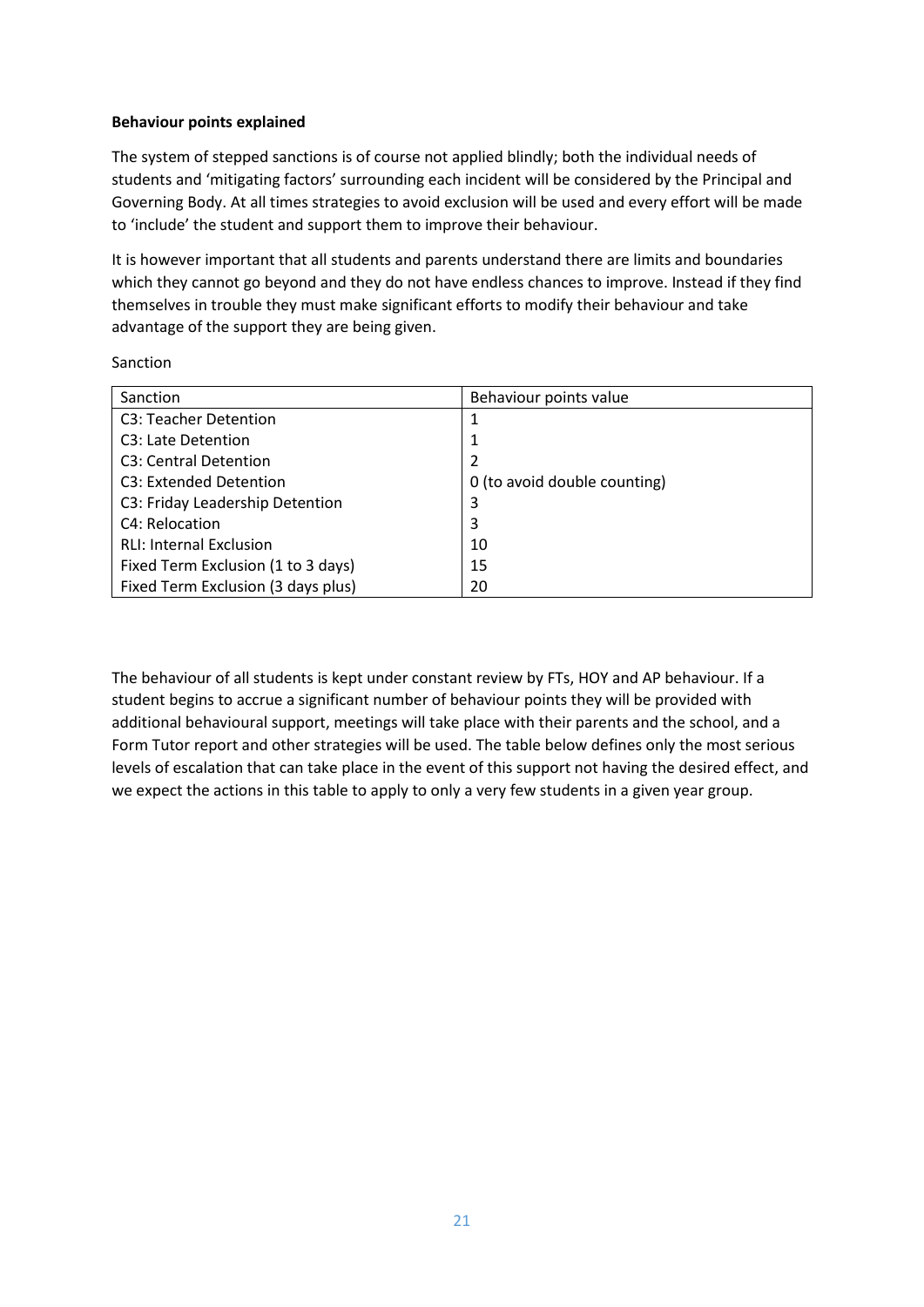| <b>Points</b><br>needed | <b>Action taken</b>                                                                                                                                                                                                                                                                                                                                                                            | Involved                     |
|-------------------------|------------------------------------------------------------------------------------------------------------------------------------------------------------------------------------------------------------------------------------------------------------------------------------------------------------------------------------------------------------------------------------------------|------------------------------|
| 10                      | Form tutor alerted. Student placed on form tutor<br>report and monitored daily. Form tutor to call home<br>to inform parents/carers                                                                                                                                                                                                                                                            | Form Tutor/HOY               |
| 20                      | HOY alerted. Student placed on HOY report and<br>monitored daily. HOY to call home and ask parents in<br>for a meeting about the students behaviour                                                                                                                                                                                                                                            | <b>HOY/Form Tutor</b>        |
| 30                      | SLT alerted. Student placed on SLT report and<br>monitored daily. SLT to call home to inform<br>parents/carers                                                                                                                                                                                                                                                                                 | SLT/HOY/Form Tutor/SENCO     |
| 50                      | Formal letter home, meeting with parents, and<br>assistant Principal. Pastoral support to be reviewed /<br>introduced by the academy.                                                                                                                                                                                                                                                          | AP / HOY/ SENCO              |
| 75                      | Principal's Warning: A formal meeting between the<br>parents, student and Principal to discuss the<br>student's future at the academy will be held. The<br>student will be placed on report to a member of the<br>Leadership Team and pastoral support will be<br>reviewed / increased.                                                                                                        | HOY / AP / Principal / SENCO |
| 100                     | Governor's Warning: A formal meeting between the<br>parents, student, Principal and at least one Governor<br>to discuss the student's future at the academy will be<br>& held and the student and their parents/carers will<br>be issued with a written Governor's warning. A place<br>at the alternative education provision will be<br>advised. Pastoral support to be reviewed / increased. | AP / Principal/ Governor     |
|                         | If a student's behaviour fails to improve following a<br>Governor's warning it is likely they will be<br>permanently excluded from the academy for<br>persistent / excessive poor behaviour over an<br>extended period of time, however the final decision<br>will rest with the Principal.                                                                                                    |                              |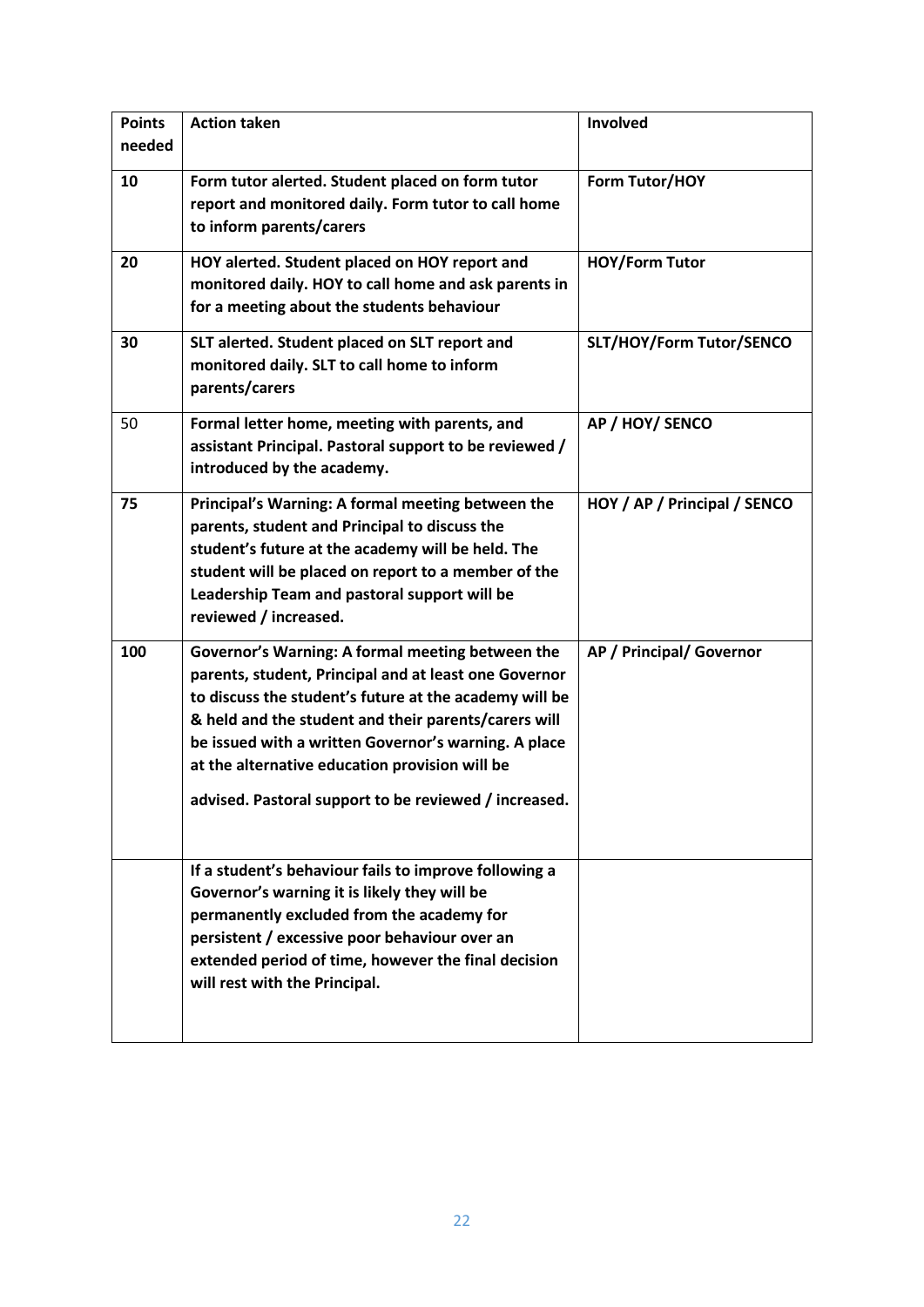#### **Supporting students with barriers to learning**

At DVHS we will support our students who are experiencing behavioural, emotional or other difficulties that might impede self-discipline and effective learning. As stated previously, we believe the most effective way of managing behaviour is to praise and reward good behaviour.

Where students are having difficulty conforming to the expected standards of behaviour various strategies may be employed to help them improve. There are a variety of mechanisms available with early intervention always our aim.

The use of a **behaviour report**: Although a sanction, this serves a dual purpose of enabling form tutors, Heads of Year, Heads of Department or SLT members to check on behaviour daily and give instant feedback and encouragement where improvements are evident. This report is taken home for parental signature and involves home and academy in daily monitoring and support. Failing to demonstrate significant improvements in behaviour whilst on report will result in escalation to a higher-level report. Being placed on report is a serious and formal step within the disciplinary processes of the academy and could become relevant in any conversation over future exclusions (fixed term or permanent). Parents will be informed if their child is placed on report and all reports will be stored on students' files for future reference. Any student placed on report will complete a two-week cycle, after which the relevant member of staff will determine whether they have passed or failed and the appropriate next steps.

**Target setting** is relevant to behavioural as well as academic issues. Students are set realistic achievable targets in their PSP or in separate 'contracts' drawn by Head of Year/SLT member in the light of a specific incident or persistent disruption.

The SEND area operates a place of calm within the academy where students can reflect on issues and ask for support. If a student is upset or needs someone to talk to about an issue inside or outside of school, they should go to SEND and speak to a member of staff or their Head of Year. There is a drop-in session every lunch time. If the issue is of an academic or social, Emotional or Behaviour nature and is affecting their learning, they should go to the SENCO or Head of Year

Some students will be given early pass cards to attend a student support break and lunch club, for either learning or emotional support. Some students will also attend learning support HW clubs, where it is felt they need extra help. In the first instance, this will be offered to those students on the SEN register and those who are set a high number of HW detentions where the reason falls in line with the four areas of need in the SEND Code of Practice. Pupils who struggle to access Enrichment will be offered alternative arrangements to ensure that they receive a full and balanced curriculum.

Students who repeatedly display inappropriate behaviours and whose behaviour indicates underlying social/emotional issues will be assessed by the ICLASS/PATH team and an individual programme established which might include a reduction in mainstream lessons for a fixed period of time.

Students who have significant emotional difficulties will be referred to the school counsellor and MHST, ELCAS or other outside agencies for individual or group therapy. Referrals are made by the Assistant Principal (Inclusion)/SLT or the SENCO. Where a referral has been made to Counsellor, the Counsellor will then assign a therapist and agree a weekly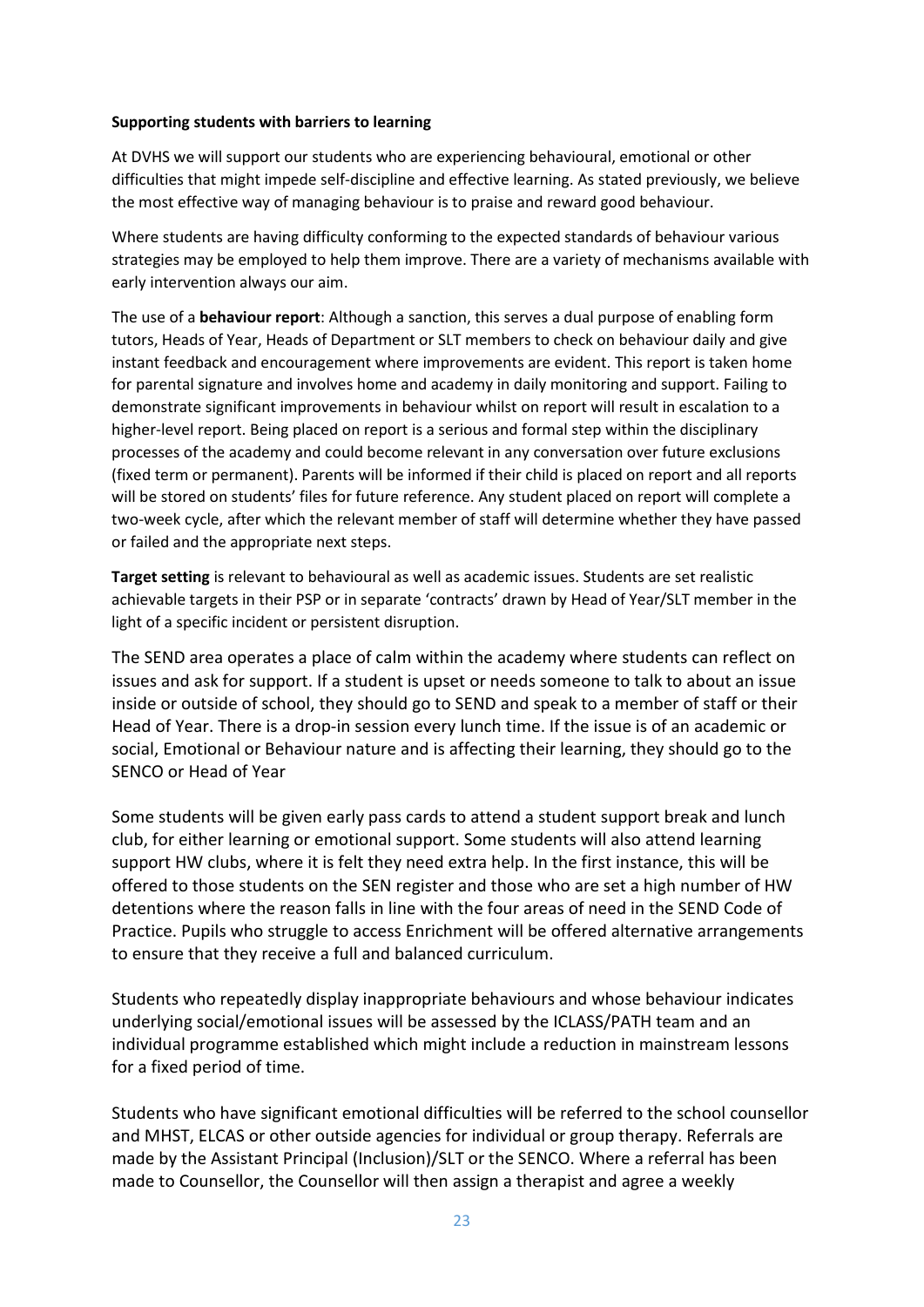timetabled slot. The type of therapy will be agreed in line with the nature of the child's needs. Parental consent will be secured before this is begun. At the end of each term, the Pastoral team in conjunction with their team will write a summary report for each student and send these to the pastoral team. The Counsellor and SENCO will meet with the Pastoral team on a weekly basis to discuss student concerns and possible referrals.

# **Mentoring**

Some students who have been identified as struggling to manage their behaviour may be referred to the Peer Mentor team. The student will be assessed and it will be determined whether to assign a Peer Mentor. A Peer Mentor will work with them for up to an hour a week over an agreed period of time, focusing on the particular difficulties they are having and developing strategies to avoid further problems arising. An action plan will be drawn up and parents will be contacted to discuss the relevant issues and the progress they make. The level of intervention will be tailored to suit the student's specific needs of the student and external agencies may be used in conjunction with internal support.

#### **Behaviour Contracts**

Parents of students who persistently break school rules will be required to sign a behaviour contract. This will identify agreed targets which are relevant to the particular student.

#### **IEPs**

Any student with a statement of special educational needs will have an individual education plan. Targets will be set and reviewed by all staff who teach that student, twice a year. These plans will also suggest teaching strategies which will help them make progress and demonstrate the necessary behaviours for learning.

#### **Restorative Justice**

Restorative conversations may also be used to help students through unresolved issues with their peers and/or a specific member of staff. The objective is to ensure mediation occurs between all parties involved to ensure learning remains the focus and everyone can move forward. The SWS offers very carefully structured support to students who are experiencing difficulties of various kinds, including behaviour. In most cases placement will be part time to enable students to continue the experience of being in the classroom and make full reintegration easier. The activities and support provided by staff in the SWS will be tailored to the needs of each individual.

Where appropriate, specialist support will be provided on a one to one basis or in small groups this could take the form of mentoring, therapy, anger management or social skills work.

#### **The Pastoral Support Programme (PSP)**

This is a support programme offered to students who are at risk of exclusion. It will be agreed with parents as a result of a meeting with them. This meeting will consider the causes for concern and the steps suggested to improve the situation. Other agencies such as social services, housing, voluntary organisations, the careers service, could also be involved as appropriate.

In drawing up the plan the school will, in discussion with others: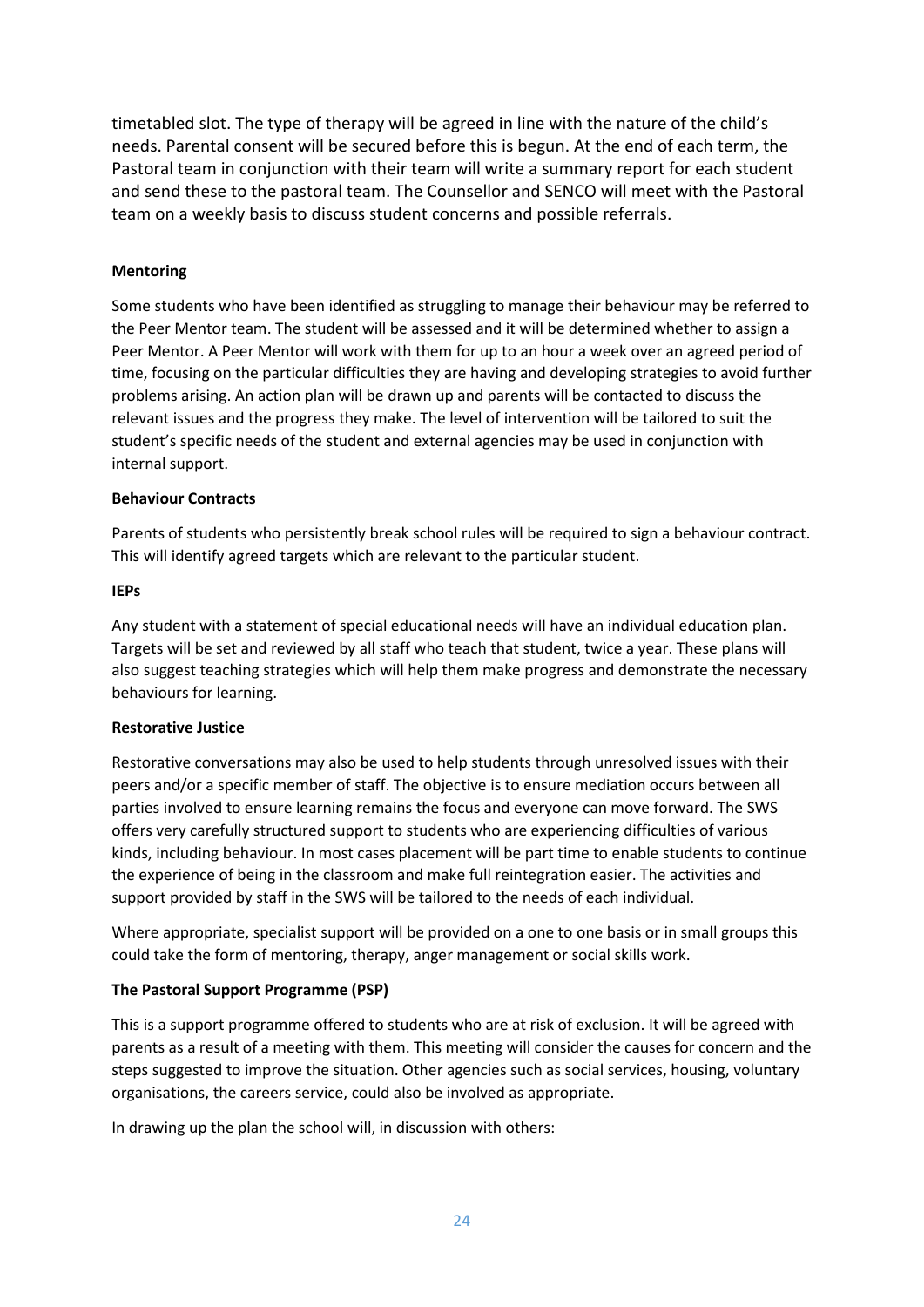- review any learning difficulties and put in place a programme of support where necessary.
- consider changes to the teaching programme.
- consider changes of sets or class.
- consider referral to a Alternative Provision for joint registration or another appropriate institution.
- consider with agreement of the student's parents and LA a managed move to another school.
- consider offering specialist support and counselling.
- consider a placement for a period of time in SWS.

The programme will have an automatic time limit, be monitored fortnightly and be reviewed at least half way through its duration.

Rewards for meeting targets and sanctions for non-compliance will be made clear at the outset.

At the end of the agreed period the intervention package may, according to level of its impact on improving the situation:

a) be reduced or removed;

b) be continued for a further period of with or without amendments;

c) or where there has been no improvement at all, there may be a move to permanent exclusion.

#### **External support: Alternative Provision**

Students who have received a high number of behaviour points and/or received a formal Principals' or Governors' warning will be considered for attending a temporary alternative provision for a fixed period. The academy may also decide it necessary for a student to attend the temporary alternative provision following an isolated serious incident or where an extended investigation period is foreseen. Attendance at a temporary alternative provision will entail a number of steps: interview with the alternative provision centre; Heights or St Thomas; agreed targets worked upon to resolve issues raised; weekly contact with Assistant Head of Year/Head of Year; weekly contact made with parents by the centre; final report reviewed and reintegration plan put in place to either fully reintegrate into the academy or full-time alternative provision to be considered.

#### **Anti-Bullying Policy & Procedures**

Our mission statement makes clear the entitlement of all in the academy to be equally valued and respected and the responsibility of all to show understanding and respect for others. In the light of this, bullying in any form has no place in DVHS and will not be tolerated.

#### **Overview**

It is very important to be clear about what is, and is not, bullying. There are many definitions and perceptions of bullying, but all recognise that bullying is sustained and takes place where there is an imbalance of power.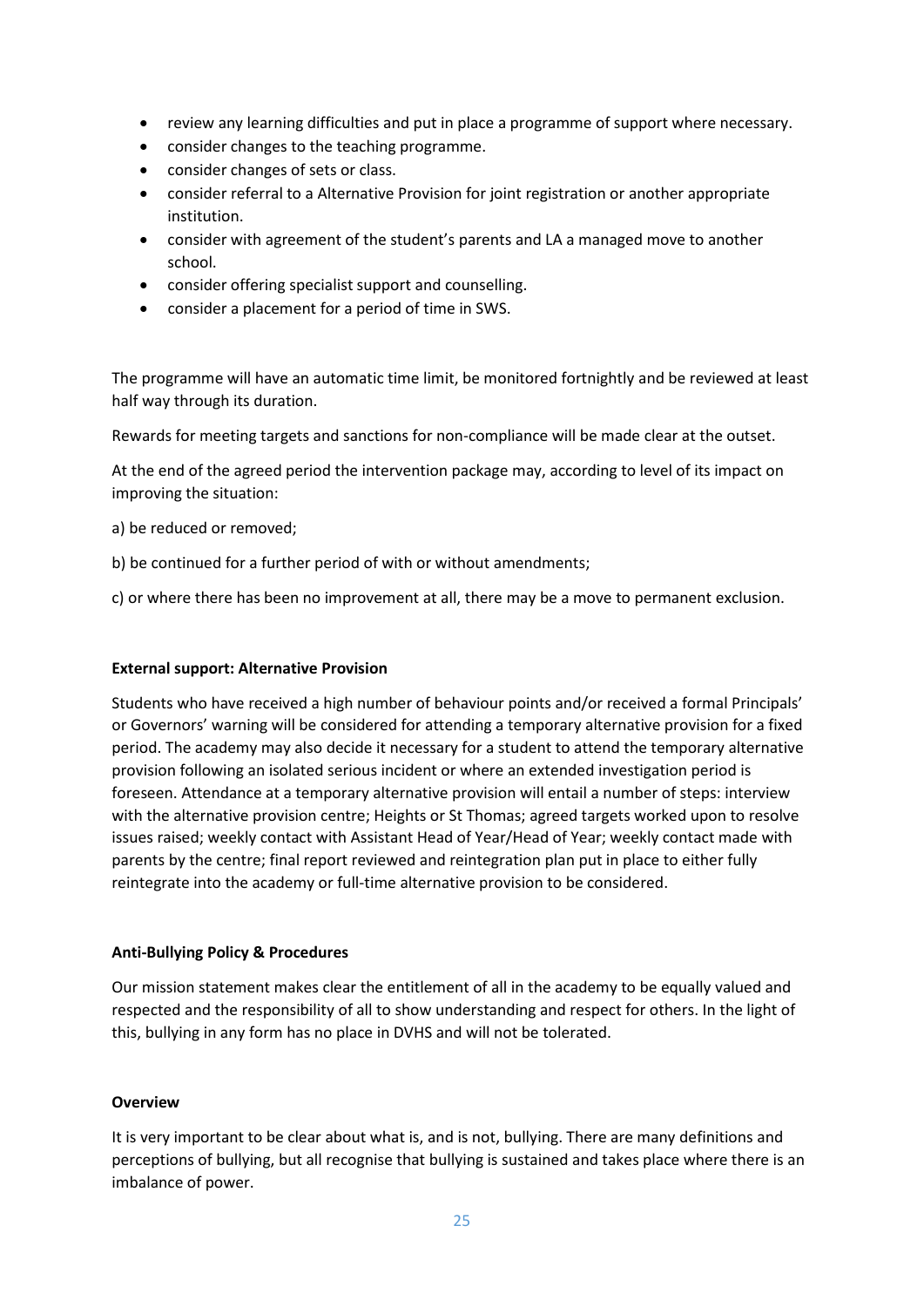# **Two useful and comprehensive definitions are:**

A bully is an individual who tends to torment others either through verbal harassment or physical assaults, or through subtle methods of coercion.

Bullying is the repeated intimidation of others by the real or threatened infliction of physical, verbal, written, electronically transmitted (cyber bullying), or emotional abuse, or through attacks on the property of another. It may include, but not be limited to, actions such as verbal taunts, name-calling and put-downs, including ethnically-based or gender-based verbal put-downs, and extortion of money or possessions.

**Cyber bullying** is bullying through the use of communication technology like mobile phone text messages, social media apps, e-mails or websites. This can take many forms, for example:

- Sending threatening or abusive text/instant messages or e-mails, personally or anonymously.
- Making insulting comments about someone on a website, social networking site (e.g. Facebook, Instagram and snapchat) or online (blog or YouTube).
- Making or sharing derogatory, inflammatory or embarrassing videos of someone via mobile phone or email (such as 'Happy Slapping' videos or physical/verbal assaults).

**'Sexting'** is the sending and receiving of sexually inappropriate images or messages, using a mobile phone or the internet. It is illegal for children under the age of 16 to do this and will be referred to both the police and social care. An investigation will be undertaken and appropriate action taken.

It is illegal for a student to retain a sexually inappropriate image of another student and show it to other students. Again, this will result in a referral to the police and social care. It is likely that any student doing this will be excluded for a fixed period. Inference of such images existing, without appropriate proof, will also be sanctioned by the academy.

As an Aldridge Academy we are able to establish very clear guidance and responses to bullying, and with only small numbers of students we can establish a healthy, stress-free environment with zero tolerance of poor behaviour.

# **Our aims and objectives in relation to bullying are to:**

- Ensure all students, teachers and parents know that bullying will not be tolerated.
- Ensure clarity and agreement about what is and is not bullying.
- Ensure whole school awareness of the rights and responsibilities of all students with regard to bullying.
- Involve all members of the school, staff and students in helping to prevent bullying and to confront it when it occurs.
- Encourage students to report instances of bullying.
- Ensure that all students, parents and staff know what preventative steps the school takes and how these are implemented.
- Ensure all students, staff and parents know the procedure to follow when bullying occurs.

#### **In dealing with bullying we aim to:**

- Eliminate the bullying itself.
- Support the victim by resolving the problem and by building up his/her self-esteem and where appropriate developing strategies to avoid bullying.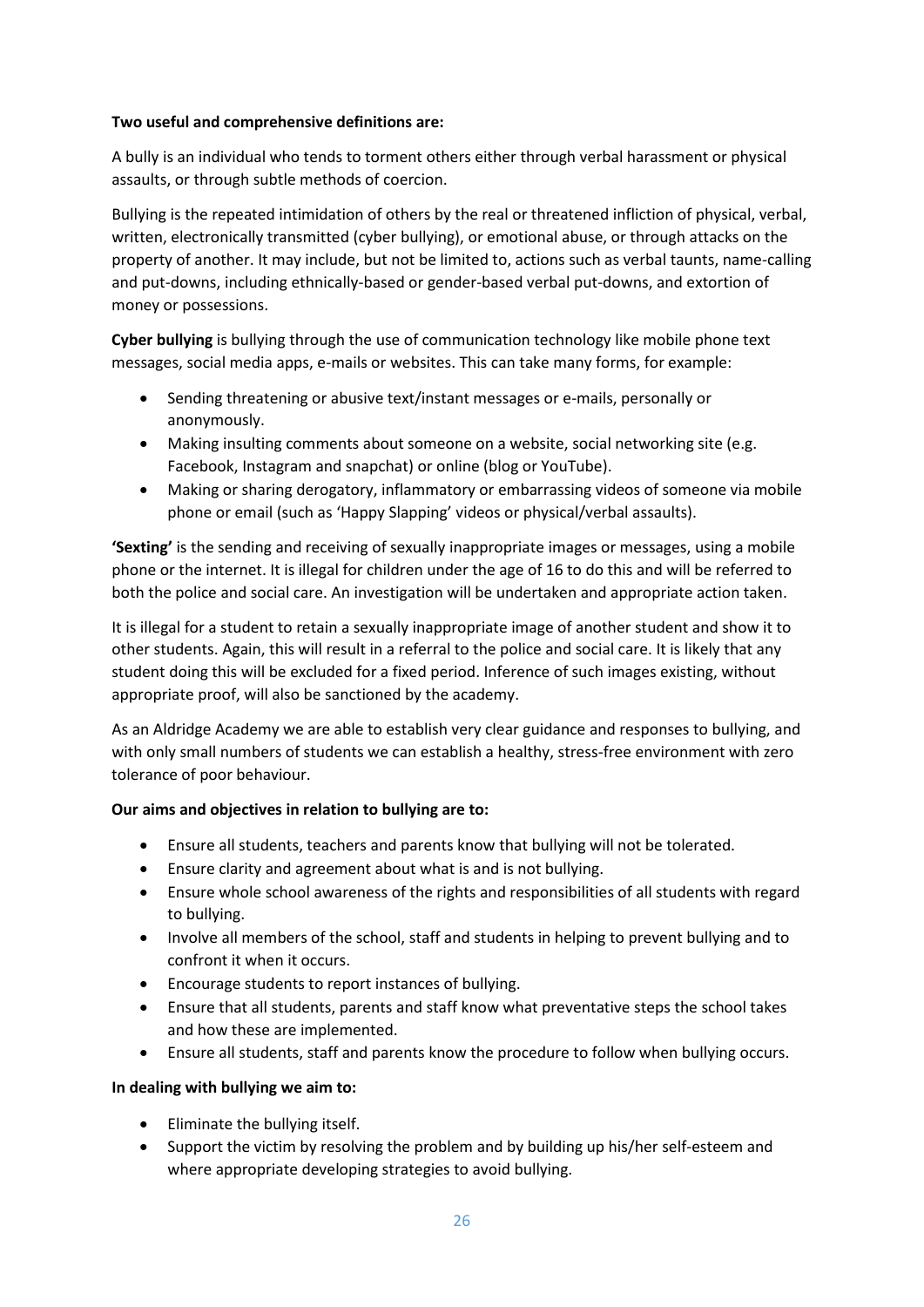- Bring the perpetrator to realise the unacceptability of his/her behaviour and the consequences should it continue.
- Investigate the cause of the bullying behaviour and where appropriate work with him/her to modify his/her behaviour.
- Reconcile the perpetrator and the victim (RC).

# **We pre-empt and respond to bullying in a variety of ways:**

**FROM 2019 - Year 7 New students** will be given a student handbook on arrival which includes what to do if a student feels he/she is being bullied.

**Mid-phase transfer students** are given an induction in Student Support for a few days if appropriate. A buddy is assigned and the student handbook is issued and explained.

**Peer-mentors** will be established within each Year group. This group in conjunction with the Assistant Principal (Inclusion) and the student Council will work to raise awareness and to form support groups.

**Assemblies** will be delivered to the students to highlight the issues. These assemblies focus on:

- Clarifying and defining what is and is not bullying, raising awareness of the difference between disputes, endings of friendships and bullying behaviour.
- Cyber bullying as part of safety.
- Encouraging zero tolerance of bullying behaviour, encouraging a sense of social responsibility and the courage to speak out when necessary, and ensuring students know what they can do if they or someone else is being bullied.

Tutor time and the Vale Values Programme will be used to discuss further what is and is not bullying, and what students feel could or should be done. Work and ideas emanating from these lessons will be fed into the system to inform and add to the strategies already being used. Form tutors will be trained in restorative justice techniques to ensure that issues of bullying can be properly aired and addressed within the lessons. We will also focus on the positive nature of our Entrepreneurial ethos and of course what our core value of caring means in all situations.

The academy use a software package(smoothwall) that monitors activity on the whole school network and alerts us to any violations, including cyber bullying.

The School Council will be consulted on anti-bullying policy and strategies. As the 'voice of the students', the Student Council which is led by the Chair, will support the eradication of bullying incidents and devise strategies for supporting those who feel affected.

There is a school 'concern box' where bullying and bullies can be reported. This is strategically placed with confidentiality in mind and is monitored by staff. Students can discuss the issues raised without knowing the identities of the students concerned and suggest strategies.

Students should speak to Form Tutor or Head of Year if they have any concerns about themselves and others.

Key pastoral staff will always mediate between the bully and the victim, where appropriate. The victim will be encouraged to tell the bully how the bully's actions made them feel. The bully will be given an opportunity to apologise and agreed action steps will be implemented.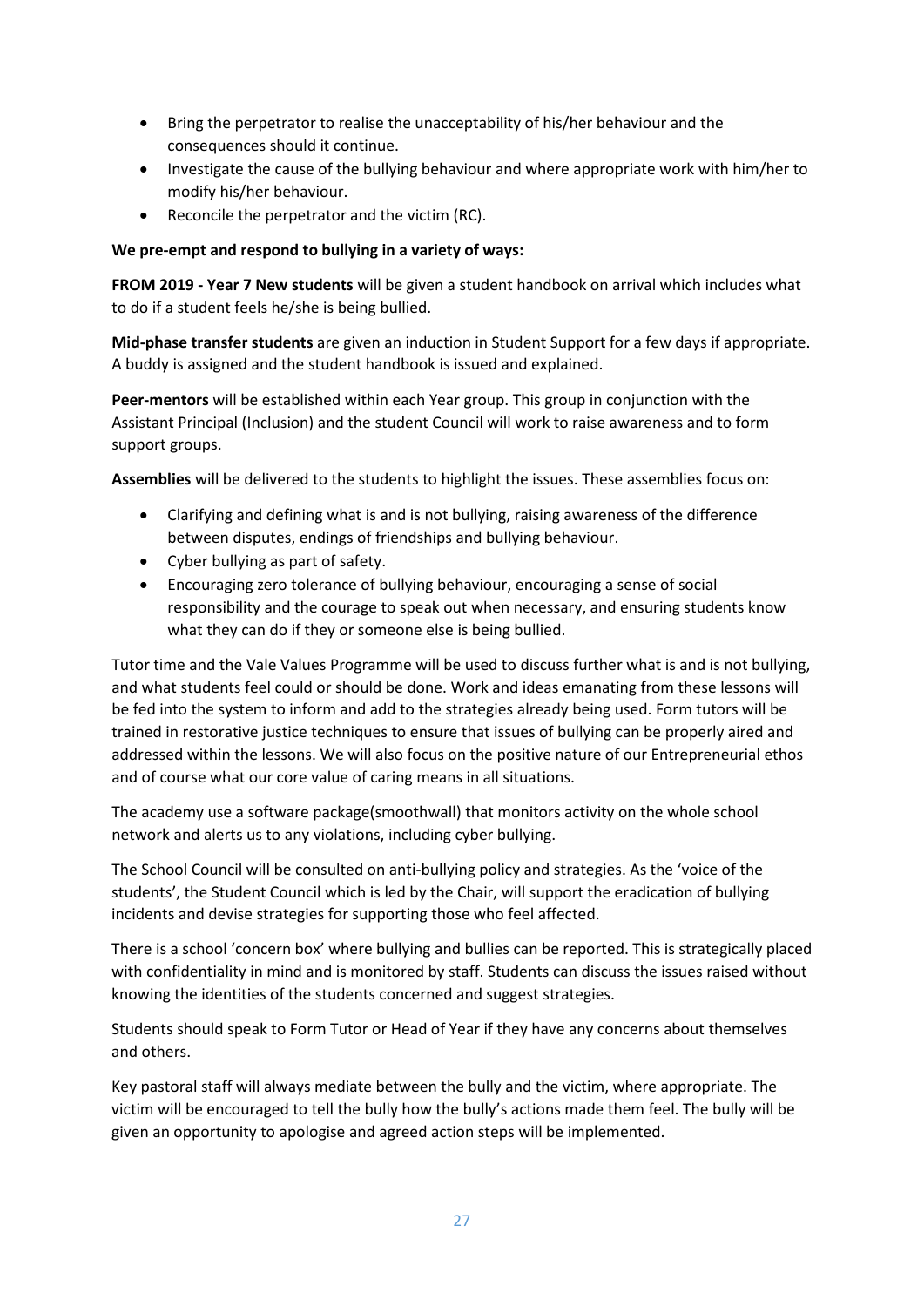We will hold an evening session for parents of new Year 7 students in their first half term which includes information on our policy and procedures on bullying.

# **Record keeping**

Incidents of bullying are recorded on CPOMS by the member of staff investigating the incidents. Serious concerns about bullying will result in the parents of the student being invited into school to meet with the Assistant Principal (Inclusion).

Students who feel they are being bullied will be asked to keep a detailed record of incidents.

# **Sanctions**

The varying nature and varying degrees of bullying require a range of responses and a range of sanctions. Academy sanctions are described in detail elsewhere in this document.

Anyone who bullies someone – in any way – will be seen and spoken to about this by their Head of Year/ SLT.

In appropriate cases, (and particularly, though not exclusively, where the perpetrators do not attend the school and the bullying occurs elsewhere), the police are involved, to advise the victim on what steps can be taken. Where the perpetrator is part of the school he/she would stress the seriousness of the matter and the possible consequences if it were to continue.

In the cases of a first and minor incident an informal warning from a Head of Year may be sufficient. This would be recorded as a detention for bullying on CPOMS/Class Charts.

Where a student is found to persist in acts of bullying, despite warning, it may be necessary for the student to be removed from lessons and sent to Internal Exclusion for a fixed period and sit an after school detention. In certain circumstances, it may be necessary to recommend a fixed term exclusion to the Principal.

A fixed period exclusion might also be given even if there have not been previously recorded warnings if the seriousness of the bullying warrants it.

As a last resort, or in extremely serious cases, permanent exclusion would be considered.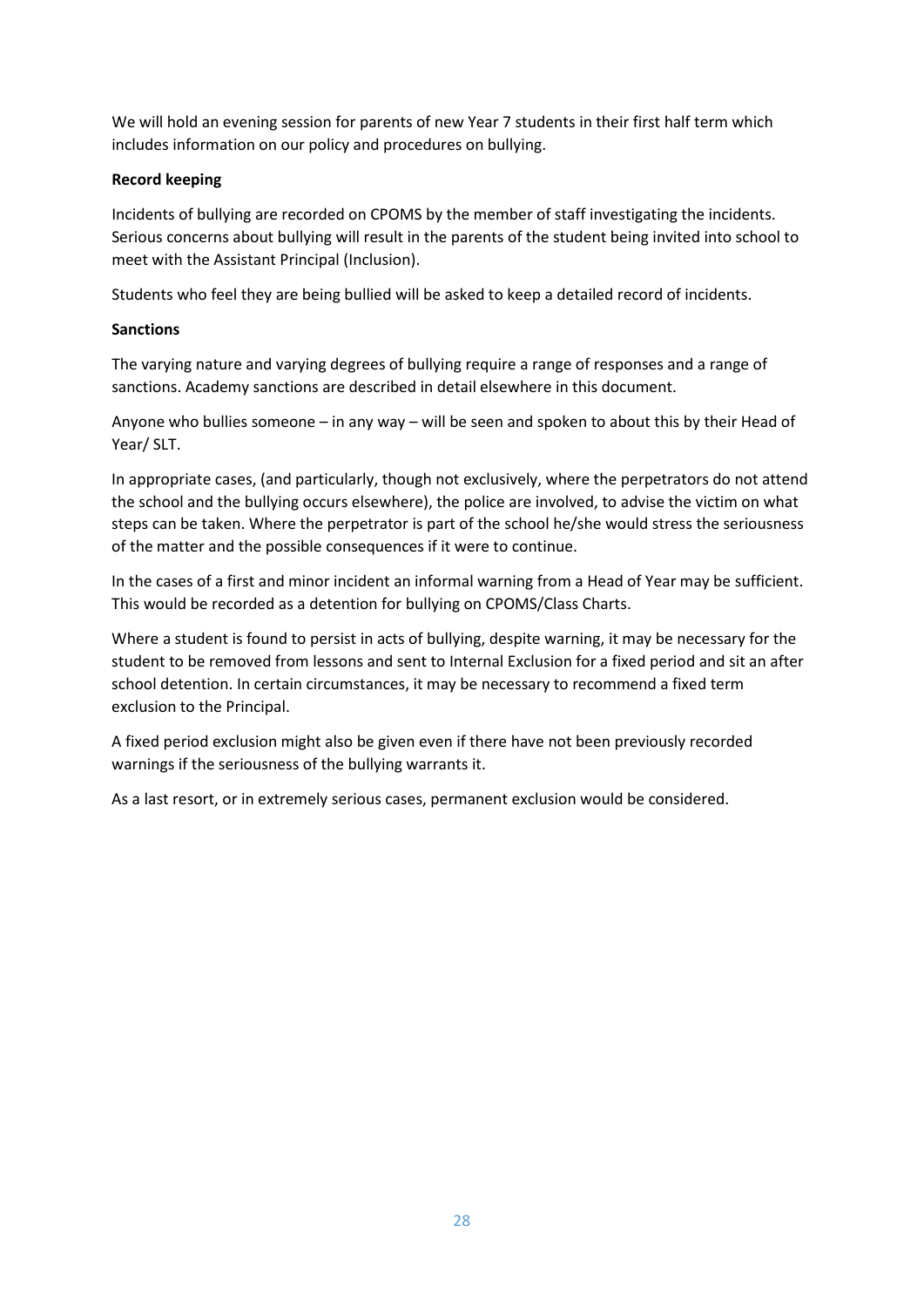#### **Mobile Phone Policy**

Mobile phones are part of modern society and the majority of students will now own a mobile phone. We understand that for safety reasons students will carry a mobile phone in order to contact parents/carers after school/before school. However, mobile phones can lead to several problems in school, for example bullying, disruption to lessons and inappropriate web usage. As a school we strongly encourage our students to talk to each other and develop friendship groups at break and lunchtime, as opposed to using their mobile phones. As a result the use of mobile phones during school hours is completely forbidden, and students found using their mobile phone during school hours will be dealt with in accordance with this policy.

# **Purpose**

- 1. To clarify the school position on mobile phones.
- 2. To ensure that staff, students and parents are fully conversant with the policy and understand the reasons for the policy.
- 3. To support our behaviour management policy, which aims for outstanding behaviour and safety of students across the school.
- 4. To ensure that student welfare and safeguarding incidents associated with mobile phones are minimised.

#### **Guidelines**

- 1. Any student seen using their mobile phone during school hours will have their phone confiscated. **Phones must not be seen or heard**.
- 2. This includes the use of 'Smart' or Apple watches the use of these is not allowed as they are effectively mobile phones and will be treated as such.
- 3. Confiscated phones must be taken to the pastoral administrator in the pastoral office where the phone will be secured in a locked cupboard.
- 4. After the first confiscation students will be able allowed to collect their phone at the end of the day, after 3.00 pm. Parents will be required to collect the mobile phone following the second or any subsequent confiscations, parents are also allowed to collect the phone if confiscated on the first occasion.
- 5. When a phone is confiscated for a second time parents need to be aware that there may be a time delay before the phone is able to be collected.
- 6. If students need to contact home during the school day then they will be permitted to use a school phone.
- 7. Any instances of students having their phones confiscated will see the incident recorded on Class charts and could lead to further sanctions including detentions or seclusions.
- 8. Students must not use their phone to listen to music if they are cycling to school. Students should also be mindful of traffic and dangerous situations if using their phone when walking to and from school.
- 9. Students will receive assemblies explaining the mobile phone policy and the policy will be placed on the school website for parents/carers to access.
- 10. When issues with mobile phones exist that involve serious misuse of the phone, transmitting images, cyber bullying etc. parents will be brought into school and it will be explained to them that parents are responsible for the phone and any issues resulting from the phone when it is used by a 'minor'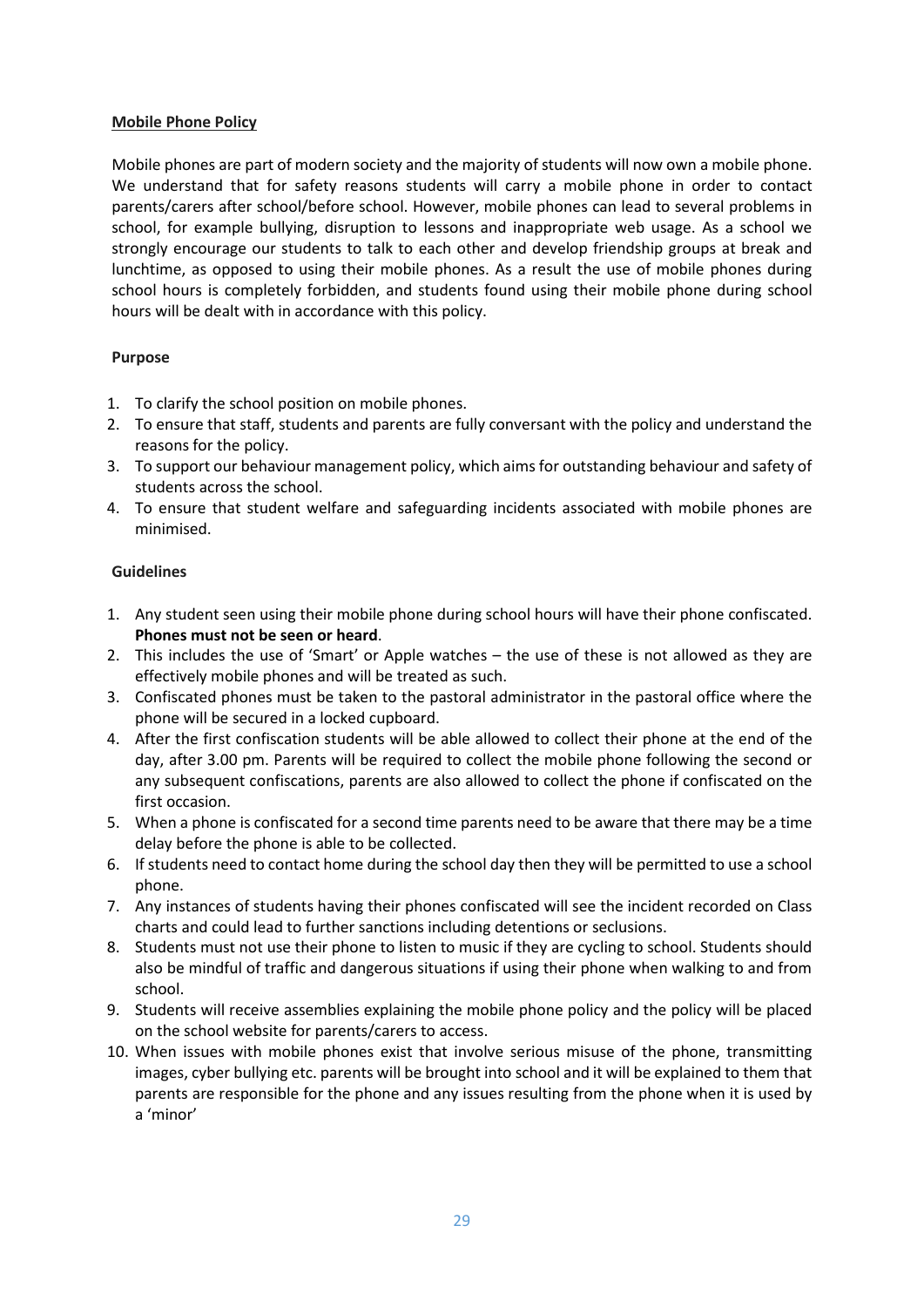# **Drugs Education Policy**

# **Introduction**

This policy outlines the aims for the teaching of, and learning about, drugs and their misuse at Darwen Vale High School.

# **The Definition of a Drug**

The term drug is used to refer to any psychotropic. When addressing drug education and the management of incidents and situations involving drugs (including the management of medicines), school drugs policies are recommended to encompass all drugs, which include:

- Volatile (sniff able) substances (e.g. petrol, alkyl nitrites, butane, aerosols)
- Over-the-counter and prescription medicines (e.g. paracetamol, cough medicines, antibiotics, tranquillisers, steroids)
- Alcohol (e.g. wines, spirits and liquors)
- Tobacco (e.g. cigarettes and cigars)
- "Legal Highs"
- Illegal drugs (e.g. opium, cannabis, heroin, LSD or ecstasy)

# **Aims**

The programme and policy will reflect our overall stated aims and ethos.

- To inform about the use and misuse of drugs (in an accurate manner to dispel myths).
- To develop coping skills for managing different drug related situations e.g. smoking, alcohol and illicit substances.
- To enable pupils to make healthy, informed choices regarding issues related to drugs.
- To cover many elements of Citizenship as stated by the National Curriculum Guidance No.5.
- To deliver Drugs Education in line with the relevant Education Acts and in particular the guidance contained in Every Child Matters: Change for Children: Young people and drugs (2005)
- To explore the many issues related to drugs and young people. To encourage moral and spiritual development, respect for self and others, to foster responsible behaviour.
- To reflect Equal Opportunities, in line with the school's stated policy.
- To inform students about appropriate sources of additional support and enable them to access these e.g. the school nurse.
- To offer access for early stage bilingual learners through the school's overall provision for such pupils.

Relevant materials are developed for use by all pupils regardless of ability.

# Guidelines

Drugs Education is delivered within a framework which encourages equal respect for:

- all groups in society
- all religious beliefs and practices

In line with our Academy values, students should be helped to consider the importance of selfrestraint, respect and dignity. They should show responsibility and sensitivity towards the needs of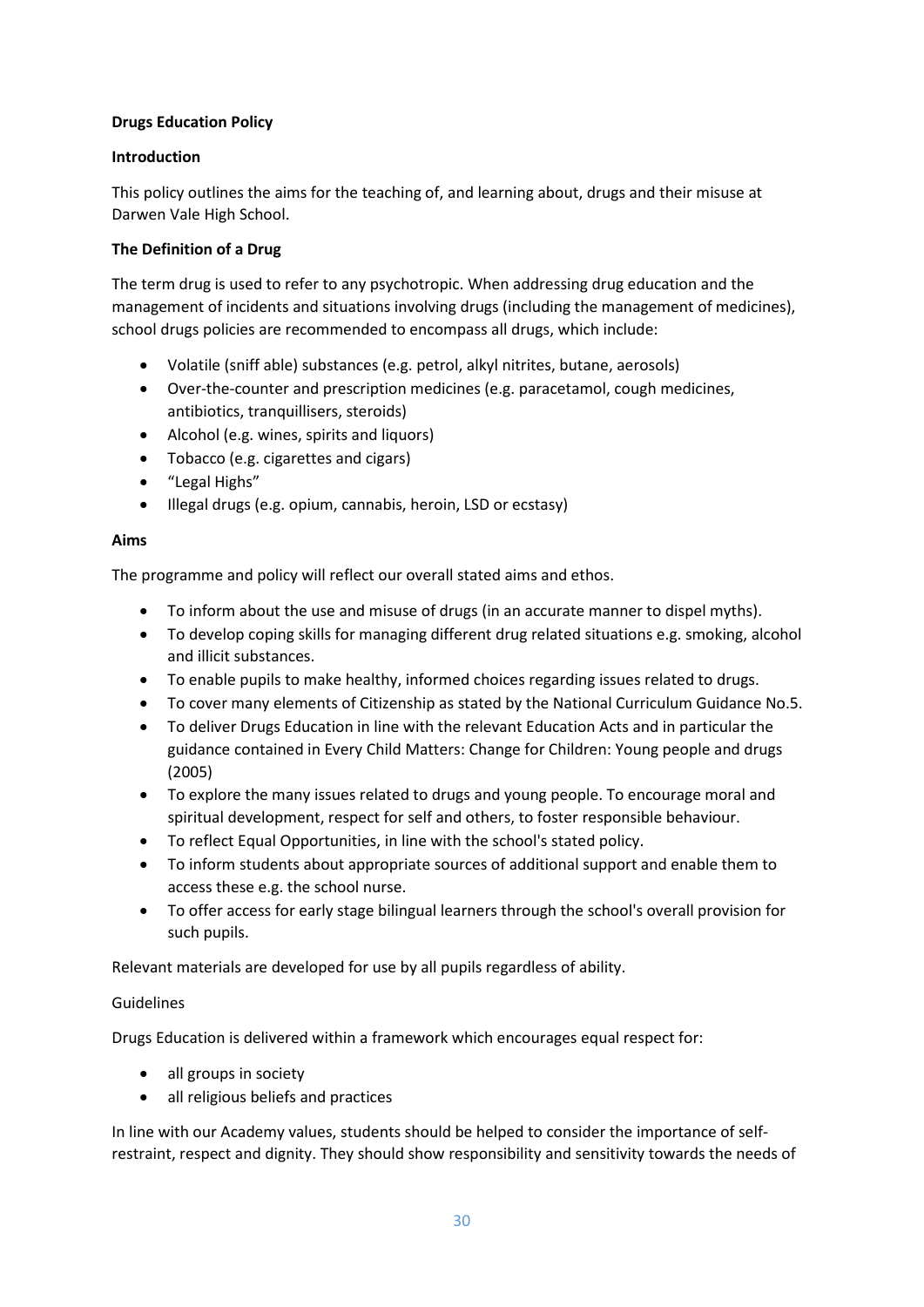others. They should be able to recognise the physical, emotional, and moral implications and risks of certain types of behaviour and to accept that all must behave responsibly in drug related matters.

Sensitive issues will be discussed in an open and honest way that is relevant both to individuals and to groups of young people and which reflects respect for all groups in society.

Resources include: The Vale Values Programme, Text books, in house programmes, videos, ICT, Curriculum Guidance and Health

Education materials from outside agencies.

Advice/information is part of the programme. Individually, pupils are given advice/information when they approach teachers; this is done conscious of the need not to contravene what maybe parents' wishes. Confidentiality is always observed, though teachers may have to make informed judgements about confidentiality and the individual student's needs and overall wellbeing. Tutors may be consulted, in confidence, where it is judged appropriate. The school nurse can offer absolute confidentiality to all young people on a one to one basis.

When a teacher has concerns the Assistant Principal responsible for safeguarding should be consulted.

Outside professionals are employed by the school to work closely with teachers to plan and deliver drugs education.

The Assistant Principal (Personal development) will lead on PSHE planning related to content involving issues related to substance use and abuse by pupils.

# **Delivery of Drugs Education**

Drug education will be taught through the formal and informal curriculum, although the main vehicle will be the Vale Values curriculum in conjunction with science. The science department and AP responsible for PSHE/SMSC will plan the delivery of the drug education programme, so it is clear who is delivering which aspects, how and when. This ensures that there is not repetition or omission, but that topics are introduced and reinforced appropriately. The school also actively co-operates with other agencies to deliver its commitment to drug education and to deal with drug-related incidents.

Specific elements of Drug education are delivered through;

#### PSHE Curriculum

Students will know and understand:

- School rules relating to medicines, alcohol, tobacco, solvents and illegal drugs
- Definitions of words: use, misuse, abuse, addiction, tolerance, dependence, overdose, withdrawal, adulteration
- Different categories of drugs including stimulants, depressants, hallucinogens, analgesics
- Different types of medicine (both prescribed and over the counter), legal and illegal drugs including their form, effects and risks. Information about drugs – appearance, effects, legal status
- The law relating to the use of legal and illegal drugs
- The effects of different levels of intake of alcohol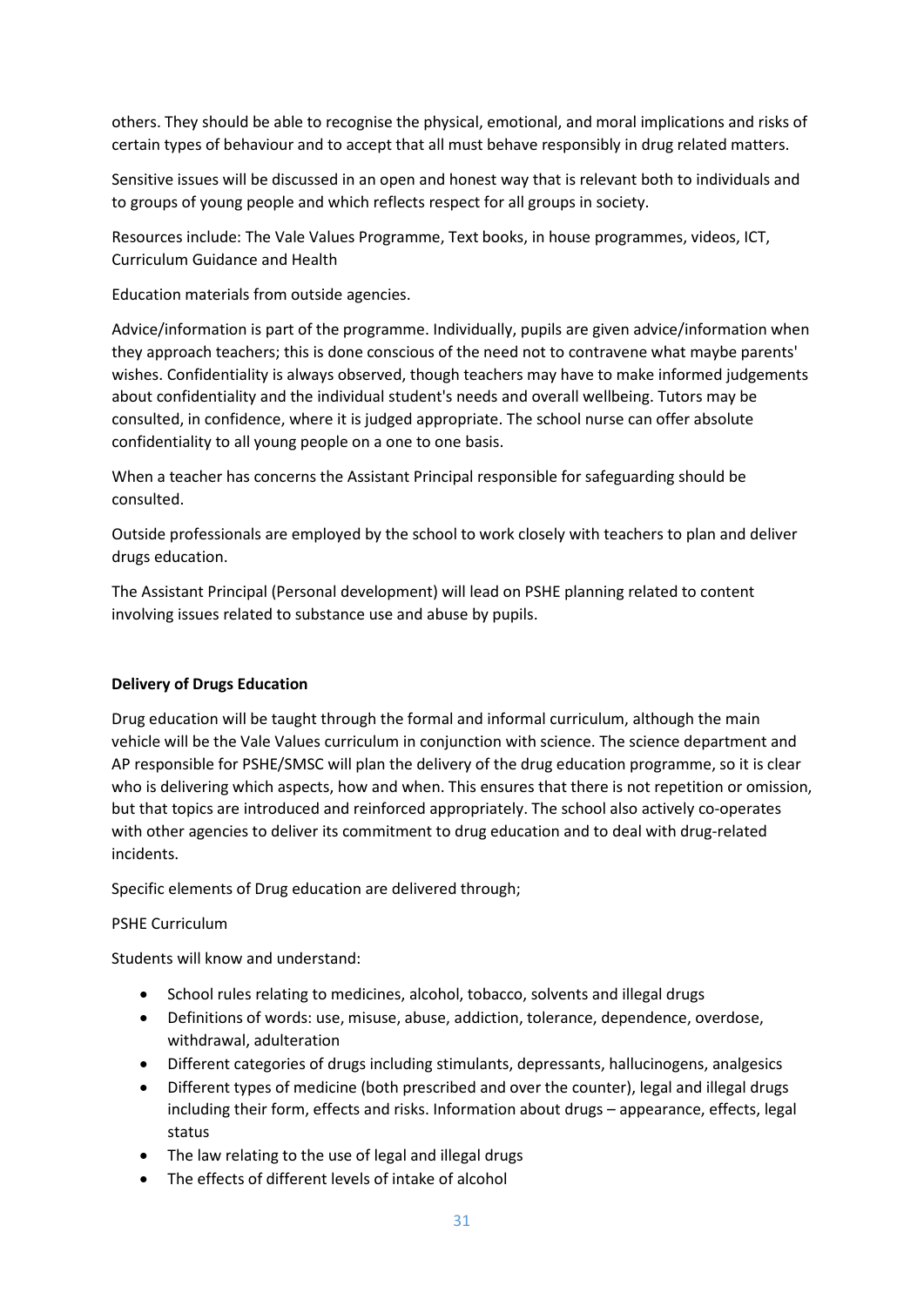- People who can help students if they have concerns
- Dangers associated with particular drugs, mixing of drugs, particular moods and environments
- Drug policy in this country, including education, prevention, policing, penalties, treatment and rehabilitation

Students will be able to:

- Identify risks to health
- Cope with peer influences
- Communicate with adults, parents and professionals
- Make decisions and be assertive in situations relating to drug misuse

Students will have considered:

- The attitudes towards drugs in different sections of society
- Their attitudes towards drugs and the laws relating to them
- Themselves as a role model, and acceptance of responsibility for their own actions
- Taking responsibility for their own safety

Implementation

- Drugs Education is taught by members of the science department and form tutors. Year teams discuss and develop lesson plans, drawing upon a range of relevant resources supported by outside agencies as appropriate.
- When outside speakers/contributors are used to complement the work of the school there will be agreement on the content, learning outcomes, methods of evaluation, and any possible follow up work. The visitor's contribution will be incorporated into the programme of drug education.
- The approaches within the science department and within PSHE are distinct. The latter area places greater emphasis on the social context, whereas the science department takes a more biological approach.
- Within the school, subject teachers, form tutors and outside agencies will deliver INSET. Other agencies will also provide training and support e.g. Police and Health Promotion teams.
- Outside speakers/contributors will be given a copy of the school drug policy and any other relevant school policies prior to the visit, to ensure that they are aware of the ethos of the school, and how incidents are dealt with should any occur.
- For matters relating to inappropriate use of drugs, please read the Behaviour policy. In brief, the school will consider each substance incident individually and recognise that a variety of responses will be necessary to deal with incidents. The academy will consider very carefully the implications of any action it may take. It seeks to balance the interests of the student involved, the other school members and the local community.
- The discussion or promotion of drugs, in person, online or via social media, will be sanctioned in accordance with the behaviour policy and treated as a high level breach of the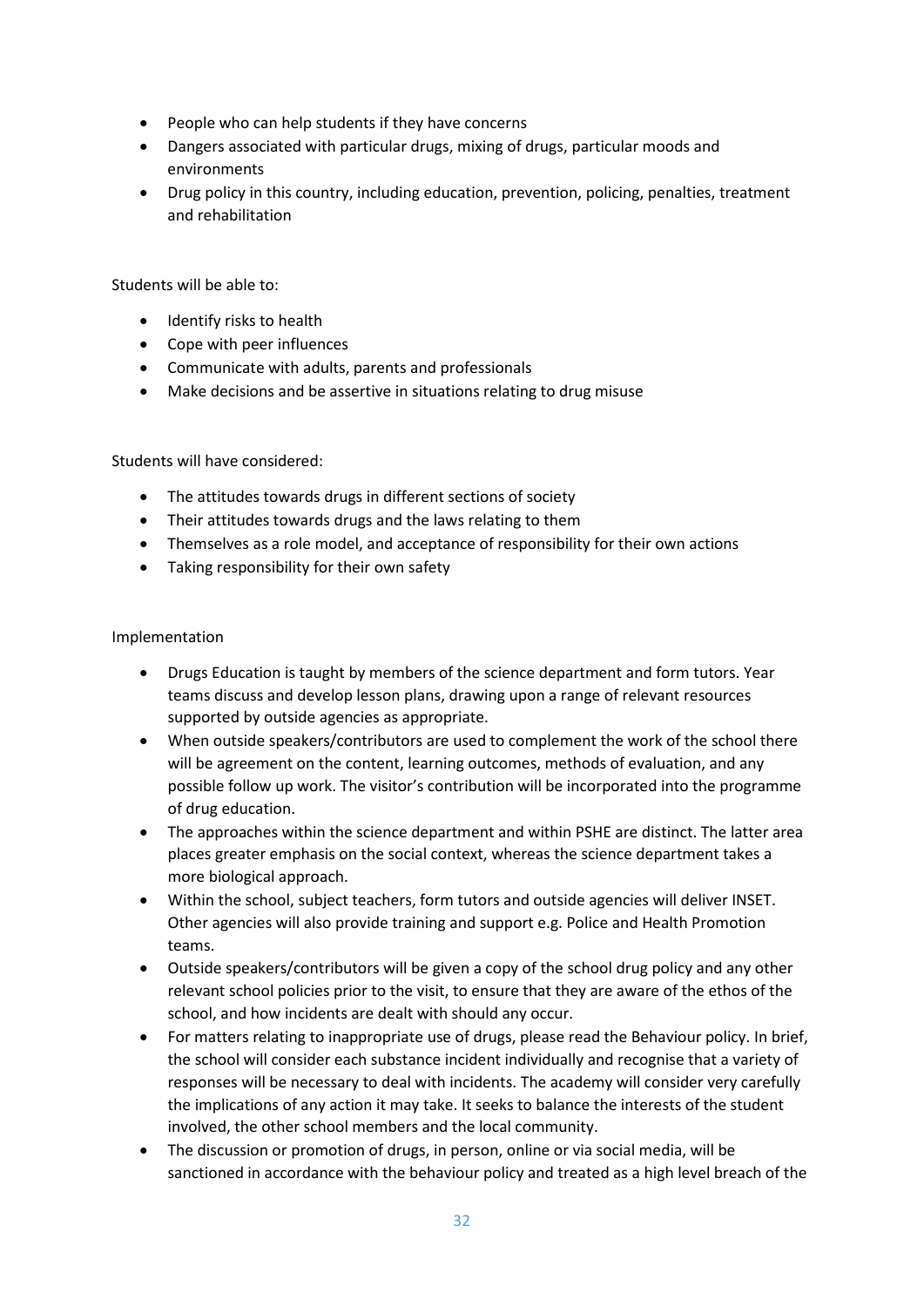academy rules. Any item found at the academy which imitates or mimics a substance or drug paraphernalia is a serious breach of the academy behaviour policy. Failure to disclose to a member of staff knowledge of a person in possession of a prohibited substance is also a serious breach of the behaviour policy. Permanent exclusion may be warranted when all other reasonable steps have been taken or because of the seriousness of the incident, examples of one off cases warranting consideration of permanent exclusion include supplying drugs, a student passing drugs to another student, bringing drugs into the academy, getting money from a student by extortion. Other examples would include students who repeat a drug related offence. All of the above breach our Behaviour Policy i.e. the Sanction Steps at the highest level.

#### **Storage and Handling of Medication**

The academy does not keep, or make available, over-the-counter medicines or remedies and academy staff are not obliged to administer any medicines to students. The school must be informed in writing of any medicines that a student may need during the school day or on the school premises.

The parents/carers of students prescribed medicines should inform the office manager, of the medication and the method and frequency of administration and, in some circumstances may request that the school administers it. School staff can administer medicines taken orally or by injection if necessary with specific training in the method of administering that medicine. In such cases the parent/carer must sign a medical consent form.

Students who need access to medication on a continuing basis e.g. asthma inhalers or ventilators, sickle cell treatment, or insulin for diabetics are allowed to bring their medication to school in suitable tamperproof containers. Where able to do so, they will be allowed to self-medicate.

If a student suffers regularly from acute pain such as migraine or menstrual pain, subject to school agreement, parents/carers should authorise the taking of paracetamol for their child with written instructions provided upon admission. A member of staff should supervise the student taking the medication. Staff in the main office keep a record of students given paracetamol.

The academy will not take responsibility for the administering of prescribed medicines if it has not been informed by parent/carers of the medical needs of a particular student or formally agreed to the administration.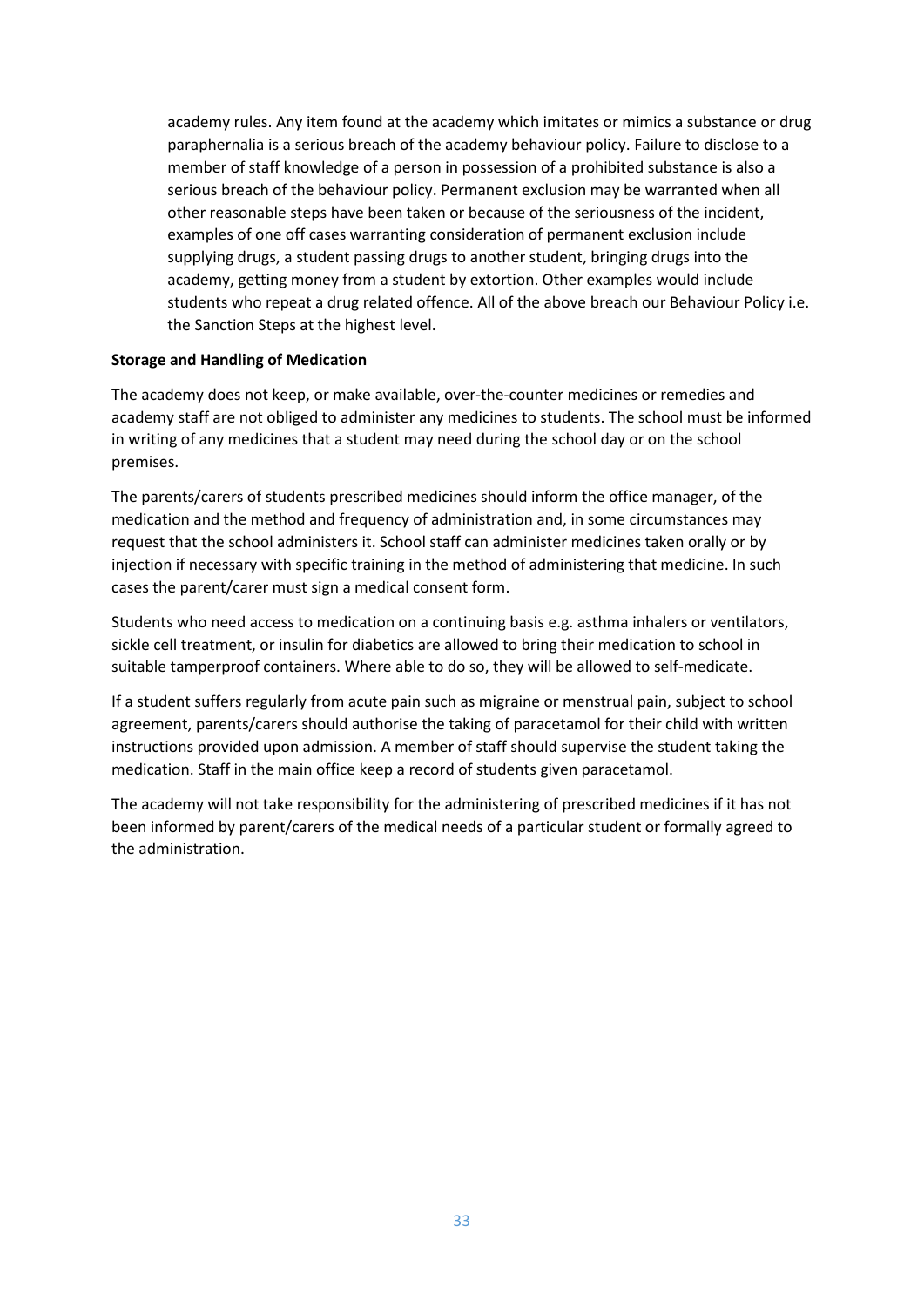#### Appendix 1: Sanctions overview

General points:

- All sanctions should be both recorded on Class Charts
- A sanction without parental contact will have little effect whenever you sanction the expectation is you should contact home yourself.
- You should at all times exercise your professional judgement and use strategies to deescalate situations.
- Sanctions at a teacher level have the most effect because the student sees that the teacher is taking ownership of the behaviour.

#### **Examples of behaviour at different levels**

Lists are neither exhaustive nor definitive

# **C3 Teacher Detentions (15-30 minutes)**

- Lateness to school /lessons
- Incorrect uniform
- Lack of equipment
- No HW or HW well below standard
- Disruption of learning /incomplete CW
- Lack of focus in lessons
- Poor corridor behaviour

# **C3 Central Detentions (45 minutes)**

- An incident that triggers a department relocation
- Rudeness or defiance towards a member of staff
- Repeated or serious disruption of learning
- Repeatedly late to school (x2 in a week)
- Repeated lack of engagement and focus in class
- Eating food around the school or throwing litter
- Inappropriate language; cussing other pupils; bullying
- Missing a teacher detention
- Poor behaviour in the community

#### **C4 (RLI) Extended Detentions (1 hour)**

- Refusing to leave a classroom when asked
- Outright defiance in the face of a simple instruction

#### **Friday Leadership Detentions (1 1/2 hours)**

- Any threatening or violent behaviour to your fellow students or staff
- Missing a central detention
- Failing a behaviour report
- Defiance towards a senior member of staff
- Repeatedly poor behaviour in the wider community
- Late 3 times in a week
- Missing a extended detention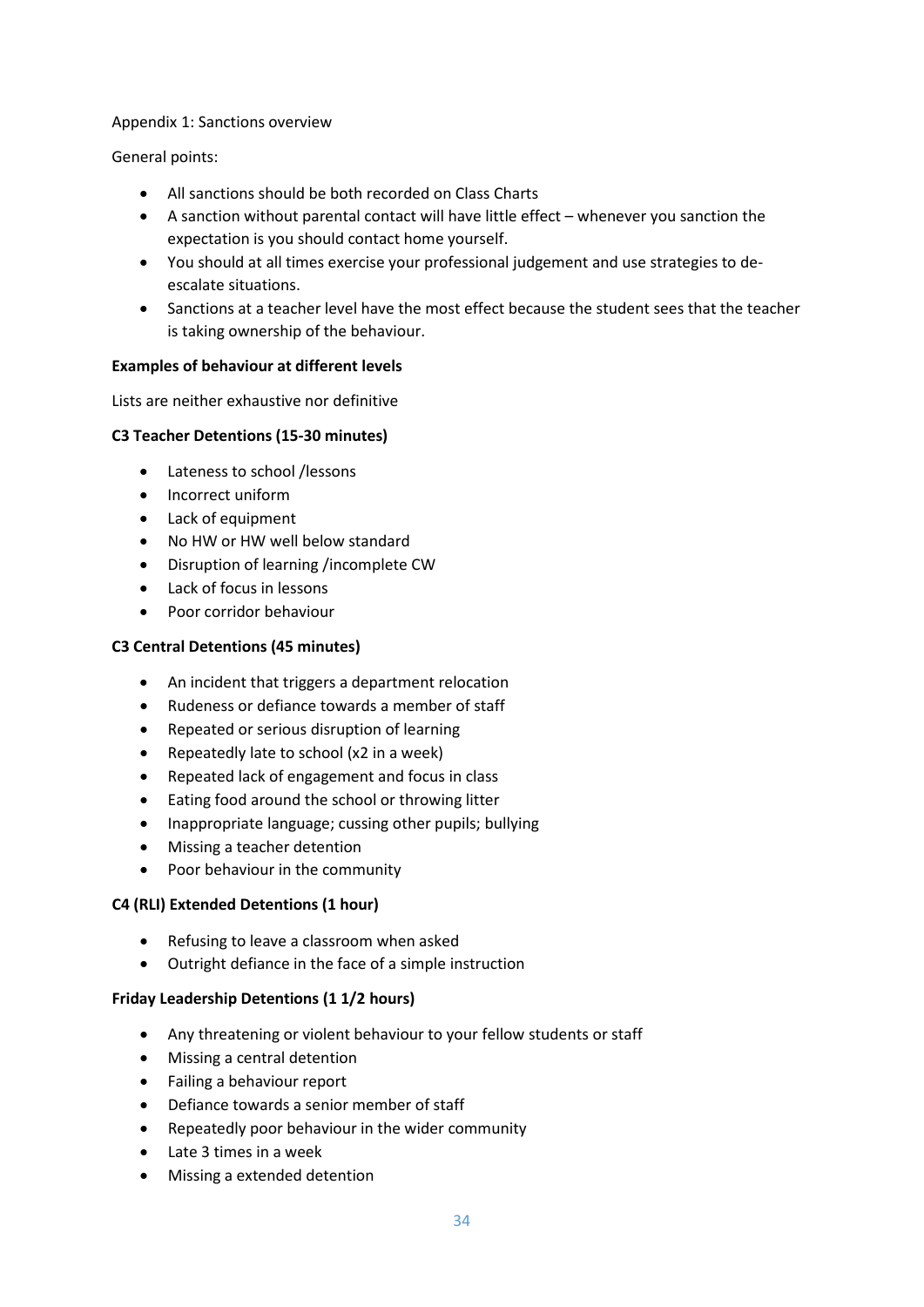• An accumulation of detentions

# **Internal Exclusion (minimum one full day)**

- An accumulation of behaviour points for disruptive or defiant behaviour
- Failure to attend SLT detention
- Repeated bullying or threatening behaviour
- Continued and serious rule breaking, in despite of repeated interventions
- A single, serious incident (RLI) that a senior member of staff considers deserving of IE
- Rude, abusive behaviour towards a member of staff
- Pending an investigation into an incident

# **Fixed Term Exclusion**

- See the school policy for the FTE process
- Extreme rudeness or threatening / abusive / violent behaviour towards a student / member of staff
- An accumulation of serious incidents
- Dangerous behaviour that jeopardises the welfare / safety of students and staff
- Behaviour, inside or outside of school, that brings the academy into disrepute

# **Permanent Exclusion**

- Using or supplying drugs or alcohol
- Endangering the lives of others by bringing fireworks or other incendiary devices into the academy
- Possession of an offensive weapon, either inside or outside of the academy, irrespective of whether a threat is issued.
- Where a student is aware that one of their peers has a weapon onsite and does not alert staff this can also be considered grounds for permanent exclusion (See Appendix )
- Using school equipment as a weapon
- Physical assault towards a member of the academy or the public
- An accumulation of serious incidents over an extended period of time despite repeated formal warnings and interventions
- Continued refusal to follow sanctions put in place by school

# **Relocation / IE / FTEs**

Relocation from the classroom is designed to ensure students' learning is never disrupted, they are all made to feel safe and secure and that our classrooms remain calm and orderly. The guidelines below are designed to help staff at DVHS know when to use the system.

There is no stigma attached to relocating a student and it should be seen as an integral part of our behaviour approach. Teachers will never be considered 'less strong' or 'not good at dealing with behaviour' for using relocation – there are times when we all need to do it. However, the system is not there for every minor infraction and it is essential for teachers to 'own' their own classrooms. Please ensure that you read the section on champion teacher techniques for further guidance about how to secure 100% compliance in your classrooms.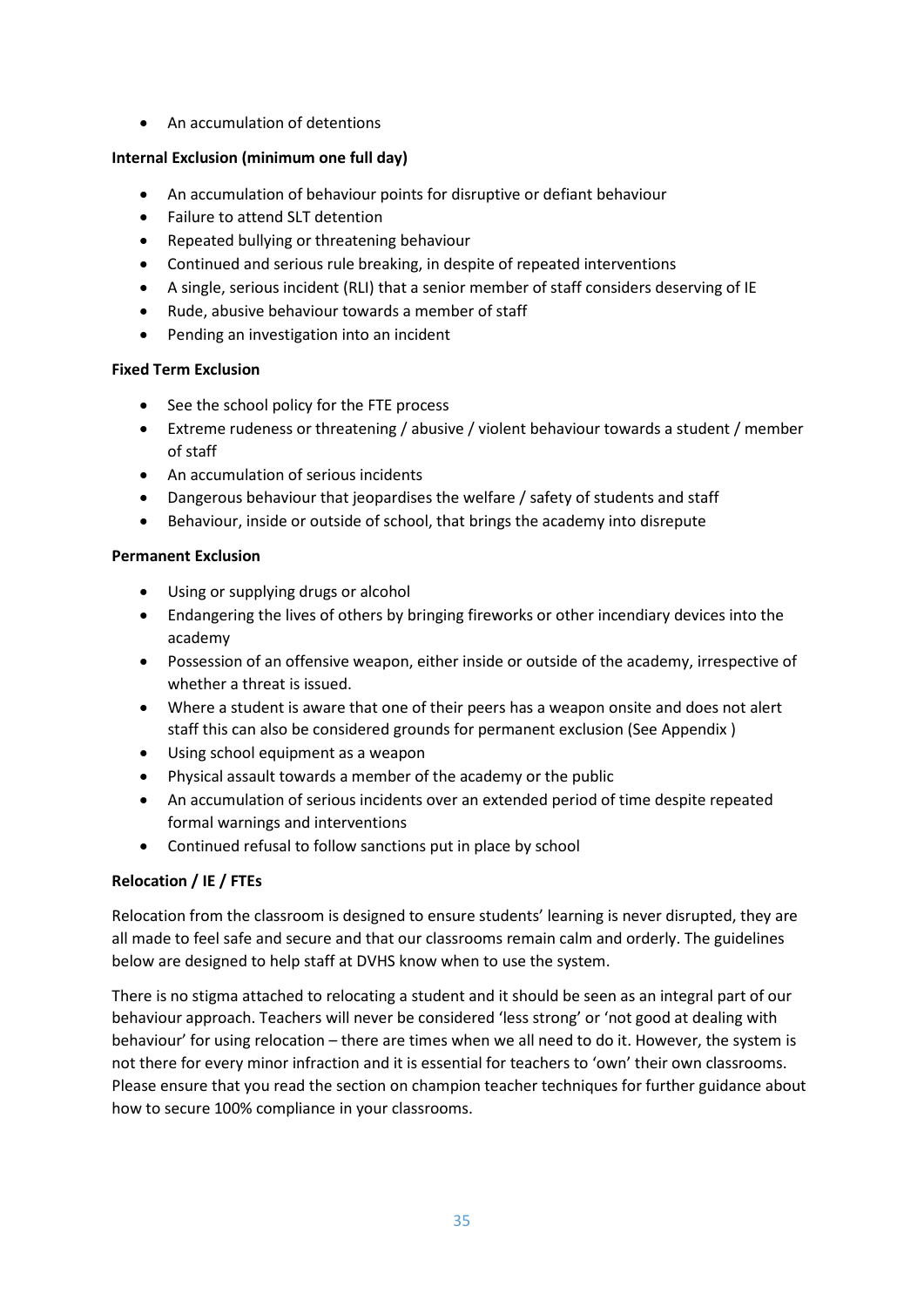#### **Departmental relocation: when to relocate to another classroom within your department**

1) A student persists in disrupting learning, after you have:

- Given them a rule reminder
- Given them a verbal warning and written their name on the board, following the step system
- Moved their seat
- Issued a break/lunch time detention
- Then issued a central detention

# *However, where a student is rude or challenging when their disruption is being tackled, staff can move straight to a departmental relocation.*

2) Rudeness to an adult or another member of the academy

Examples might be:

- Challenging the issuing of a verbal warning or talking back;
- Repeated refusal to follow instructions;
- Intimidating another member of the class.

#### **Protocol when receiving a student for a department relocation**

- Member of staff who requested the relocation logs a central detention on Class Charts and calls home
- Member of staff who requested the relocation sends work to the relocated area
- Member of staff receiving the student directs them to appropriate seat; quietly provides instructions to the student; and checks work has been completed
- Member of staff receiving the student informs staff who made the request and appropriate HOY of student's conduct in the relocation.
- Member of staff who requested the relocation has a reconciliation meeting during the central detention.

#### **Red Line Incidents**

Reasons to call for "On-call" support from Extended SLT

- refusal to leave the classroom, following departmental relocation;
- cursing or inappropriate gestures particularly towards an adult;
- verbal aggressiveness towards a peer or adult;
- bullying or other harmful behaviour;
- threatening others physical or verbal;
- destruction of another person's or Academy property;
- playing with fire alarms or extinguishers;
- vandalism;
- deliberate involvement in or instigation of conflict;
- sexually inappropriate behaviour;
- wilful disobedience or serious disrespect to an adult.

In the case of an RLI incident, teachers should contact the Pastoral Admin (3121) or reception and a member of staff will attend asap (normally within a matter of minutes). The teacher should enter details of the incident on Class Charts. Where further action may be required an incident report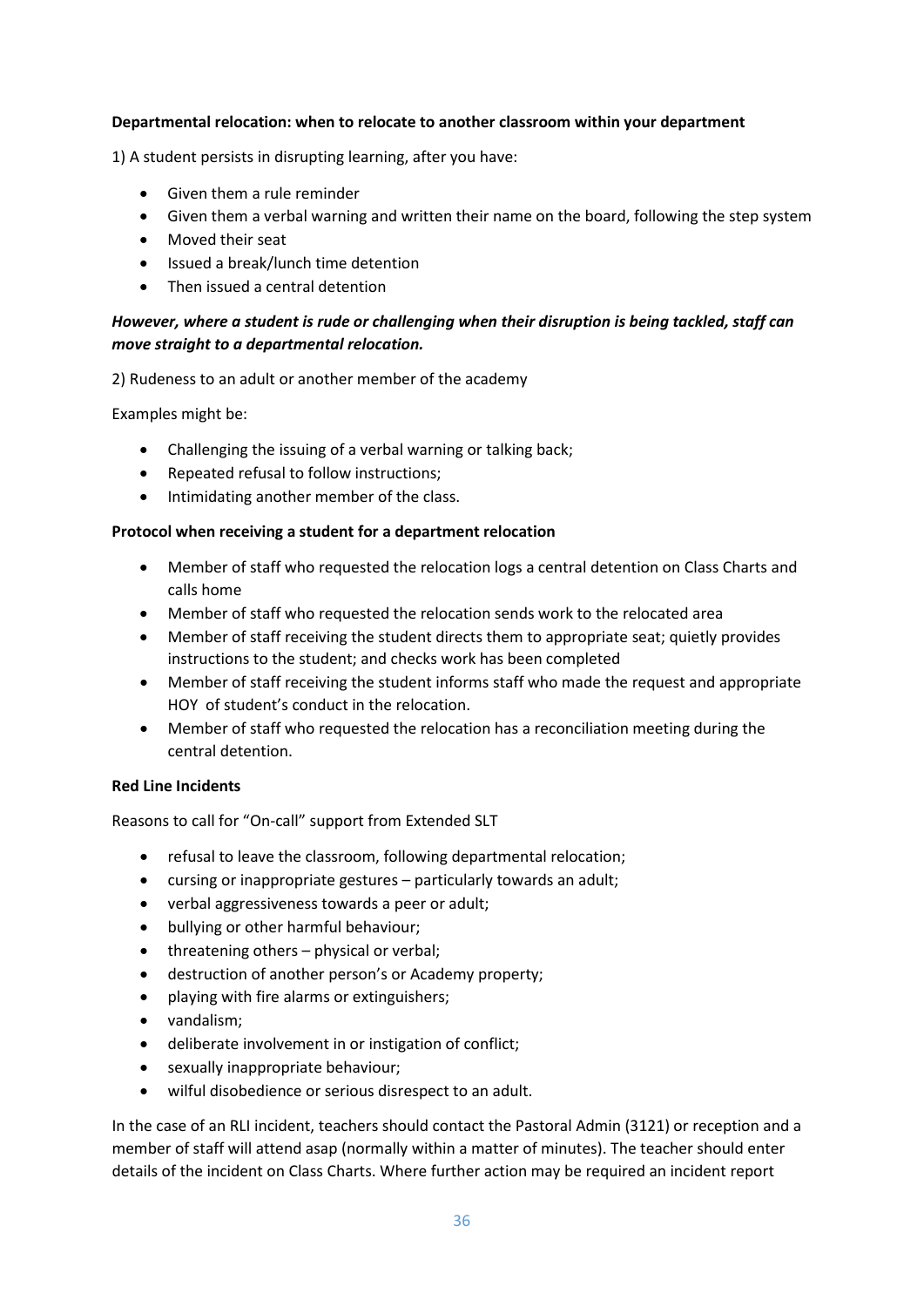should be completed by the class teacher and sent to the Head of Year. Refusal to attend the IE room will lead to a fixed term exclusion, which will be issued by the Principal. The student will do their time in IE on their return from the exclusion.

Expectations in the IE room

- Only SLT/HOY can sanction IE; teachers must contact home and explain reasons for the relocation
- HOY will visit the IE every day to check on their students
- HOY will evaluate reflection sheets and reports to examine and then file in student records HoDs must have work updated every half term, including differentiated resources
- Staff informed of students who will be in the IE room the following day, must have specific work available by the following morning
- Staff on IE duty to ensure IE reports / reflection sheets are completed
- Staff must record on the IE report when students go to the toilet, normal expectations apply (not at whole school changeover points, except an emergency)
- If a student in the IE is not meeting the expectation of the IE room, SLT/HOY need to be informed **immediately** by on call
- Inappropriate behaviour in the IE room will lead to greater sanctions, which includes a fixed term exclusion
- Staff will **not** engage in general conversations with a student in IE HOY/SLT have already spoken to the students who have been placed in the IE for the day and therefore there should be minimal conversation by other staff members with the students
- Staff who had an altercation with the student, which led to a full day in IE, must have a restorative meeting with the student the same day
- Staff must stay in the IE if they are on duty
- Admin team will collect reflections sheets/report sheets and give it to the HOY
- HOY will evaluate all reports/reflections and assess next steps with SLT
- Staff leave the IE desk neat and tidy
- Staff should never send a student to collect or give work back to a teacher
- Work completed by the students- students give it to their subject teacher directly after their time in the IE

# **Student expectations**

- Student do not talk in the IE only when addressed by a member of staff
- Under no circumstances does a student talk to another student in the IE
- Toilet breaks will always be at the teacher's discretion and will be recorded in the report sheet
- Food for break will be collected before the academy's allocated times and lunch sent to the IE room
- Students must complete the work set will be checked by the staff on duty
- Students will not be allowed to leave the IE room to collect work or to give work to a subject teacher
- Students, must never argue with the staff on duty about the reasons for their relocation will lead to more severe consequences, such as fixed term exclusion
- Students that spend a day in IE sit an extended detention after school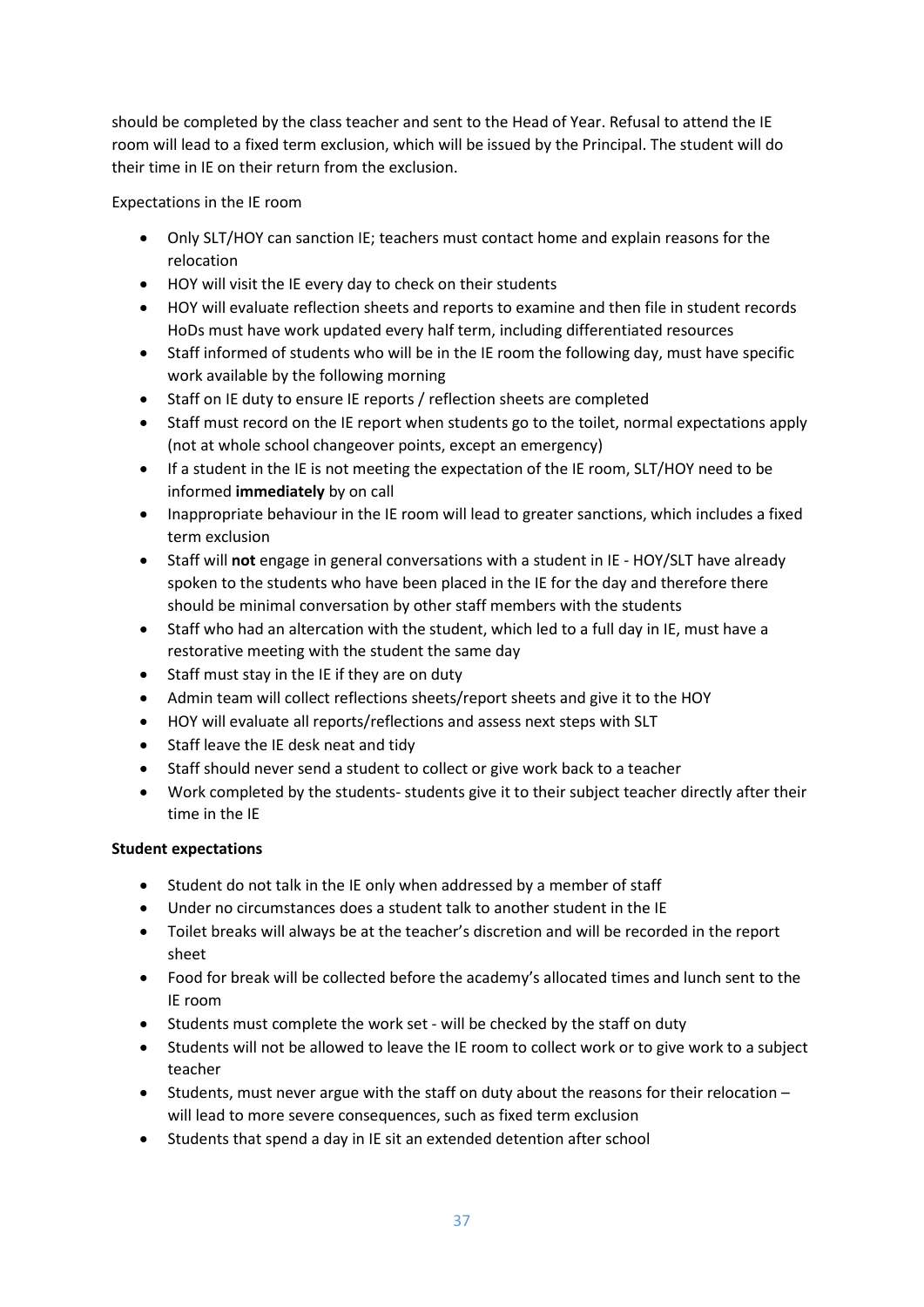# **Expectations for Fixed Term Exclusions**

- Parents will be notified by phone and by letter
- Work will be sent with the student and work will be sent home
- The student does not come on the academy site when excluded, including the immediate area around the academy site
- The student must complete all work set and bring to the reintegration meeting
- The student must have a reintegration meeting with their parent/guardian and SLT member. If guardian/parent fails to attend meeting the student will be in the IE room until parent/guardian can attend
- The student will be on a minimum HOY report as part of their reintegration back into the academy

# **Defining a serious incident at DVHS**

The following list provides examples of what constitutes a serious incident. The list is neither exhaustive nor definitive and members of staff may use their discretion so long as they are following the code of conduct.

- Bringing onto school premises or being found in possession of anything that could constitute an offensive weapon or illegal substances, including products which imitate such items, as well as legal highs.
- Where a student is aware that one of their peers has a weapon onsite and does not alert staff
- Bullying or other harmful behaviour
- Bringing 'outsiders' onto Academy property in order to threaten or create conflict
- Sexually inappropriate behaviour
- Threatening others physical or verbal
- Cursing or inappropriate gestures particularly towards an adult
- Use of racist / homophobic / sexist / religiously intolerant language
- Deliberate involvement in or instigation of conflict
- Verbal aggressiveness towards a peer or adult
- Wilful disobedience or serious disrespect to an adult
- Stealing on school premises or in the community
- Bringing the academy's names into disrepute by actions outside the academy, which includes verbal/physical abuse to members in the community
- Possessing stolen property
- Vandalism, including if wearing academy uniform whilst outside academy grounds
- Destruction of another person's property
- Consistently disrupting learning within a single lesson
- Playing with fire alarms or extinguishers
- Smoking or drinking alcohol
- Skipping class or truanting from school
- Cheating in a test or exam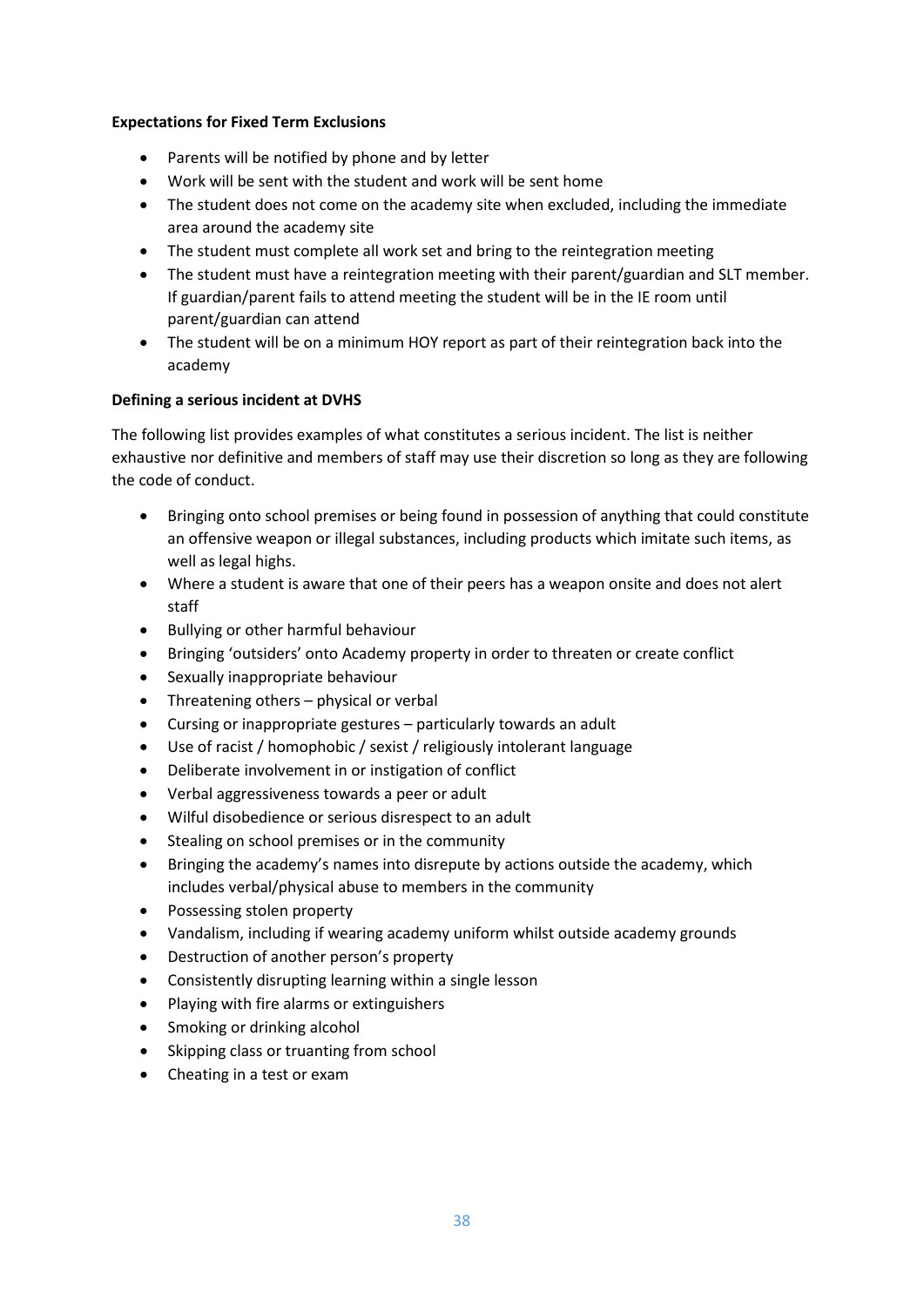#### **Prohibited sexual harassment**

The school prohibits all forms of sexual discrimination including sexual harassment, gender-based bullying and sexual violence. All incidents of this nature on logged on the school CPOMs system which allows monitoring and tracking of such incidents.

Types of conduct that are prohibited in the school and may constitute sexual harassment under this policy include, but are not limited to, the following:

• Unwelcome sexual flirtations or propositions, invitations or requests for sexual activity

• Sexual comments, such as making lewd comments or sexual remarks about clothing and appearance, and calling someone sexualised names

• Sexual "jokes" or taunting, threats, verbal abuse, derogatory comments or sexually degrading descriptions

• Unwelcome communication that is sexually suggestive, degrading or implies sexual intentions, including written, verbal, online, etc.

• Physical behaviour, such as deliberately brushing against, grabbing, massaging or stroking an individual's body

• Taking, displaying, or pressuring individuals into taking photos of a sexual nature

• Exposing, or causing exposure of, underclothing, genitalia, or other body parts that are normally covered by an individual, through means including, but not limited to, mooning, streaking, "up skirting", "downblousing", or flashing

• Purposefully cornering or hindering an individual's normal movements

Engaging in the improper use of school-owned devices and the internet including, but not limited to, the following:

- Accessing, downloading or uploading pornography
- Sharing pornography via the internet or email
- Creating or maintaining websites with sexual content

• Participating in sexual discussions through email, chat rooms, instant messaging, social media, mobile phone or tablet apps, or any other form or electronic communication

The school will respond promptly and appropriately to any sexual harassment complaints in line with the Child Protection and Safeguarding Policy; appropriate steps will be taken to stop the harassment and prevent any reoccurrence.

Punishments for incidents of sexual harassment will be determined based on the nature of the case, the ages of those involved and any previous related incidents.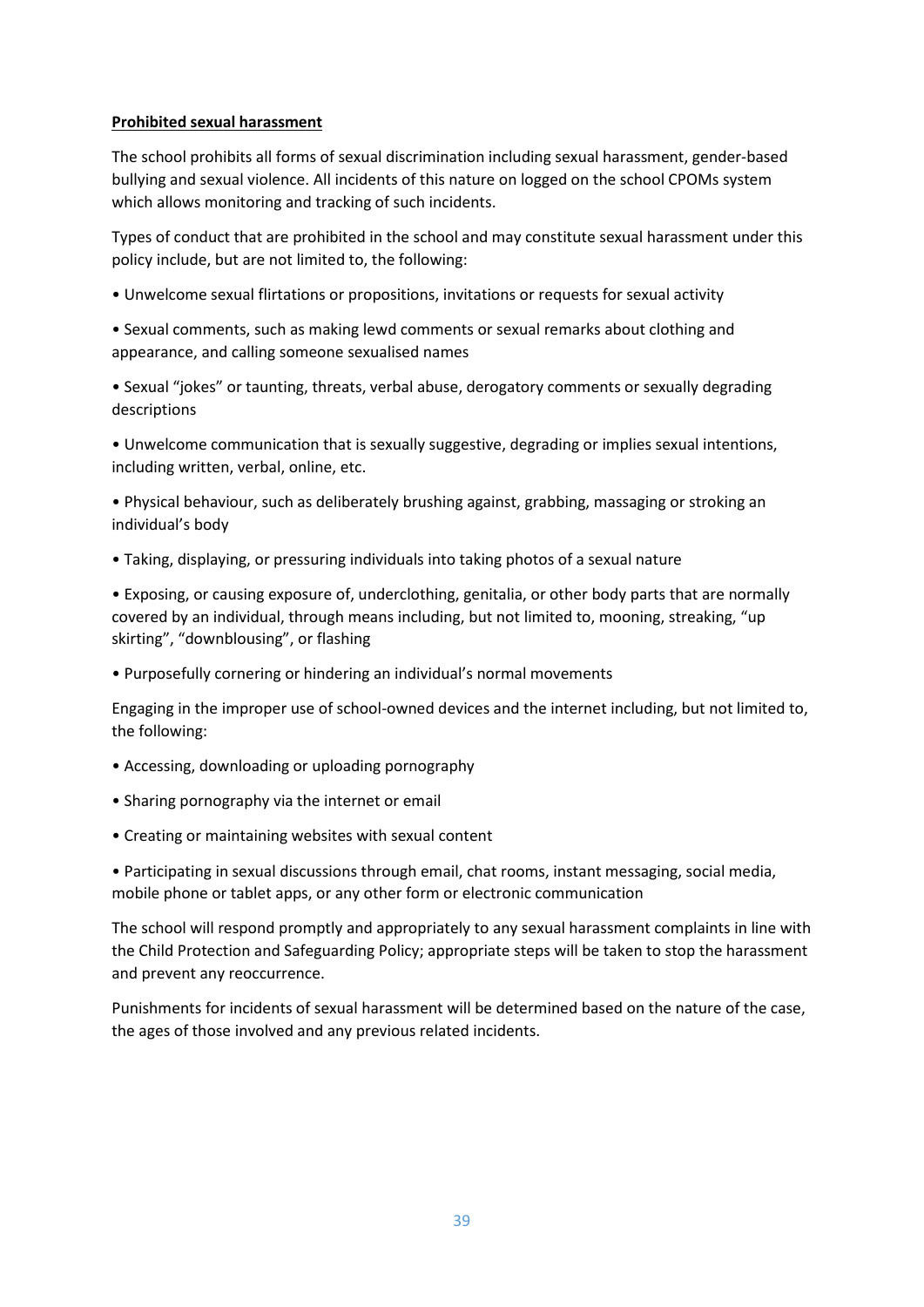# **Dealing with Knives and Offensive Weapons**

It is illegal to carry knives or other offensive weapons both outside of the academy or in and around academy premises. Darwen Vale High School recognises that the presence of weapons, or items which could potentially be used as offensive weapons, would not only create unacceptable risks of bullying, injury or death, but also create a climate that undermines the educational purposes of the academy.

Accordingly, it is academy policy to forbid the possession, custody and use of weapons by unauthorised persons in the academy or wider community and during school activities.

These rules apply at all times except where an item, which could potentially be an offensive weapon, is issued to a student by a member of staff at the academy or is required by the academy for the purposes of teaching and learning, as necessary, for the delivery of the curriculum (for example in design technology). Misuse of such items will be dealt with as though possession was not authorised. For the purpose of this policy a "weapon" is:

- A firearm of any description, including starting pistols, air guns and any type of replica or toy gun;
- Knives, including all variations of bladed object, i.e. pocket knives, craft knives, scissors etc.;
- Explosives, including fireworks, aerosol sprays, lighters, matches, and;
- Laser pens or other objects, even if manufactured for a non-violent purpose but has a potentially violent use (i.e. the purpose of keeping or carrying the object is for use, or threat of use, as a weapon).

Any student found to be in breach of the policy shall be subject to action under DVHS's Behaviour Policy.

The permanent exclusion of any student in possession of an implement which the academy believes is intended for use as a weapon is most likely, although the Principal maintains the right to make the final decision. This will include incidents taking place outside of the academy where the safety and welfare of students is directly put at risk, or the reputation of the school called into disrepute.

Under most circumstances, both the Police and the School's Safeguarding Officer should be informed of any incident believed to involve a weapon. However, where, in the judgement of the staff, the circumstances are wholly innocent and there is no suggestion of the use of the article as a weapon, the matter may be dealt with internally on a disciplinary basis.

When contacting the Police, the academy should give their evaluation of the seriousness of the incident, (i.e. in progress, threat to life, or down to weapon, secure for collection only) to help the police to make their own judgement on the nature and immediacy of the response required.

There may also be some exceptional circumstances where members of staff who have been made aware that a weapon may be on academy premises decide that they need to take action before the Police arrive. If this is the case:

• Designated staff should always be called to assess and manage any situation where an offensive weapon is suspected;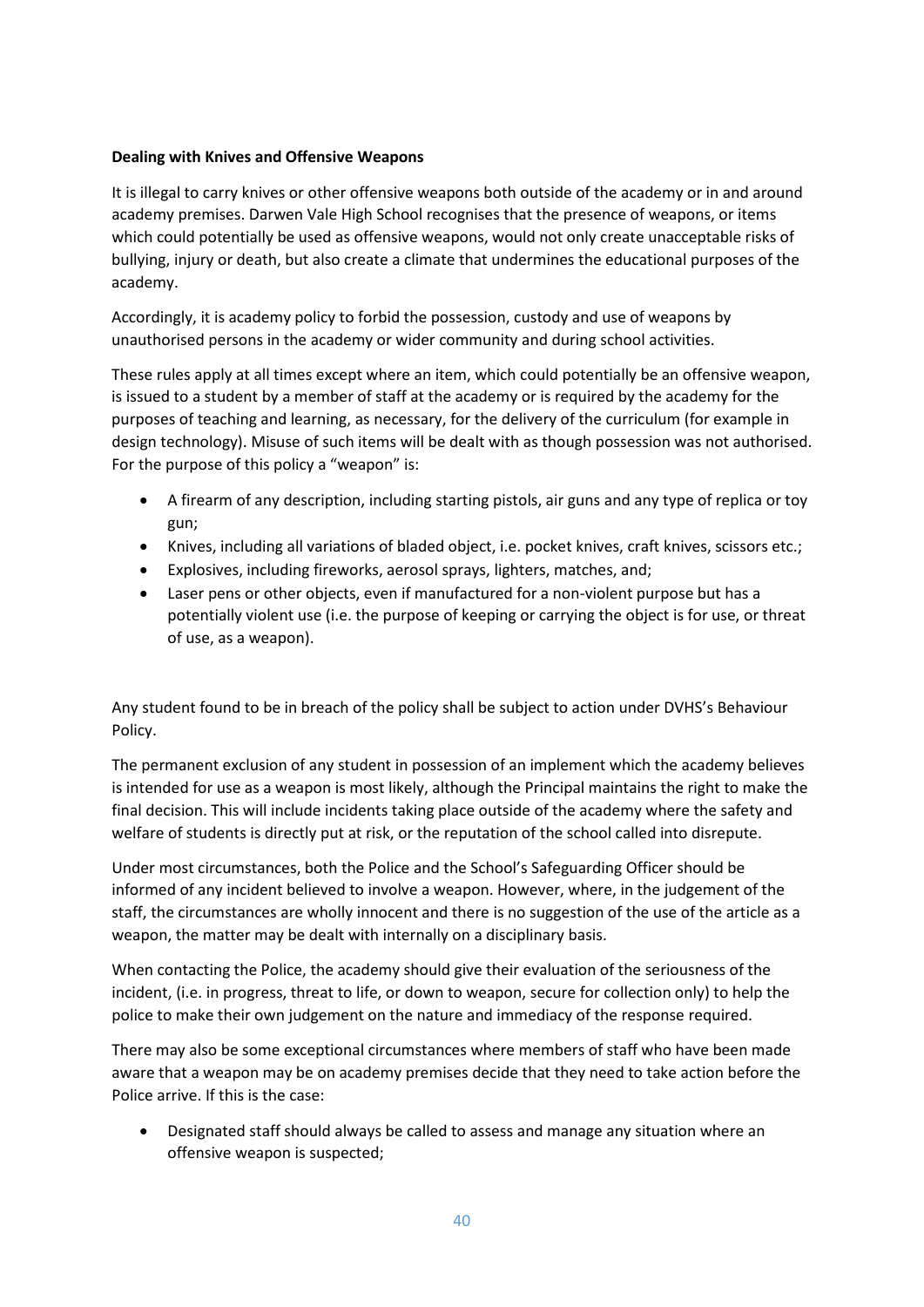- Where there are reasonable grounds to suspect that a student might have in their possession an offensive weapon, knife or blade, it might be appropriate for the Principal, or an authorised member of staff, to conduct a search of that student or his/her possessions with or without the student's consent;
- In making that decision, a risk assessment approach should be adopted and it should be noted that such immediate preventive action could either prevent a potentially dangerous situation escalating or could, conversely, inflame the situation, and;
- Such a search may only be carried out where the member of staff and student are on school premises or are elsewhere and the member of staff has lawful control or charge of the student.

School staff can search a pupil for any item if the student agrees. The Principal, senior leaders and staff authorised by them have a statutory power to search students or their possessions, without consent, where they have reasonable grounds for suspecting that the pupil may have a prohibited item. Prohibited items are:

- knives or weapons;
- alcohol;
- illegal drugs;
- stolen items;
- tobacco and cigarette papers;
- fireworks;
- pornographic images;
- any article that the member of staff reasonably suspects has been, or is likely to be, used to
- commit an offence, or to cause personal injury to, or damage to the property of, any person (including the student) and any item banned by the school rules which has been identified in the rules as an item which may be searched for, including mobile phones.

A member of staff carrying out a search:

- May not require a student to remove any clothing other than outer clothing, ie: any item of clothing not being worn wholly next to the skin or immediately over a garment being worn as underwear;
- Must be of the same sex as the student;
- May carry out the search only in the presence of another member of staff who is also of the same sex as the student;
- A student's possessions (including any goods over which he/she appears to have control) may not be searched except in his/her presence and another member of staff and; If in the course of a search, the member of staff finds anything he/she suspects of falling within the knives and offensive weapon category or any other thing he/she suspects is evidence in relation to an offence, they may seize and retain it.

Members of staff may, on occasion, take possession of a knife or other weapon brought to the academy by a person in circumstances which contravene the Offensive Weapons Act 1996. Possession of the weapon in such circumstances by a member of staff is likely to be with good reason or lawful authority, and thus not an offence under the Act. But a member of staff in possession of a weapon in such circumstances should secure it, and: